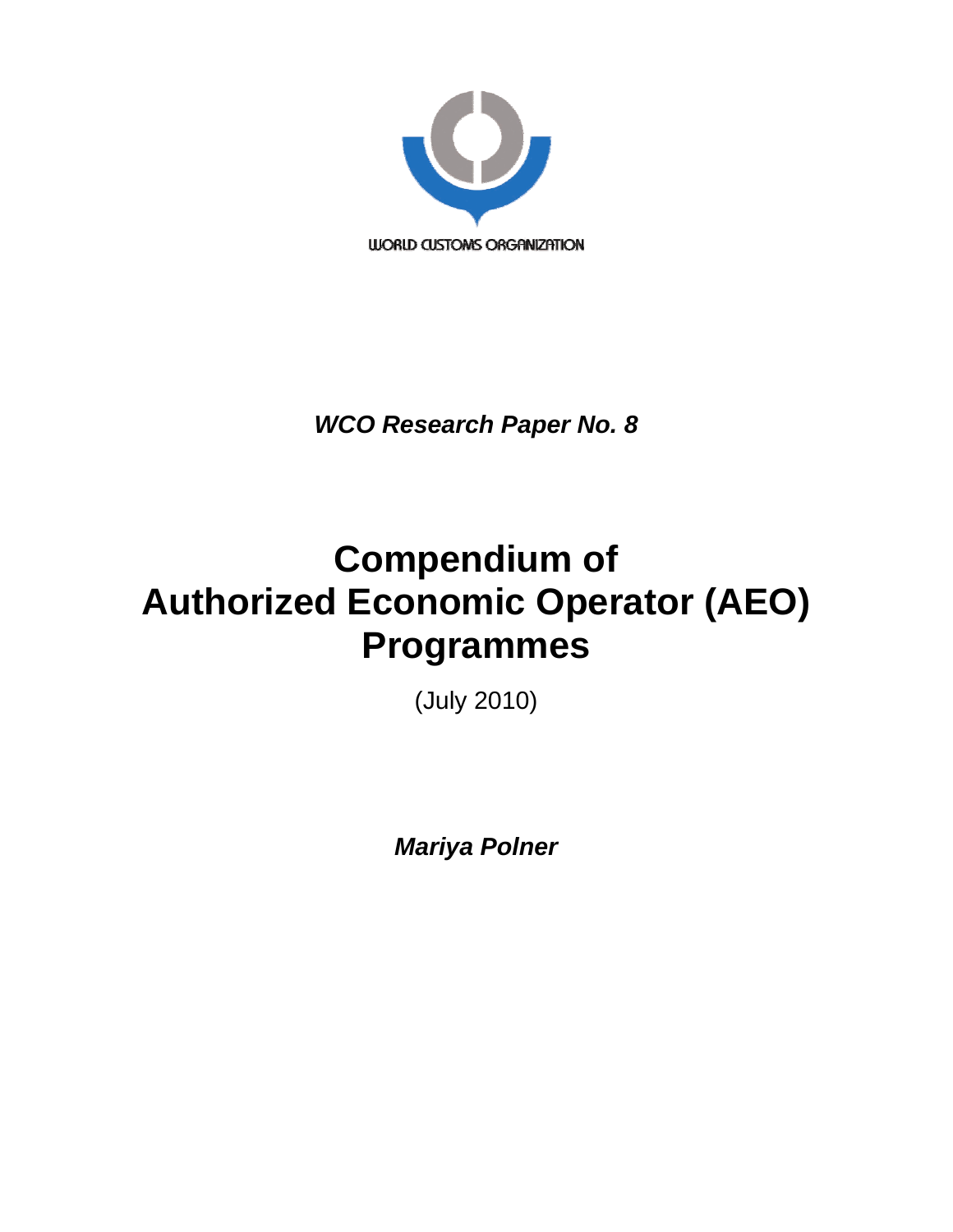#### **Abstract**

Pillar Two of the WCO SAFE Framework of Standards to Secure and Facilitate Global Trade provides global standards for launching an Authorized Economic Operator (AEO) programme. In addition, many WCO Members who have established AEO programmes are seeking to formalize AEO mutual recognition arrangements (MRAs) with other Customs administrations. This paper identifies existing AEO programmes and Customs compliance programmes. The research aims to provide Member administrations with a snapshot of current programmes, verified by the Members, and a national point of contact for Customs administrations seeking additional information.

This research entailed reviewing in-house reports and open sources, and consultations with Members. As of July 2010 the AEO Compendium includes information on 30 different programmes in 56 countries (due to the fact that 27 EU Member states have a single, uniform programme). To arrange the data systematically, all programmes are divided into three types: operational AEO programmes, AEO programmes to be launched in the nearest future, and Customs compliance programmes. While technically not AEOs, Customs compliance programmes can be regarded as an initial step towards the establishment of an AEO programme. Besides providing basic information on AEO and Customs compliance programmes, the Compendium also includes a short overview of AEO authorization procedures and benefits offered by programmes.

#### **Key words**

Authorized Economic Operator, AEO, SAFE Framework, mutual recognition

#### **Acknowledgements**

This paper was written by Mariya Polner of the WCO's Research and Strategies Unit in the Office of the Secretary General. The author is grateful to Robert Ireland, Tadashi Yasui, Jae-Young Choi, Simon Royals, Eleanor Thornton, and Henk Van Zandwijk for their suggestions.

#### **Disclaimer**

The WCO Research Paper Series disseminates the findings of work in progress to encourage the exchange of ideas about Customs issues. The views and opinions presented in this paper are those of the author and do not necessarily reflect the views or policies of the WCO or WCO Members.

#### **Note**

All WCO Research Papers are available on the WCO public website: www.wcoomd.org. The author may be contacted via communication@wcoomd.org.

Copyright © 2010 World Customs Organization. All rights reserved. Requests and enquiries concerning translation, reproduction and adaptation rights should be addressed to copyright@wcoomd.org.

-----------------------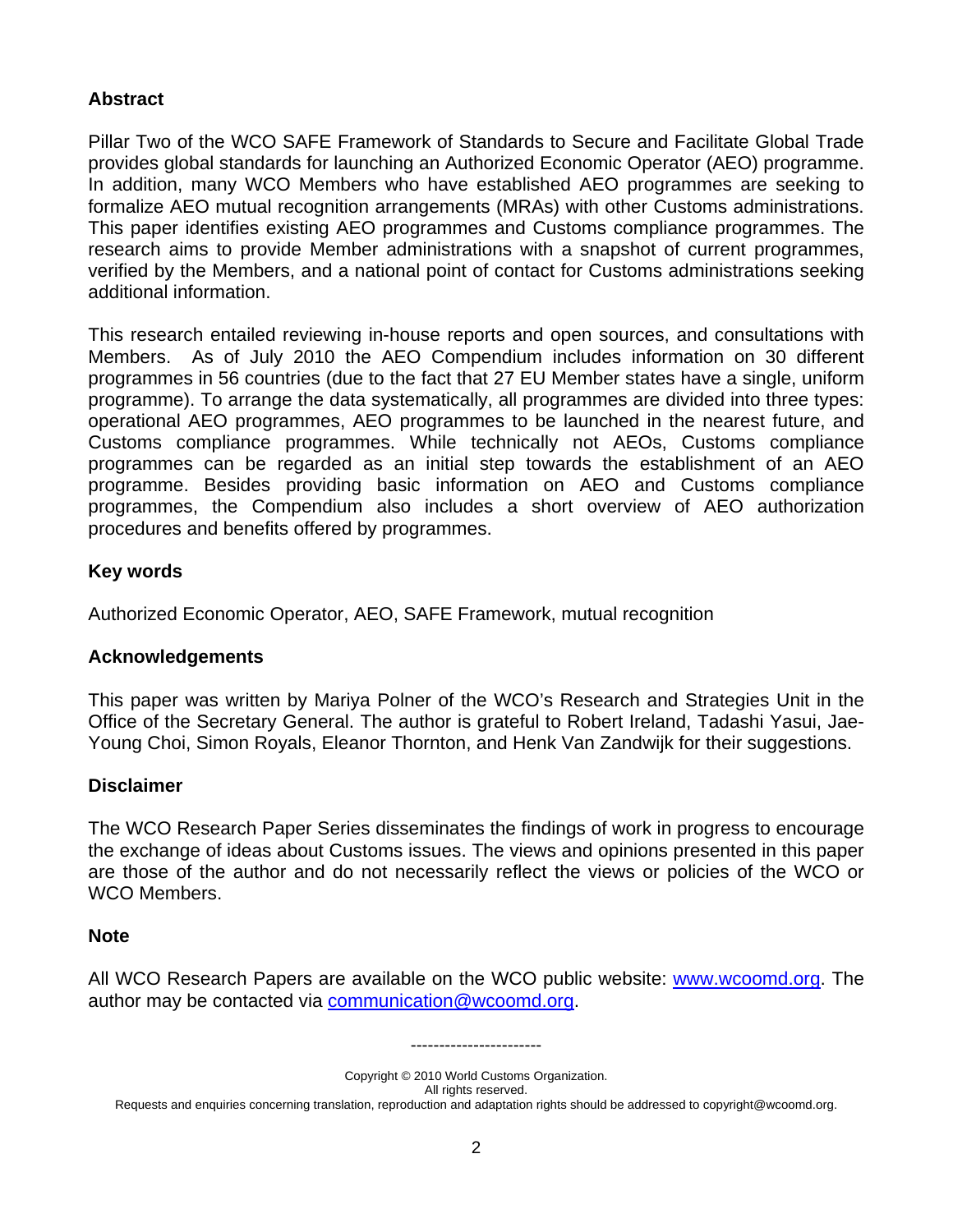### **Table of Contents**

| <b>List of Abbreviations</b>                                          | $\overline{\mathbf{4}}$ |
|-----------------------------------------------------------------------|-------------------------|
| 1. Project Objectives, Structure and Findings                         | 5                       |
| 2. AEO Programmes                                                     | 9                       |
| 2.1. Asia-Pacific                                                     | 9                       |
| 2.2. Americas                                                         | 12                      |
| 2.3. Europe                                                           | 15                      |
| 2.4. Middle East                                                      | 16                      |
| 3. Accreditation and Benefits of AEO Programmes                       | 17                      |
| <b>4. AEO Programmes to be Launched</b>                               | 27                      |
| 5. Accreditation and Benefits of the Programmes to be Launched        | 30                      |
| <b>6. Customs Compliance Programmes</b>                               | 33                      |
| <b>7. Accreditation and Benefits of Customs Compliance Programmes</b> | 37                      |
| <b>Appendix 1. Mutual Recognition Status</b>                          | 39                      |
| <b>Appendix 2. A List of Programmes</b>                               | 41                      |
| <b>Bibliography</b>                                                   | 43                      |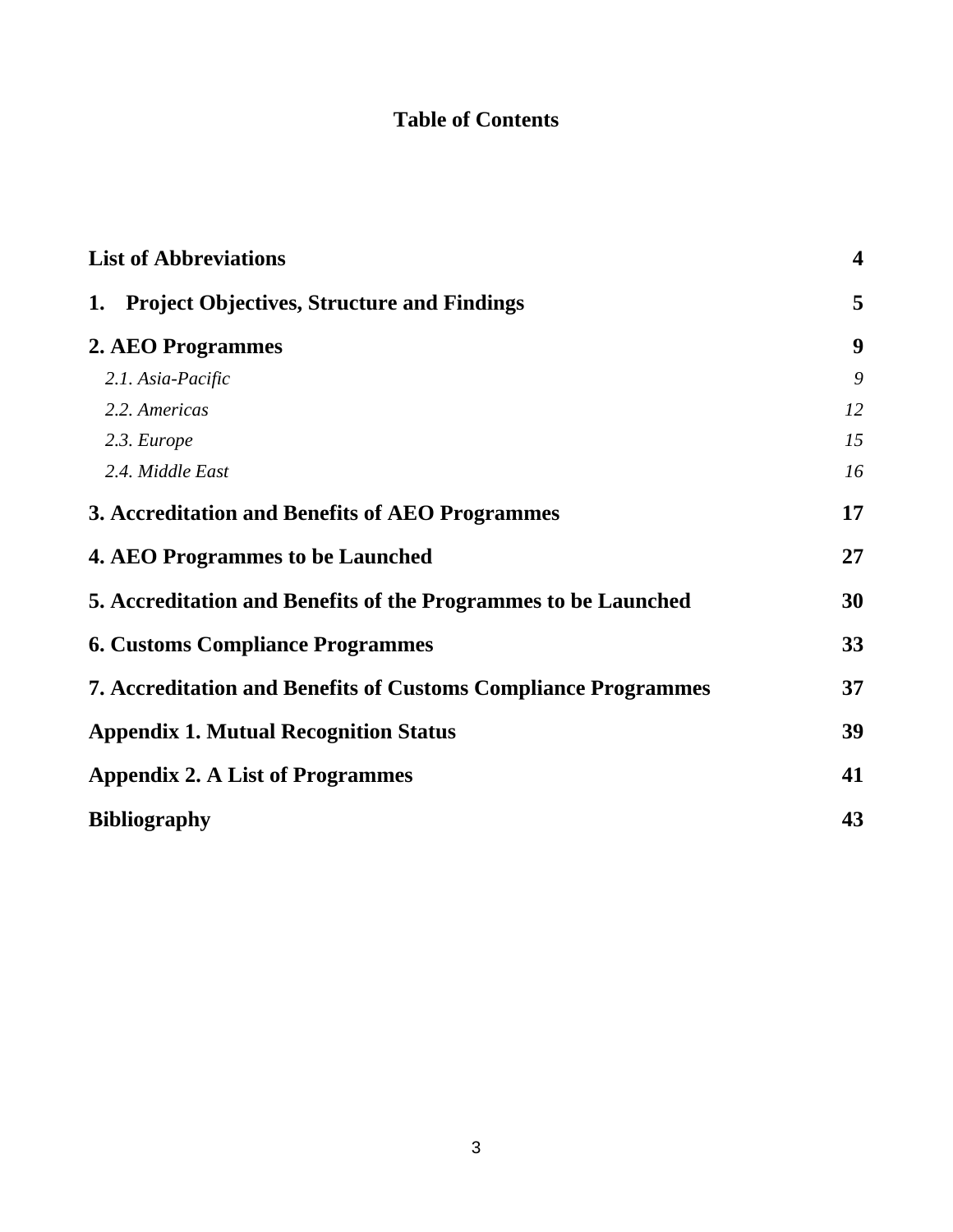### **List of Abbreviations**

| <b>AD</b>     | Andorra                                                               |
|---------------|-----------------------------------------------------------------------|
| <b>AEO</b>    | <b>Authorized Economic Operator</b>                                   |
| <b>AMPS</b>   | <b>Administrative Monetary Penalty System</b>                         |
| AU            | Australia                                                             |
| <b>BR</b>     | <b>Brazil</b>                                                         |
| CA            | Canada                                                                |
| <b>CBP</b>    | (U.S.) Customs and Border Protection                                  |
| <b>CBSA</b>   | Canada Border Services Agency                                         |
| <b>CGC</b>    | <b>Customs Golden Client</b>                                          |
| <b>CH</b>     | Switzerland                                                           |
| CN            | China                                                                 |
| <b>CSA</b>    | <b>Customs Self Assessment Programme</b>                              |
| <b>CSI</b>    | <b>Container Security Initiative</b>                                  |
| <b>C-TPAT</b> | <b>Customs-Trade Partnership Against Terrorism</b>                    |
| <b>EDB</b>    | <b>Economic Development Board</b>                                     |
| EU            | European Union                                                        |
| <b>FAST</b>   | Free and Secure Trade                                                 |
| $\bf{J}$      | Jordan                                                                |
| JP            | Japan                                                                 |
| KR            | Korea                                                                 |
| <b>MOU</b>    | Memorandum of Understanding                                           |
| <b>MY</b>     | Malaysia                                                              |
| <b>NZ</b>     | New Zealand                                                           |
| <b>PIC</b>    | Partners in Compliance                                                |
| <b>PIP</b>    | Partners in Protection                                                |
| RA            | <b>Risk Analysis</b>                                                  |
| <b>SAFE</b>   | WCO SAFE Framework of Standards to Secure and Facilitate Global Trade |
| <b>SACU</b>   | South Africa Customs Union                                            |
| <b>SADC</b>   | Southern African Development Community                                |
| <b>SAOC</b>   | <b>Customs System of Reliable Operators</b>                           |
| <b>SES</b>    | <b>Secure Exports Scheme</b>                                          |
| SM            | San Marino                                                            |
| <b>SME</b>    | <b>Small and Medium Enterprises</b>                                   |
| <b>SN</b>     | Singapore                                                             |
| <b>STP</b>    | Secure Trade Partnership                                              |
| <b>WCO</b>    | <b>World Customs Organization</b>                                     |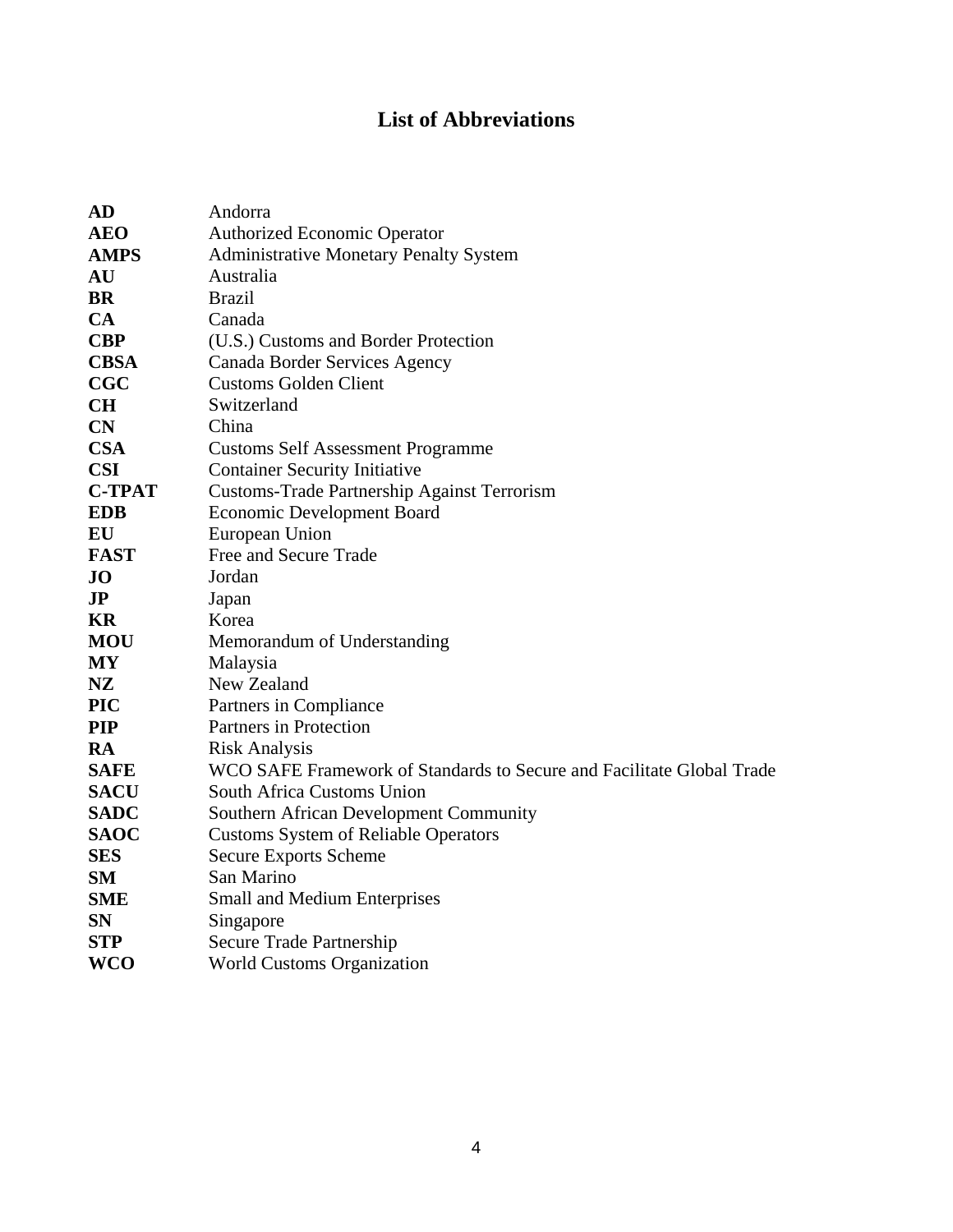### **1. Project Objectives, Structure and Findings**

#### **Introduction**

To date 161 out of 176<sup>1</sup> World Customs Organization (WCO) Members have signed letters of intent committing to implement the SAFE Framework of Standards to Secure and Facilitate Global Trade. Pillar Two of the SAFE Framework has been of continued interest to many WCO Members as they move to implement Authorized Economic Operator (AEO) programmes. Moreover, there are concerns on the compatibility of the national AEO programmes which is the most important pre-requisite to achieve mutual recognition. Thus in order to provide a continued service to our Members and given many requests received, the WCO Office of Secretary General's Research and Strategies Unit has conducted research to identify existing AEO programmes and Customs compliance programmes that are seeking to adopt measures necessary to establish an AEO programme. The objective of this research is to provide Member administrations with a snapshot of current programmes, verified by the Members, and a national point of contact for Customs administrations seeking additional information.

#### **Research Methodology**

The WCO's research team conducted its work by reviewing in-house reports and open sources, and consultations with Members. As of May 2010 the Compendium includes information on 30 different programmes in 56 countries (due to the fact that 27 EU Member states have a single, uniform programme). There is an ongoing monitoring in a number of countries that have either established or plan to establish their programmes in order to include information in the updated version of the Compendium at a later stage.

To arrange the data systematically, all programmes are divided into three types: operational AEO programmes, AEO programmes to be launched in the nearest future, and Customs compliance programmes. While technically not AEOs, Customs compliance programmes can be regarded as an initial step towards the establishment of an AEO programme.

Besides providing basic information on AEO and Customs compliance programmes, the Compendium also includes a short overview of AEO authorization procedures and benefits offered by programmes.

#### **SAFE Framework AEOs**

 $\overline{a}$ 

Pillar Two of the SAFE Framework concentrates on Customs-to-Business partnerships of WCO Members and the major idea of this cooperation is the following:

"Companies that demonstrate a verifiable willingness to enhance supply chain security will benefit. Minimizing risk in this way helps Customs in performing their security functions, and in facilitating legitimate trade."2

<sup>&</sup>lt;sup>1</sup> WCO SAFE Framework of Standards, "List of Members", 03.05.2010, available at

<sup>&</sup>lt;http://www.wcoomd.org/files/1.%20Public%20files/PDFandDocuments/Enforcement/FOS\_bil\_03.pdf>

WCO, *SAFE Framework of Standards*, June 2007, available at

<sup>&</sup>lt;http://www.wcoomd.org/files/1.%20Public%20files/PDFandDocuments/SAFE%20Framework\_EN\_2007\_for\_publication .pdf>, p. 29.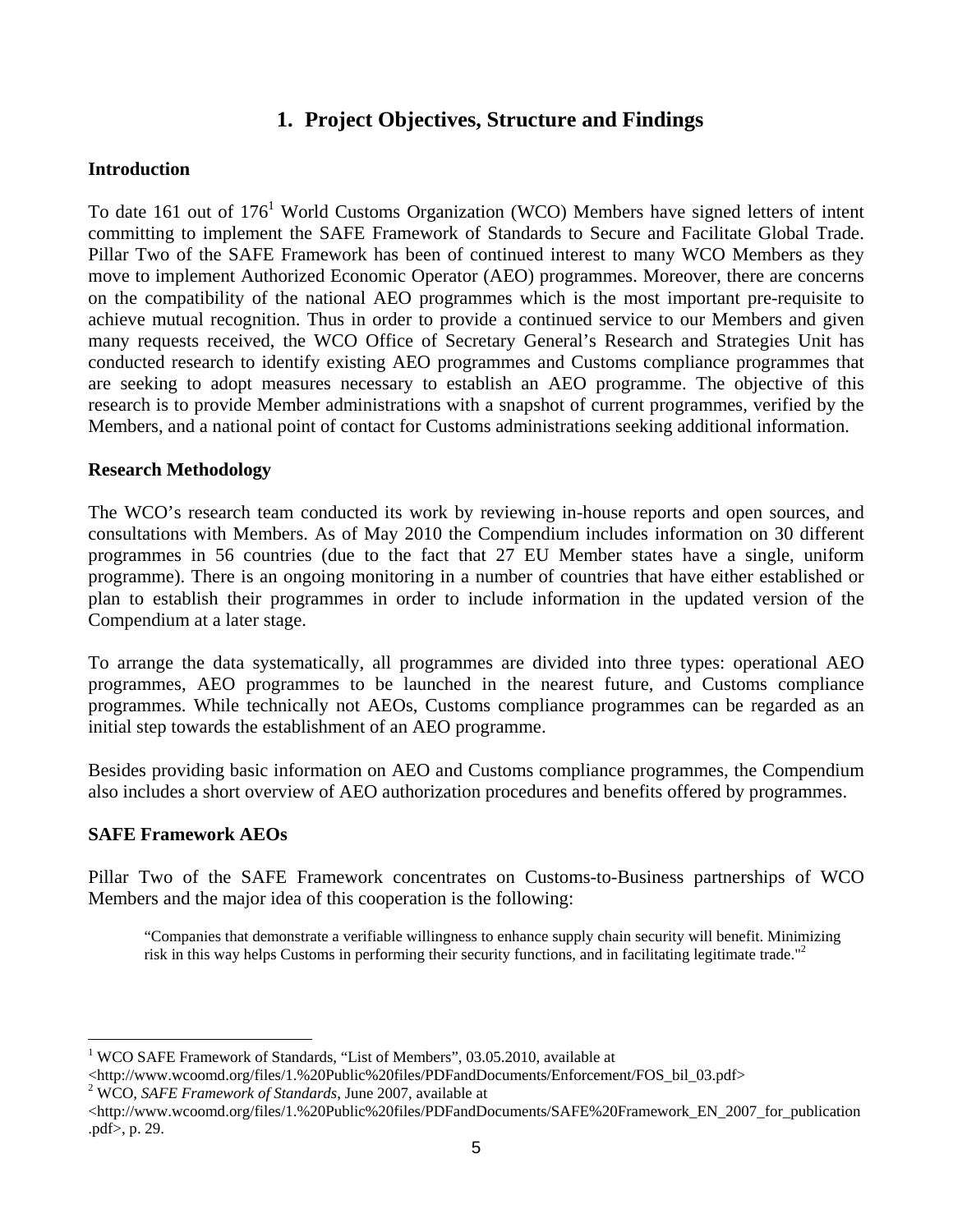Under an AEO programme all economic operators involved in the international movement of goods may potentially apply for AEO status, thereby reducing their security risk if accredited. AEO programmes thus allow Customs to focus on high risk trade whilst facilitating legitimate trade. Dividing traders into high and low-risk is also a principle of "Compliant trader" programmes, which focus on revenue collection.

The SAFE AEO has its origins in the revised Kyoto Convention, which contains standards on "authorized persons"<sup>3</sup>, and national programmes. The SAFE AEO also shares some elements with Customs compliance programmes, which are focused on fiscal rather than security criteria. The SAFE Framework defines an AEO as:

"a party involved in the international movement of goods in whatever function that has been approved by or on behalf of a national Customs Administration as complying with WCO or equivalent supply chain security standards. AEOs include inter alia manufacturers, importers, exporters, brokers, carriers, consolidators, intermediaries, ports, airports, terminal operators, integrated operators, warehouses, distributors".<sup>4</sup>

Thus, the SAFE AEO programme is intended to include all economic operators to enhance security along all points of the supply chain.

#### **Establishing SAFE AEOs Worldwide**

Since the last update in November 2009 the Asia Pacific region has had five AEO programmes in place (i.e. Japan, China, Korea, New Zealand and Singapore). On January 1, 2010, Malaysia launched its AEO programme, thus bringing the total number of functioning programmes in the region to six.

In the Americas there are currently three countries that have implemented AEO programmes: the United States<sup>5</sup>, Canada and Argentina<sup>6</sup>. Three countries (Costa Rica, Guatemala and Colombia) are planning to launch their programmes in the course of 2010.

In the European region, the EU AEO programme is the uniform programme for all 27 EU Member-States and serves as a general approach for such countries as Norway, Switzerland and Croatia. In the Commonwealth of Independent States (CIS) countries there are no AEO programmes in place, as there are only initial developments on the legislative basis providing for the acknowledgement of the AEO status. For instance, in Kazakhstan, Uzbekistan, Russia and Ukraine a work on the development of the concept has been conducted at the parliamentary level.

In the Middle East there is one established AEO programme, namely the Jordanian Golden List. AEO programmes in Africa are at an early stage of development as most countries in the region are focused on revenue collection rather than national security. SADC Members are working to develop an AEO programme for the region. Namibia, Botswana and South Africa are working together on a number of issues in AEO design and implementation. The East African Community (EAC), which consists of

<sup>&</sup>lt;sup>3</sup> WCO, *Revised Kyoto Convention*, General Annex – Chapter 3 Guidelines on Clearance and other Customs formalities – Part 7 – Special procedures for authorized persons, available at

<sup>&</sup>lt;http://www.wcoomd.org/Kyoto\_New/Content/content.html>.

<sup>4</sup> WCO SAFE Framework of Standards, June 2007, p.6.

<sup>&</sup>lt;sup>5</sup> More information on the U.S. C-TPAT is available at  $\langle \text{http://www.cbp.gov/xp/cgov/trade/cargo_security/ctpat}\rangle$ 

The programme was launched in 2006 under the title of *Customs System of Reliable Operators* (SAOC).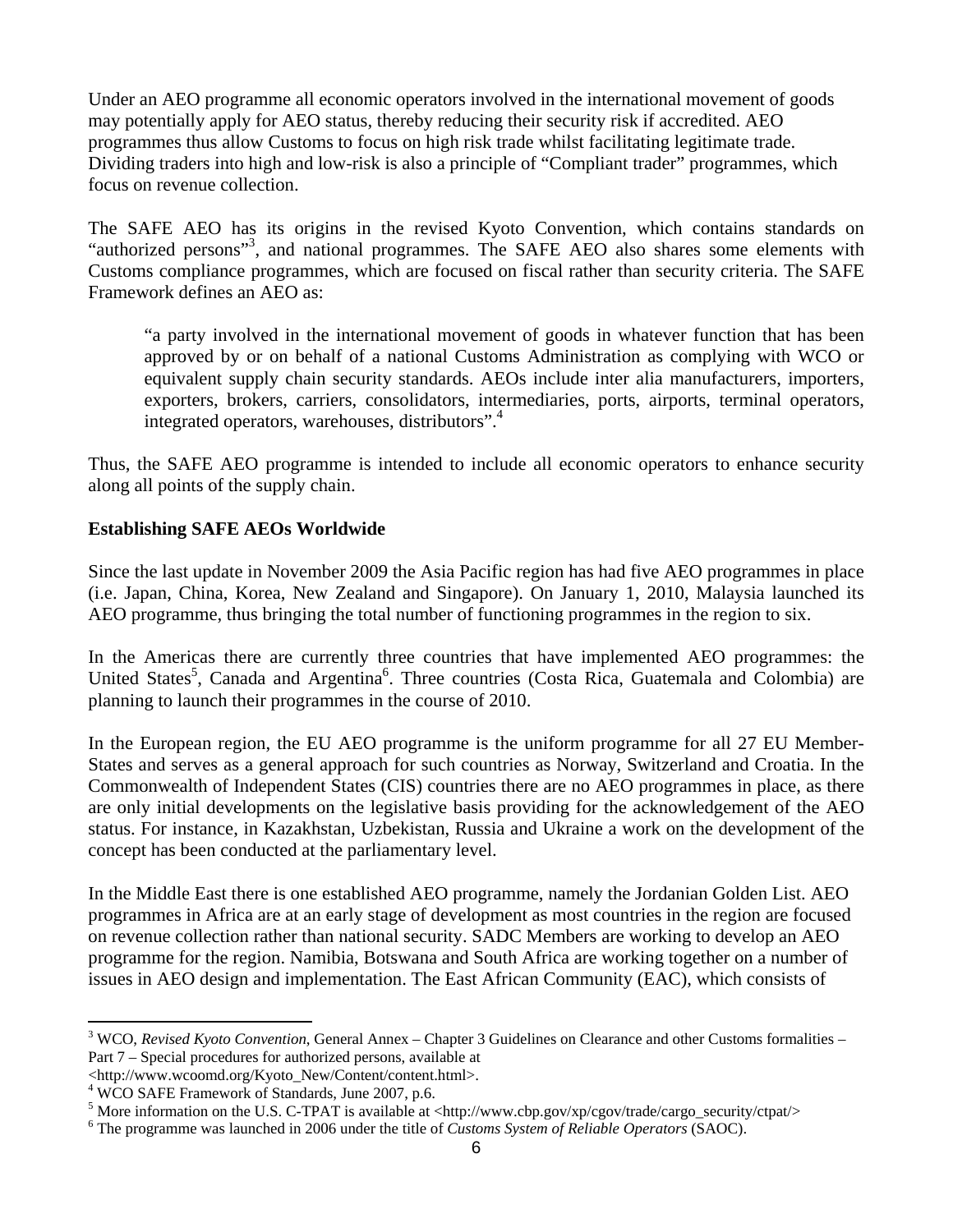Burundi, Kenya, Rwanda, Tanzania and Uganda are also working to develop a regional AEO programme.

In general, countries that are developing AEO programmes study the WCO SAFE Framework and the experience of countries that have established programmes. Moreover, a number of countries provide capacity building assistance at the bilateral and regional levels.

#### **Towards AEO Programme Mutual Recognition**

Mutual recognition of AEO programmes is an important objective for Customs administrations in order to better secure and facilitate global trade.<sup>7</sup> In this context, it involves a country's government formally recognising the AEO programme of another country's government, and thereby granting benefits to the AEOs of that country. Initially, mutual recognition of AEO programmes has been bilateral, however there is the expectation that this will advance to the sub-regional and regional level.

As stated in the SAFE Framework, for a system of mutual recognition to work it is essential that:

- "There be an agreed set of common standards that include sufficiently robust "action" provisions for both Customs and AEOs;
- Standards are applied in a uniform manner so that one Customs administration may have confidence in the authorization of another;
- If the certification process is delegated to a designated authority by an authorizing Customs administration, there shall be an agreed upon mechanism and standards for that authority;
- Legislation to enable the implementation of a mutual recognition system is in place.<sup> $\cdot$ 8</sup>

Negotiations on AEO Programme mutual recognition agreements/arrangements focus on the criteria compatibility of the different programmes. This is the great benefit of the SAFE Framework as it provides one AEO model for WCO Members to follow.

Progress is being made on the concluding of AEO MRAs. The first mutual recognition arrangement<sup>9</sup> was completed between the United States and New Zealand in June 2006. As of July 2010 there are twelve mutual recognition agreements/arrangements (MRAs) that have been concluded. In addition, there are currently ten AEO programme mutual recognition negotiations ongoing (see Appendix 1).

#### **Conclusion**

Since 2001 there have been a number of initiatives taken by Member administrations to enhance the security and facilitation of the supply chain. These developments have received a common benchmarking instrument, developed by the WCO, i.e. the SAFE Framework of Standards. Out of 161 countries that are signatories to SAFE, thirteen AEO programmes have been established in 39 countries (due to the EU-27 uniform programme) and nine countries plan establishment in the nearest future (see Chapter 4 and Appendix 2). Thus, standing up AEOs and achieving mutual recognition have become an important priority for many WCO Members. That is the reason why many administrations have started working on the legislative level or cooperating with other agencies in order to prepare the background for future AEO programmes.

 7 WCO SAFE Framework, June 2007, p.55.

<sup>8</sup> *Ibid*, p. 54-55. 9

 $9$  The U.S. prefers "arrangement" to "agreement" to clarify that MRAs are non-binding.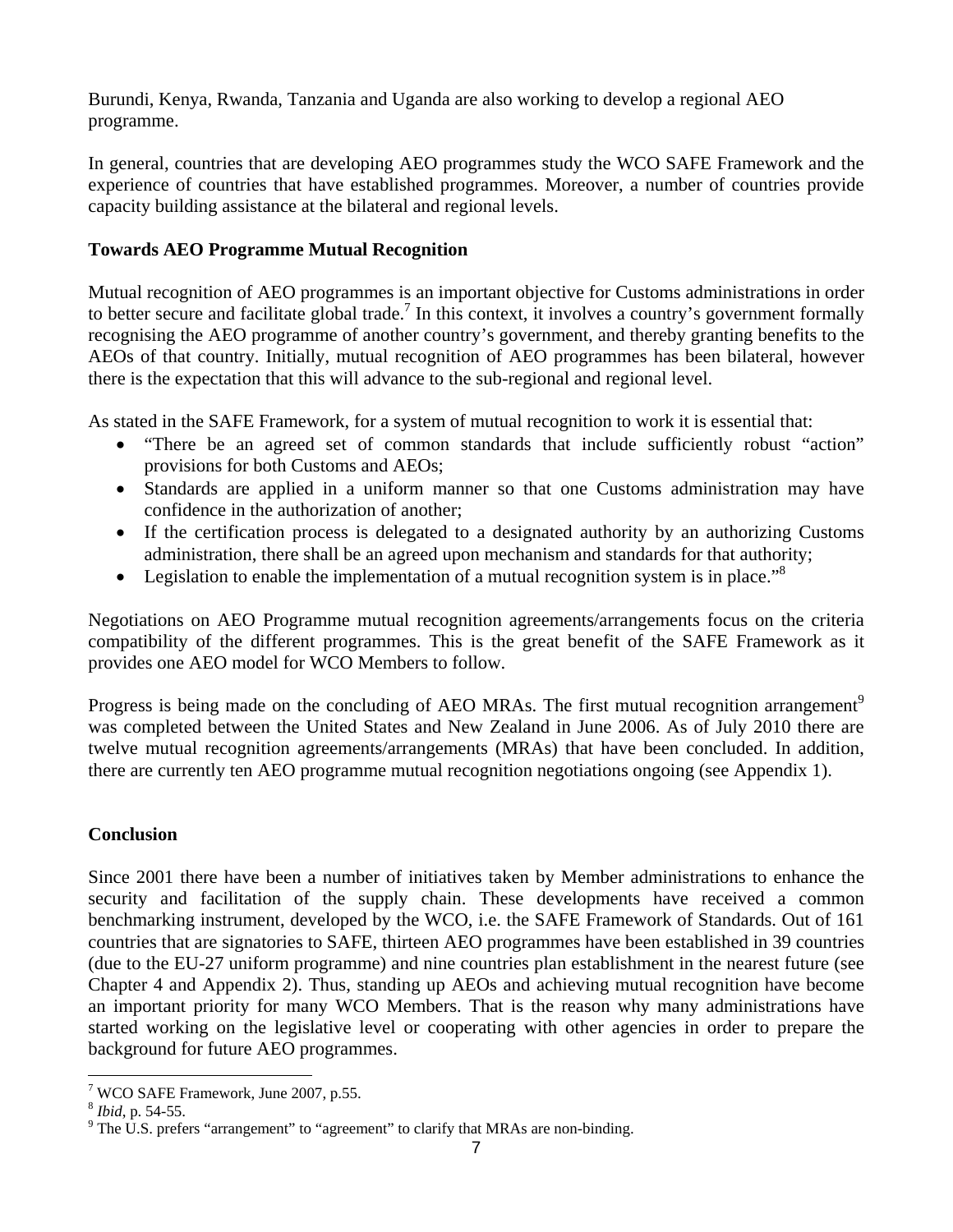The risk based approach, which is the backbone of the AEO programme, gives Member administrations flexibility in the effective use of their resources. Linked to this, the trading community is generally of the view that the quality and extent of benefits is an important AEO implementation issue and that in order to justify the requisite expenses needed to obtain AEO accreditation, benefits should be more tangible than those offered by existing Customs compliance programmes. Finally, AEO mutual recognition is also of crucial importance for traders. Achieving AEO programme compatibility and mutual recognition is in essence a harmonisation and simplification of Customs procedures, which thus will contribute to the goal of trade facilitation and supply chain security.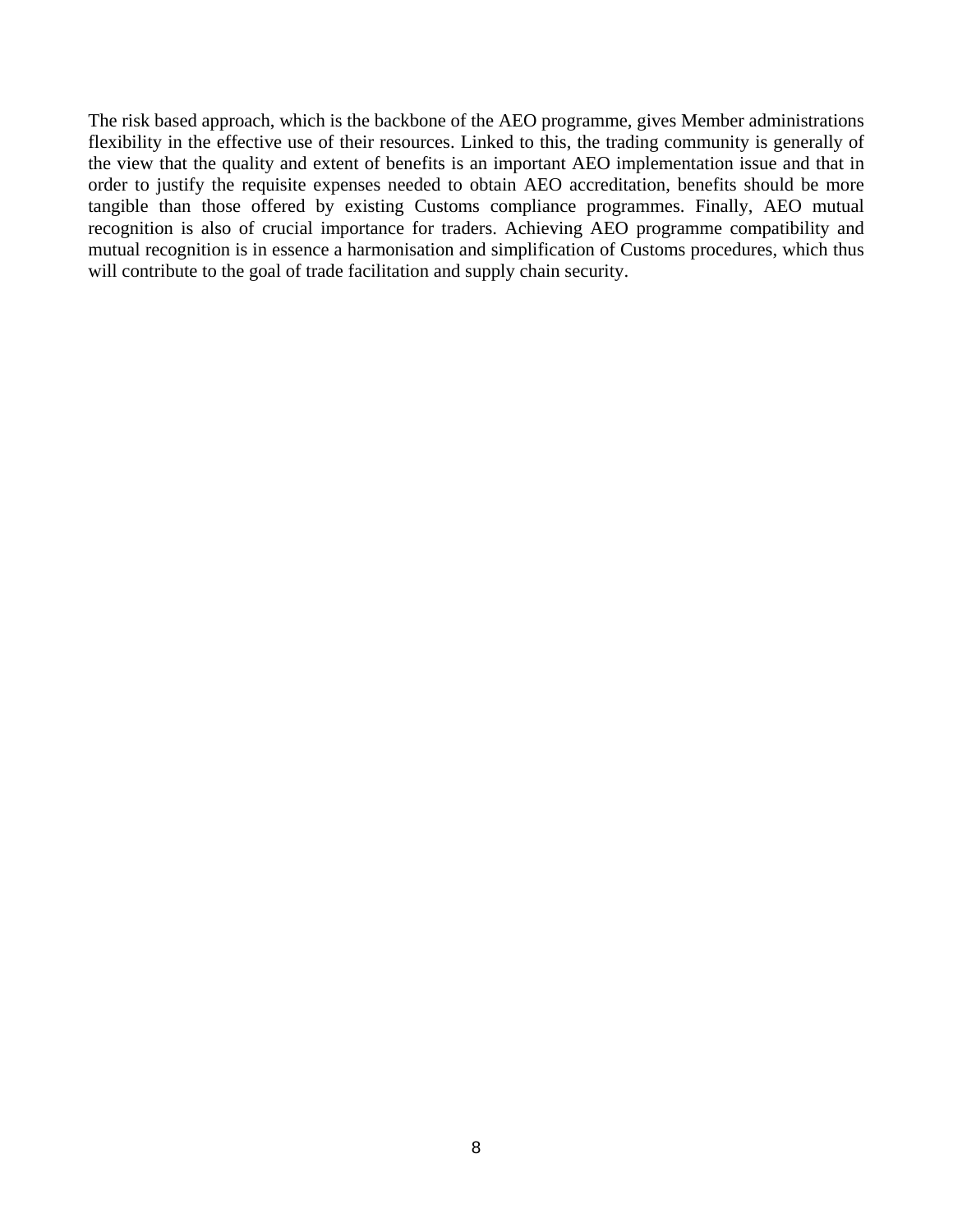# **2. AEO Programmes**

#### **2.1. Asia-Pacific**

| Country               | <b>Programme</b><br>title                  | <b>Date</b><br>launched                                                                                                                                                                                                                                                                                | <b>Scope</b>      | <b>Type of</b><br>operator                                                                                                                                              | <b>Number of</b><br>operators                                                                                                                            | Legislation                                                                                                                                                | <b>Further plans</b><br>(deadlines)                                                                                                                                             |
|-----------------------|--------------------------------------------|--------------------------------------------------------------------------------------------------------------------------------------------------------------------------------------------------------------------------------------------------------------------------------------------------------|-------------------|-------------------------------------------------------------------------------------------------------------------------------------------------------------------------|----------------------------------------------------------------------------------------------------------------------------------------------------------|------------------------------------------------------------------------------------------------------------------------------------------------------------|---------------------------------------------------------------------------------------------------------------------------------------------------------------------------------|
| China $*\overline{*}$ | Classified<br>Management<br>of Enterprises | 1.04.2008                                                                                                                                                                                                                                                                                              | Import/<br>export | Importers, exporters,<br>customs brokers                                                                                                                                | AA (AEO): 1577<br>A: 22 411<br>B: 587 215<br>C: 1280<br>D: 429<br>(03.2010)                                                                              | Revision of the Rule on<br><b>Categorized Management</b><br>for Enterprises by Customs                                                                     | To develop AEO<br>concept and draft<br>legislation for other<br>players in the<br>supply chain (port<br>operators, freight<br>forwarders,<br>carriers, warehouse<br>operators). |
| Japan**               | <b>AEO</b>                                 | 03.2001<br>(Authorised<br>Importers<br>Programme;<br>no security<br>component),<br>$2006 - a$<br>programme<br>for exporters<br>(including)<br>security) and<br>adding the<br>security<br>component<br>to the<br>authorised<br>importers<br>programme,<br>04.2007-<br>Framework<br>for AEO<br>programme | Import/<br>export | Importers, exporters,<br>logistic operators<br>(carriers, forwarders,<br>shipping companies,<br>airlines),<br>customs brokers,<br>warehouse operators,<br>manufacturers | Importers: 73,<br>Exporters: 233<br>Brokers: 23<br>Warehouse operators:<br>76<br>Logistic operators: 1<br>Total number: 396<br>operators<br>(21.04.2010) | Customs laws and<br>regulations amended in<br>2001, 2006, 2007, 2008 and<br>2009.<br>Cabinet Order, Ministerial<br>Ordinance and Order of the<br>DG of CTB |                                                                                                                                                                                 |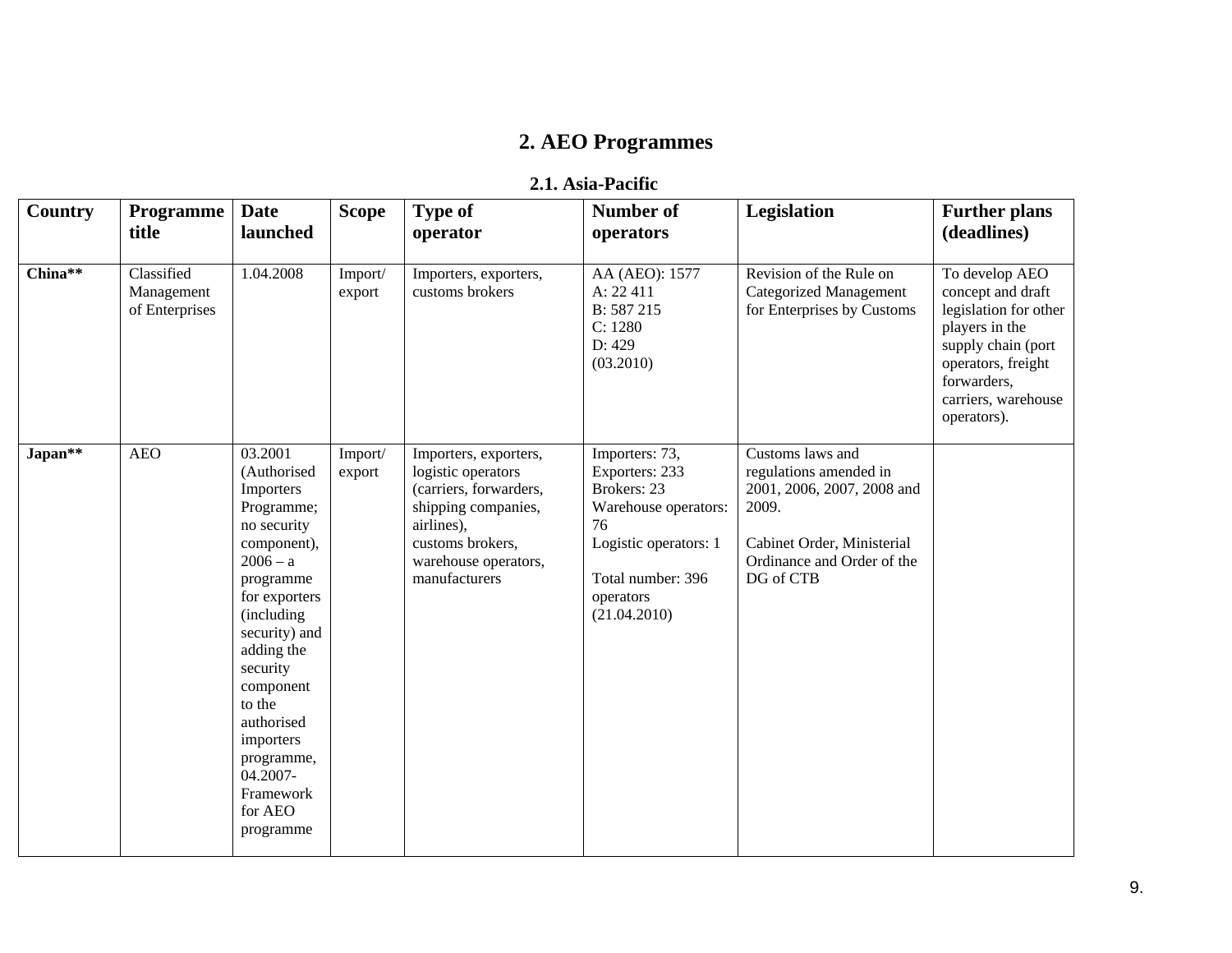| Country                 | Programme                                                                                                                                                  | <b>Date</b>                                   | <b>Scope</b>      | <b>Type of</b>                                                                                                                                                                                                                | <b>Number of</b>                                                                                                                                                                                                                  | <b>Legislation</b>                                                                                                                                                       | <b>Further plans</b><br>(deadlines)                                                                                                                                       |
|-------------------------|------------------------------------------------------------------------------------------------------------------------------------------------------------|-----------------------------------------------|-------------------|-------------------------------------------------------------------------------------------------------------------------------------------------------------------------------------------------------------------------------|-----------------------------------------------------------------------------------------------------------------------------------------------------------------------------------------------------------------------------------|--------------------------------------------------------------------------------------------------------------------------------------------------------------------------|---------------------------------------------------------------------------------------------------------------------------------------------------------------------------|
|                         | title                                                                                                                                                      | launched                                      |                   | operator                                                                                                                                                                                                                      | operators                                                                                                                                                                                                                         |                                                                                                                                                                          |                                                                                                                                                                           |
| Korea**                 | <b>AEO</b>                                                                                                                                                 | 15.04.2009                                    | Import/<br>export | Exporters, importers,<br>customs brokers, freight<br>forwarders, transporters<br>(bonded transporters),<br>sea/air carriers, ground<br>handlers, warehouse<br>operators (boned area<br>operators including, port<br>terminal) | 41 certificates to 26<br>companies<br>(12 exporters,<br>12 importers, 5<br>freight forwarders,<br>3 warehouse<br>operators,<br>2 transporters, 2 sea<br>carriers, 5 customs<br>broker). 15 out of 21<br>are SMEs.***<br>(05.2010) | <b>Customs Act revision</b><br>(01.2008);<br><b>Enforcement Decree of</b><br><b>Customs Act revision</b><br>(04.02.2009);<br><b>AEO</b> Enforcement Rule<br>(15.04.2009) | To continuously<br>develop benefits<br>for AEOs through<br>research and<br>opinion collection<br>from the private<br>sector.<br>242 AEO<br>applicants-to-be<br>(Dec.2010) |
| <b>Malaysia</b>         | <b>AEO</b>                                                                                                                                                 | 1.01.2010                                     | Import/<br>export | Importers, exporters                                                                                                                                                                                                          | 39 applications are<br>being processed                                                                                                                                                                                            | Administrative instructions<br>and guidelines                                                                                                                            | Malaysia-Japan<br>mutual recognition<br>(being studied)                                                                                                                   |
| <b>New</b><br>Zealand** | <b>Secure Exports</b><br>Scheme (SES)                                                                                                                      | 2004                                          | Export            | Exporters<br>NB: operates from point<br>of pack to port of loading.<br>As part of the scheme<br>exporters are also<br>responsible for their third<br>party operators and<br>logistics including<br>transporters and brokers.  | 122 members<br>(03.2010)                                                                                                                                                                                                          | Legislation was adapted to<br>secure goods from the point<br>of pack to loading for export                                                                               | Ongoing review of<br>the approach to<br>AEOs.<br>Examining the<br>benefits of<br>extending MRAs to<br>other partners.                                                     |
| Singapore*              | <b>Secure Trade</b><br>Partnership<br>(STP). From<br>1.10.2008, the<br><b>STP</b><br>programme<br>comprises of<br>two tiers, i.e.<br>STP and STP-<br>Plus. | 25.05.2007<br>(STP);<br>1.10.2008<br>$(STP+)$ | Import/<br>export | All supply chain<br>operators based in<br>Singapore                                                                                                                                                                           | 44 members<br>(04.2010)<br>20 STP companies<br>24 STP-Plus<br>companies<br>Comprising about<br>9.13% of export                                                                                                                    | No specific AEO legislation                                                                                                                                              | To conclude and<br>operationalise<br>MRA within the<br>next 2 years.                                                                                                      |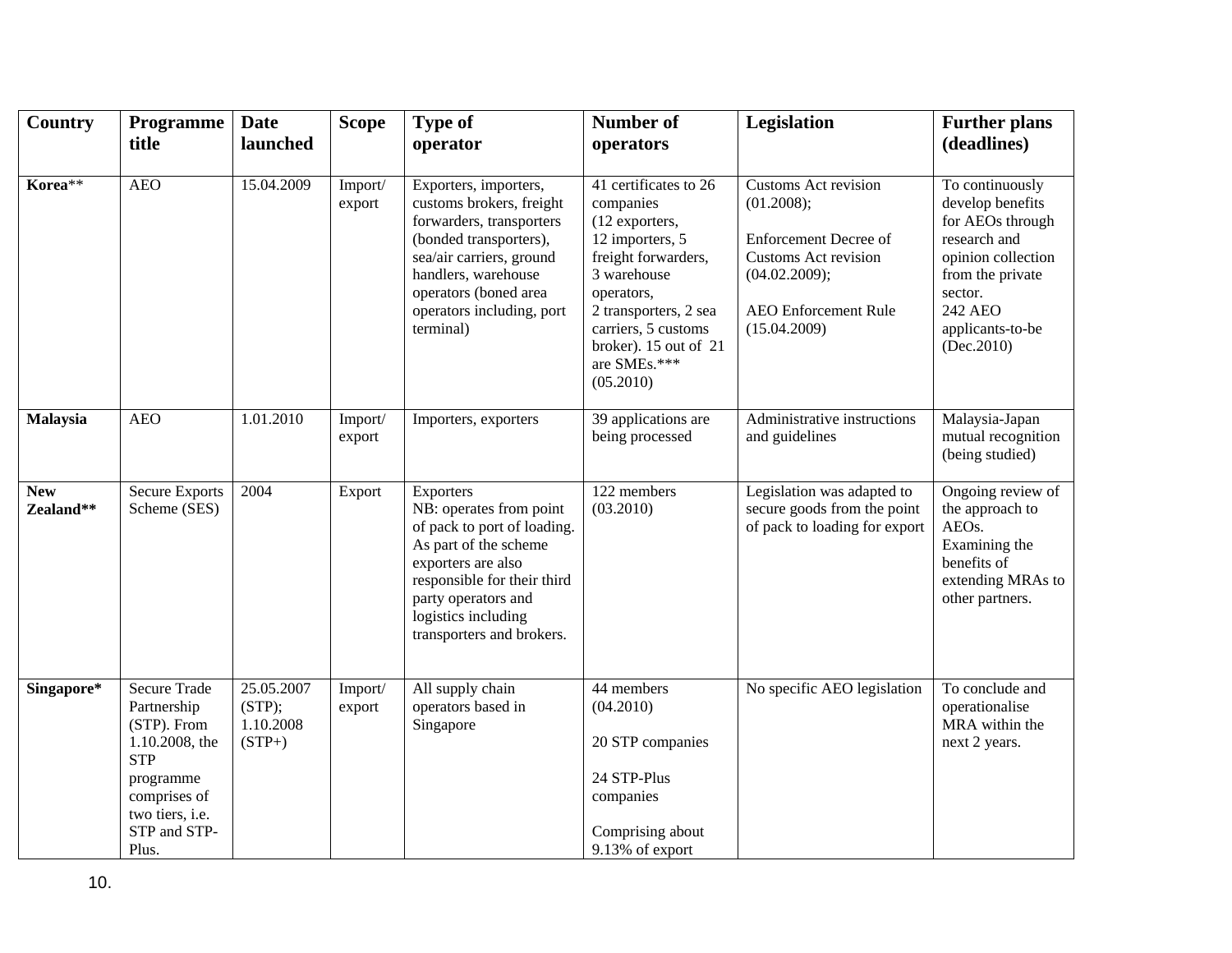| Country | <b>Programme</b>   Date<br>title | launched | <b>Scope</b> | <b>Type of</b><br>operator | <b>Number of</b><br>operators | Legislation | <b>Further plans</b><br>(deadlines) |
|---------|----------------------------------|----------|--------------|----------------------------|-------------------------------|-------------|-------------------------------------|
|         |                                  |          |              |                            | value (as of<br>31.12.2009)   |             |                                     |

\* Security type programme

\*\* Customs compliance and security programme

\*\*\* Applicant is allowed to apply for business area each and KCS give respective accreditations for each business area to the same company. If they apply for 'exporter  $\&$  importer' at the same time, they get two accreditations. If they apply for exporter only, they get one accreditation.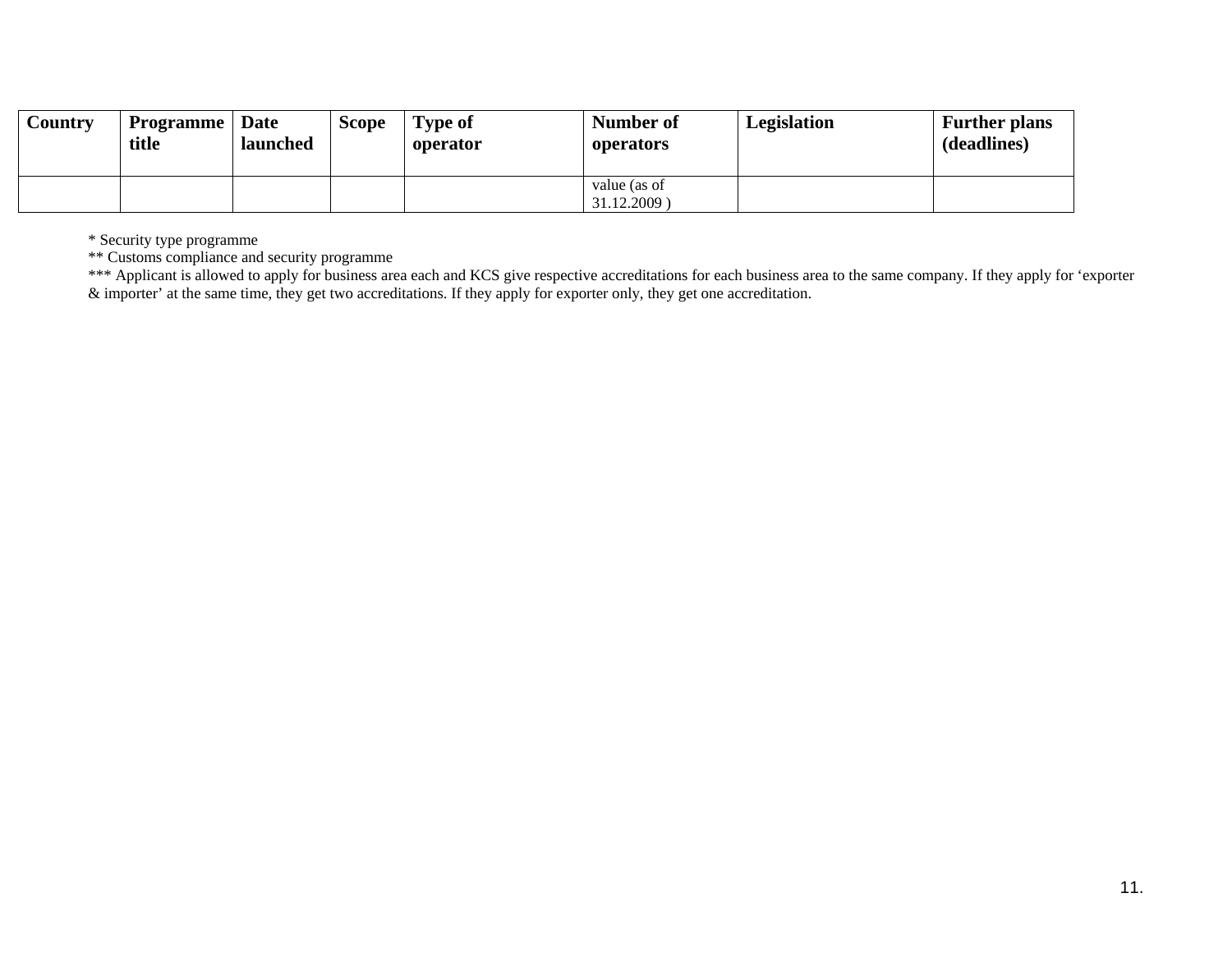#### **2.2. Americas**

| <b>Country</b> | Programme<br>title                                          | <b>Date</b><br>launched | <b>Scope</b> | <b>Type of</b><br>operator | <b>Number of</b><br>operators                                            | Legislation                                                                                                                                                                                                                                                                                                                                                                                                                                                                                                                                                                                                                                                                                                                   | <b>Further plans</b><br>(deadlines)                                                                                                            |
|----------------|-------------------------------------------------------------|-------------------------|--------------|----------------------------|--------------------------------------------------------------------------|-------------------------------------------------------------------------------------------------------------------------------------------------------------------------------------------------------------------------------------------------------------------------------------------------------------------------------------------------------------------------------------------------------------------------------------------------------------------------------------------------------------------------------------------------------------------------------------------------------------------------------------------------------------------------------------------------------------------------------|------------------------------------------------------------------------------------------------------------------------------------------------|
| Argentina**    | <b>Customs System</b><br>of Reliable<br>Operators<br>(SAOC) | 2006                    | Export       | Exporters (2006)           | 30 applications;<br>2 rejected<br>applications;<br>5 approved operators. | External Note No. 37/2006<br>(the requirements and<br>responsibilities for the<br>exports).                                                                                                                                                                                                                                                                                                                                                                                                                                                                                                                                                                                                                                   | It is envisaged to<br>enlarge the scope of<br>the following<br>participants in 2010:                                                           |
|                |                                                             |                         |              | Customs brokers (2009)     | 5 applications.                                                          | External Note No. 50/2006<br>(determines the office in<br>charge of receiving the<br>accession forms).<br>General Resolution No.<br>2350 of 2007, issued by the<br>Federal Administration of<br>Public Income (AFIP) to<br>establish the proceedings for<br>the control of the<br>destinations of the exports<br>for consumption.<br>External Note No. 48/2008<br>(a specific programme for<br>SME <sub>s</sub> ).<br>External Note No. 3/2009<br>(information to be registered<br>in the Maria Computerised<br>System (S.I.M.). The<br>destinations indicated will go<br>through green channel,<br>except when the legal rules<br>indicate otherwise).<br>External Note No.37/2009<br>(requirements and<br>responsibilities) | 1. Trusted Courier<br>(import/export)<br>2. ATA - Trusted<br><b>Transportation Agent</b><br>(import/export)<br>3, Trusted Importer<br>(import) |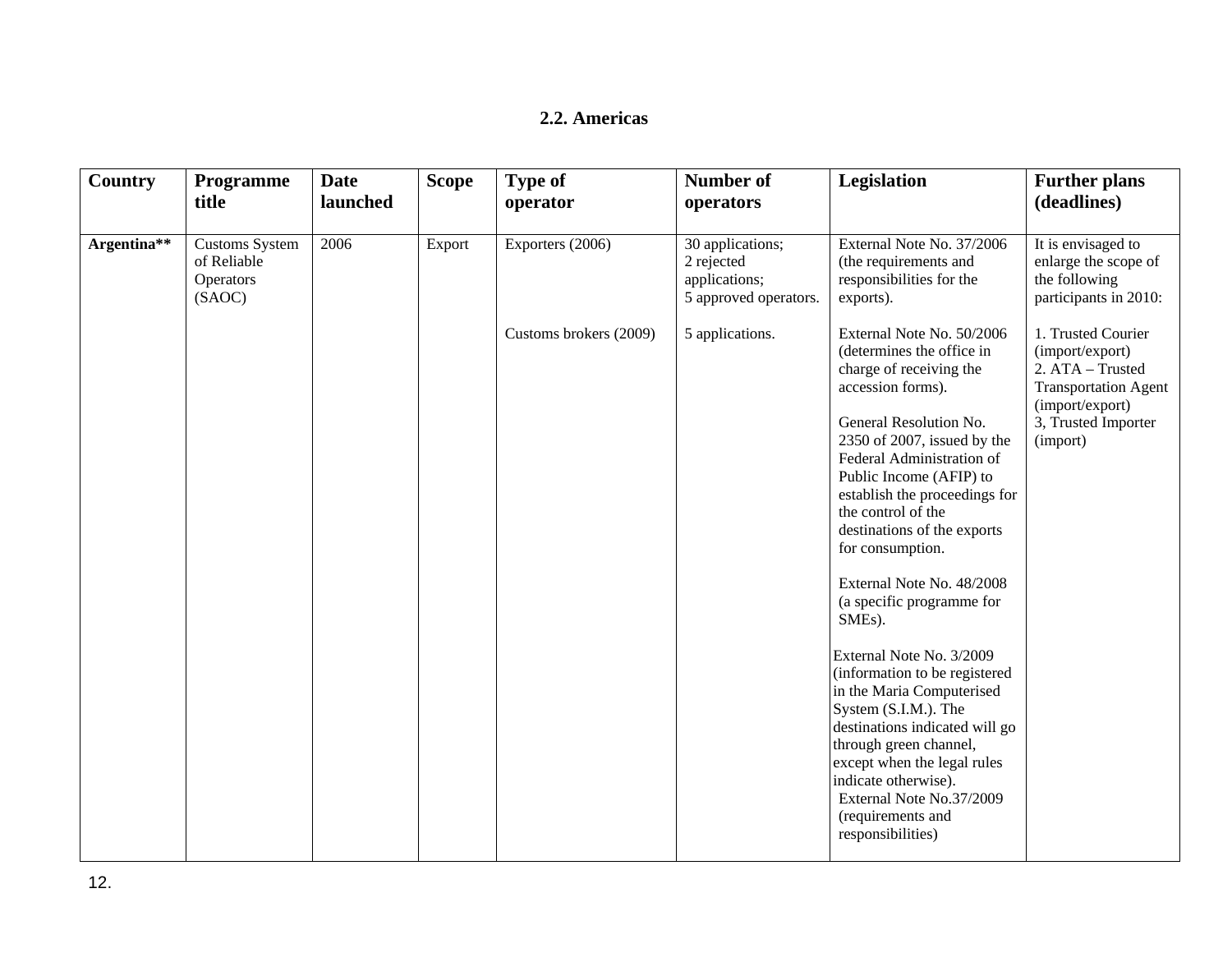| Country                                                                                                | Programme<br>title                           | <b>Date</b><br>launched               | <b>Scope</b>      | Type of<br>operator                                                                                                                                             | <b>Number of</b><br>operators                                                                                                                                                                                                                                                                                                                                                                   | Legislation                                                                                        | <b>Further plans</b><br>(deadlines)                                                                                                                                                                                                                                                                                                                                                                                                                                                                                                    |
|--------------------------------------------------------------------------------------------------------|----------------------------------------------|---------------------------------------|-------------------|-----------------------------------------------------------------------------------------------------------------------------------------------------------------|-------------------------------------------------------------------------------------------------------------------------------------------------------------------------------------------------------------------------------------------------------------------------------------------------------------------------------------------------------------------------------------------------|----------------------------------------------------------------------------------------------------|----------------------------------------------------------------------------------------------------------------------------------------------------------------------------------------------------------------------------------------------------------------------------------------------------------------------------------------------------------------------------------------------------------------------------------------------------------------------------------------------------------------------------------------|
| Canada*<br>(3)<br>programmes<br>and a pilot<br>that address a<br>variety of<br><b>AEO</b><br>features) | Partners in<br>Protection (PIP)              | 1995, revision<br>in 2002 and<br>2008 | Import/<br>export | Importers, exporters,<br>carriers (rail, sea, air,<br>highway, shipping<br>agents), customs brokers,<br>couriers, warehouse<br>operators, freight<br>forwarders | 1447 members (04.<br>2010)<br>Small and Medium<br>Enterprises (i.e. 500<br>employees or less)<br>represent 88% of<br>total number of<br>applicants.<br>Commercial releases<br>for PIP importers<br>represent 10.41% of<br>the national total for<br>2008 (national total is<br>based on top 1000<br>importers)<br>Note: of the 356 PIP<br>importers, 307 are<br>not included in the<br>top 1000 | No specific AEO<br>legislation                                                                     | Refining the Security<br>profile (e.g. a section<br>requiring the<br>applicant's consent to<br>share information<br>may be added and a<br>field to enter the<br>entire 15-digit<br>number of the<br>Business number will<br>be added).<br>Development of a<br>web portal to<br>simplify the<br>application process<br>and manage member<br>information (long-<br>$term project - no$<br>deadline)<br>Making system<br>changes to provide<br>benefits to PIP<br>members and<br>members of mutually<br>recognized foreign<br>programmes. |
|                                                                                                        | Customs Self-<br>Assessment<br>(CSA) Program | 2001                                  | Import            | Importers, carriers and<br>drivers                                                                                                                              | 80 approved CSA<br>Importers (20% of<br>value for duty<br>imported into<br>Canada).<br>796 approved CSA<br>Carriers.                                                                                                                                                                                                                                                                            | Customs Act, Section 32<br>Accounting for and<br>Payment of Duties and<br><b>Taxes Regulations</b> | Considering<br>expansion of<br>programme to<br>offshore goods.<br>Investigating benefit<br>improvements to<br>increase<br>participation.                                                                                                                                                                                                                                                                                                                                                                                               |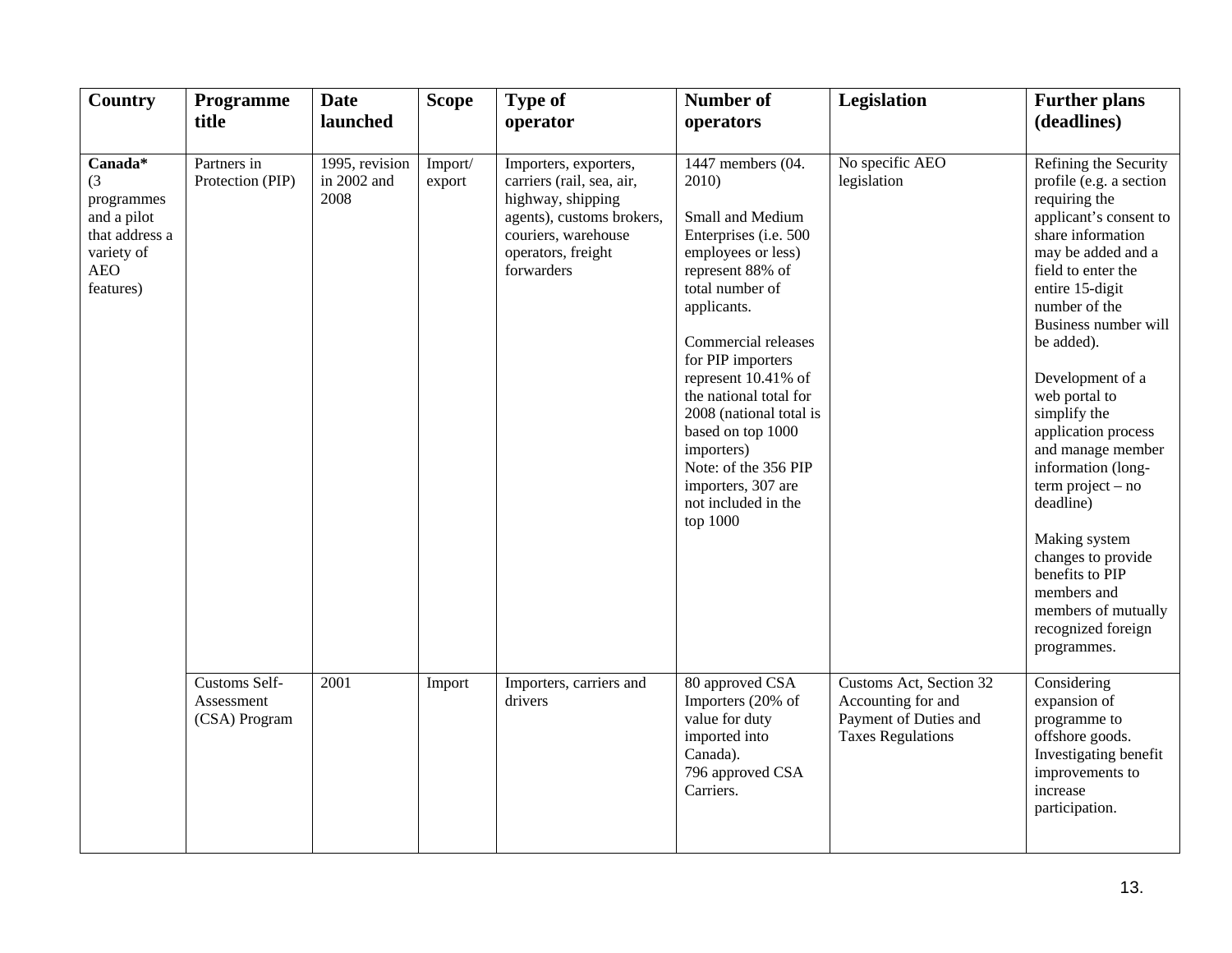| <b>Country</b> | <b>Programme</b><br>title                                          | <b>Date</b><br>launched | <b>Scope</b> | <b>Type of</b><br>operator                                                                        | <b>Number of</b><br>operators                     | Legislation                                                                                               | <b>Further plans</b><br>(deadlines)                                                               |
|----------------|--------------------------------------------------------------------|-------------------------|--------------|---------------------------------------------------------------------------------------------------|---------------------------------------------------|-----------------------------------------------------------------------------------------------------------|---------------------------------------------------------------------------------------------------|
|                | Free and Secure<br>Trade (FAST)                                    | 2002                    | Import       | Importers, carriers and<br>drivers (highway only)                                                 | 58 approved<br>importers<br>674 approved carriers | n/a                                                                                                       | Investigating benefit<br>improvements to<br>increase<br>participation.                            |
|                | Partners In<br>Compliance<br>(PIC) (Pilot)                         | 2003                    | Import       | Importers                                                                                         | 10 approved<br>importers                          | n/a                                                                                                       | Complete evaluation<br>of pilot.                                                                  |
| USA*           | Customs-Trade<br>Partnership<br>against<br>Terrorism<br>$(C-TPAT)$ | 11.2001                 | Import       | Whole supply chain, excl.<br>warehouse operators, but<br>incl. ports and foreign<br>manufacturers | 9,806 members<br>(05.2010)                        | Voluntary participation;<br>covered under SAFE Port<br>Act (budgetary<br>commitments for C-TPAT;<br>2006) | Develop a similar<br>programme for<br>exports (Tier III<br>importers, who are<br>also exporters). |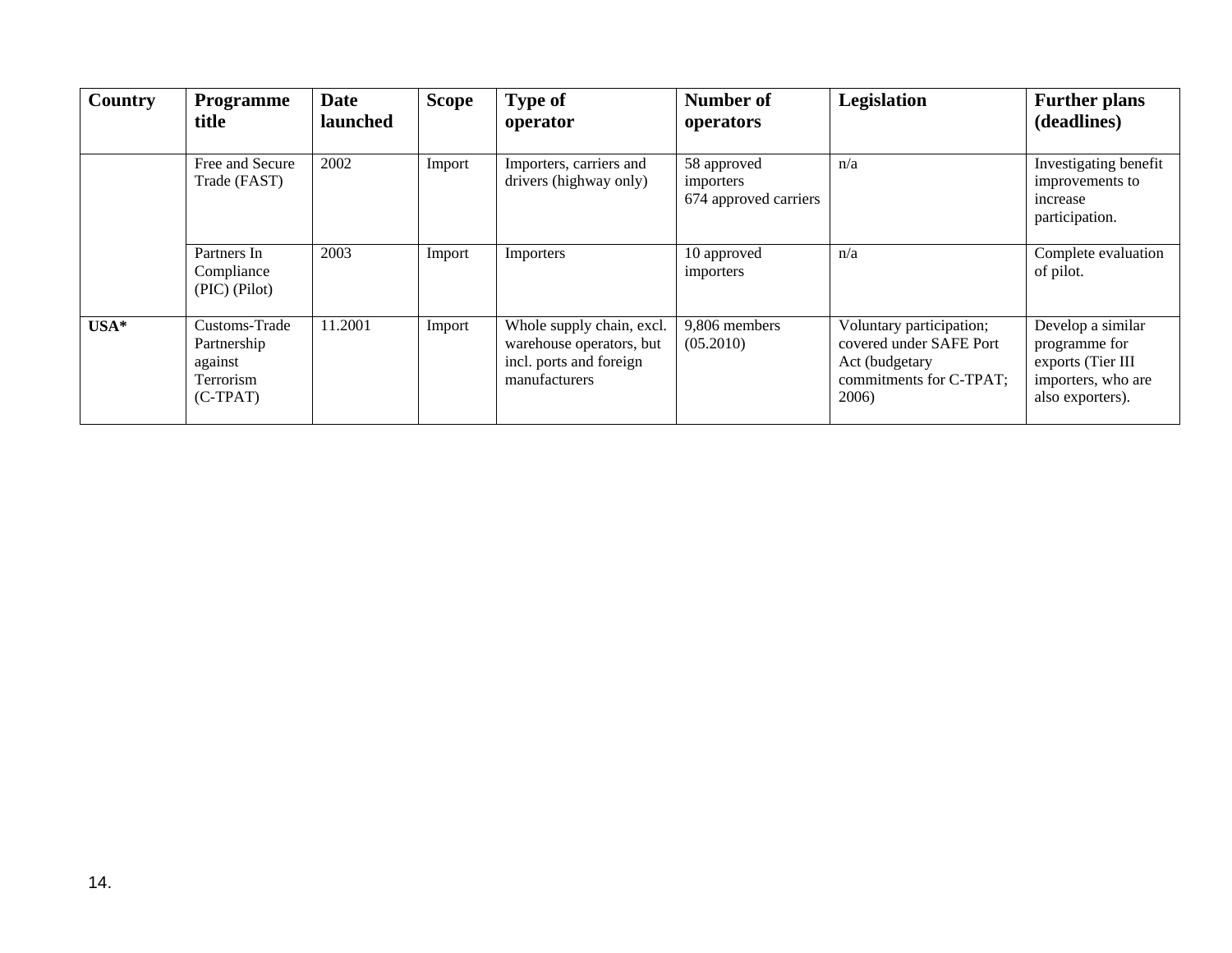| Country                          | <b>Programme</b><br>title | <b>Date</b><br><b>launched</b> | <b>Scope</b>      | <b>Type of</b><br>operator | Number of<br>operators                            | Legislation                                                                                                                 | <b>Further plans</b><br>(deadlines)                                                                                                                    |
|----------------------------------|---------------------------|--------------------------------|-------------------|----------------------------|---------------------------------------------------|-----------------------------------------------------------------------------------------------------------------------------|--------------------------------------------------------------------------------------------------------------------------------------------------------|
| $EU**$<br>(27 Member-<br>states) | <b>AEO</b>                | 1.01.2008                      | Import/<br>export | Whole supply chain         | 4538 requests, 2561<br>authorized<br>(22.04.2010) | Voluntary participation;<br>covered under: Council<br>Regulation 648/2005 and<br><b>Commission Regulation</b><br>1875/2006. | Adopt (2010) and<br>implement (2013) the<br>modernized EU<br>Customs Code with<br>more benefits to<br>traders.                                         |
| Norway**                         | <b>AEO</b>                | 03.03.2009                     | Import/<br>export | Whole supply chain         | 27 requests, 9<br>authorized<br>(30.04.2010)      | Custom Act $\S$ 3-1 (5).<br><b>Customs Regulation from</b><br>$§3 - 1 - 20$ until<br>$§$ 3-1-27.                            | Evaluation of the<br>ongoing process<br>(2010).<br>Development of<br>authorisation<br>regarding admittance<br>to customs<br>simplifications<br>(2011). |
| <b>Switzerland</b><br>**         | <b>AEO</b>                | 01.01.2010                     | Import/<br>export | Whole supply chain         | 4 (pilot phase until<br>mid 2010)                 | Voluntary participation;<br>covered under National<br><b>Customs Ordinance</b>                                              | Update national<br>legislation (beginning)<br>of 2011)                                                                                                 |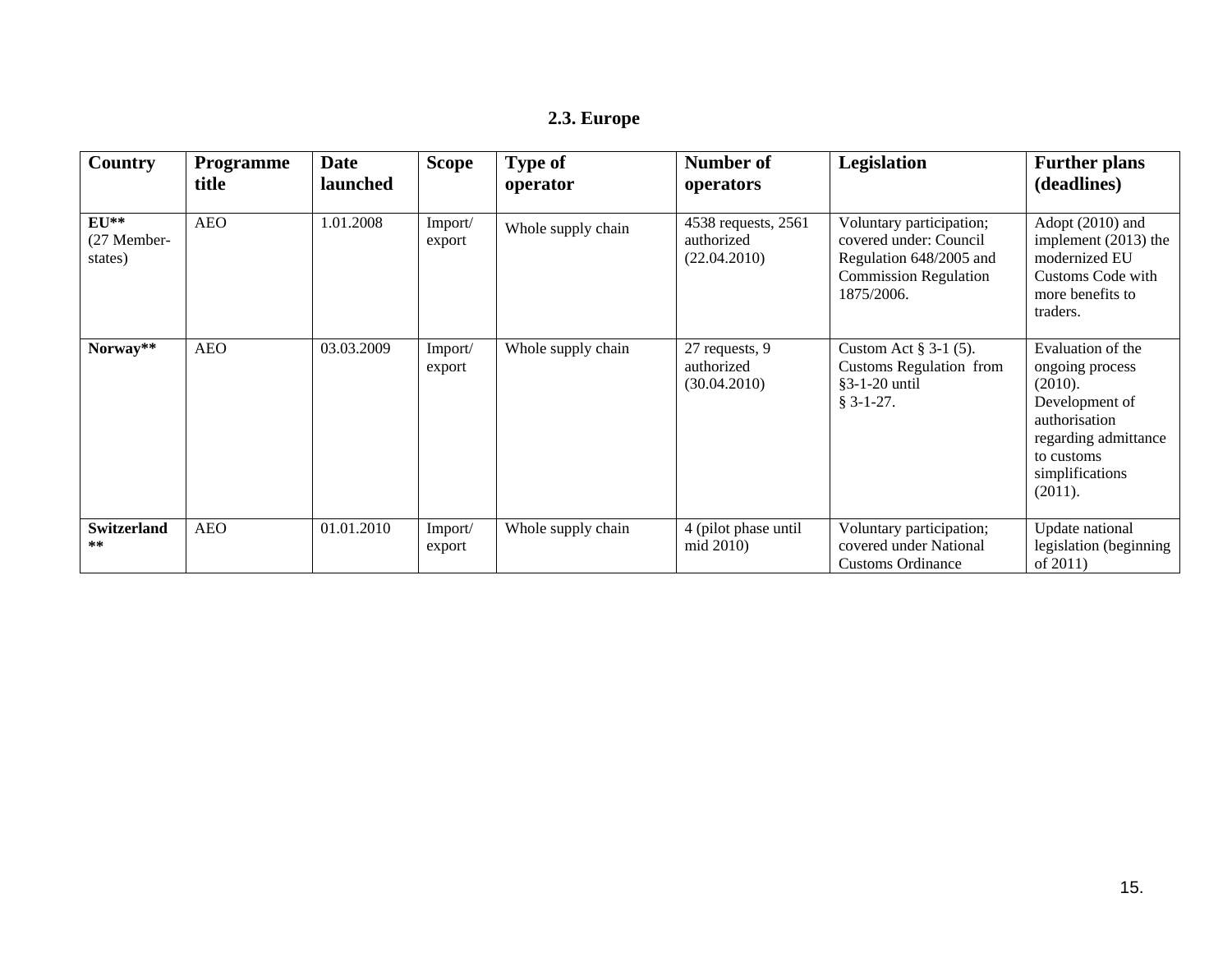#### **2.4. Middle East**

| <b>Country</b> | Programme<br>title       | <b>Date</b><br>launched | <b>Scope</b>      | <b>Type of</b><br>operator                                                                                                                                       | Number of<br>operators | Legislation | <b>Further plans</b><br>(deadlines)                                                      |
|----------------|--------------------------|-------------------------|-------------------|------------------------------------------------------------------------------------------------------------------------------------------------------------------|------------------------|-------------|------------------------------------------------------------------------------------------|
| Jordan*        | Golden List<br>Programme | 08.2005                 | Import/<br>export | Importers, exporters,<br>carriers (rail, sea, air,<br>highway, shipping<br>agents), customs brokers,<br>couriers, warehouse<br>operators, freight<br>forwarders. | n/a                    | n/a         | Negotiating<br>additional benefits<br>with all GLP<br>members on a one-to-<br>one basis. |

\* Security type programme

\*\* Customs compliance and security programme

\*\*\* Applicant is allowed to apply for business area each and KCS give respective accreditations for each business area to the same company. If they apply for 'exporter & importer' at the same time, they get two accreditations. If they apply for exporter only, they get one accreditation.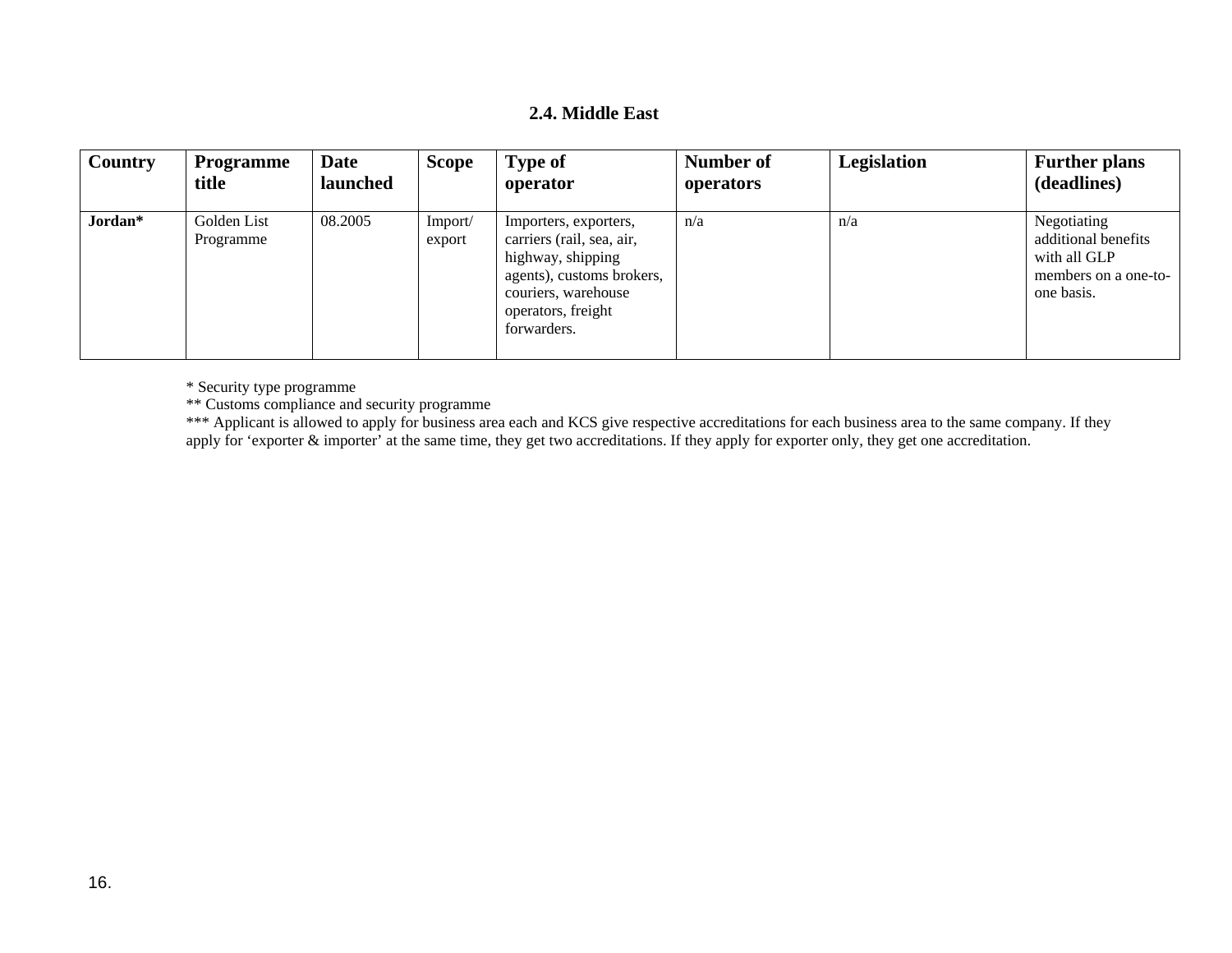# **3. Accreditation and Benefits of AEO Programmes**

| <b>Country</b> | <b>Accreditation (components, process)</b>                                                                                                                                                                                                                                                                                                                                                                                                                                                                                                                                                                                                                                                                                                                                                                                                                                                                                                                                                                                                                                                                       | <b>Benefits</b>                                                                                                                                                                                                                                                                                                                                                                                                                                                                                                                                                                                                                                                                                                                                                        |
|----------------|------------------------------------------------------------------------------------------------------------------------------------------------------------------------------------------------------------------------------------------------------------------------------------------------------------------------------------------------------------------------------------------------------------------------------------------------------------------------------------------------------------------------------------------------------------------------------------------------------------------------------------------------------------------------------------------------------------------------------------------------------------------------------------------------------------------------------------------------------------------------------------------------------------------------------------------------------------------------------------------------------------------------------------------------------------------------------------------------------------------|------------------------------------------------------------------------------------------------------------------------------------------------------------------------------------------------------------------------------------------------------------------------------------------------------------------------------------------------------------------------------------------------------------------------------------------------------------------------------------------------------------------------------------------------------------------------------------------------------------------------------------------------------------------------------------------------------------------------------------------------------------------------|
| China          | General requirements:<br>1. Being a class A operator for more than one year;<br>2. The total import and export volume for the previous year should be more than<br>USD 30 mln. (USD 10 mln for enterprises of Central and Western areas) as<br>importers and exporters;<br>3. To lodge more than 20,000 (5,000 for Central and Western areas) import and<br>export declaration forms or entry and exit records as an agent in the previous year;<br>4. Customs validation and audit-based controls should show that the requirements in<br>terms of customs management, the enterprise's operations and management, trade<br>and security have been met;<br>5. Submit the report on operations and management and the audit report for the<br>previous year.<br>Accreditation:<br>1. Self-assessment;<br>2. Submitting application;<br>3. Information verification both internally and externally;<br>4. Validation audit (on site visit);<br>5. Approval by the Central Customs;<br>6. Issuing a Certificate;<br>7. Periodical checking of the documents and post validation audit based on risk<br>assessment. | 1. Establishing trust;<br>2. Assigning special officers to help companies to coordinate and<br>resolve Customs issues;<br>3. Application of the lower examination rates to the export and<br>import cargoes;<br>4. Submitting declarations at the place of registration;<br>5. Inspection and clearance procedures at ports;<br>6. Inspection and clearance formalities at the business site;<br>7. Assigning a special team to carry out on-site checks;<br>8. Priority to handling urgent Customs clearance formalities out<br>of working hours and during holidays;<br>9. Priority in handling trade formalities, such as entering records,<br>modifying and reporting for verification purposes;<br>10. Priority in handling declaration registration formalities. |
| Japan          | General requirements:<br>1. Compliance record;<br>2. E-system;<br>3. Financial integrity;<br>4. Compliance programme.<br>Apart from general requirements, there are special ones for each category of<br>operator.<br>Accreditation:<br>1. Prior consultation (voluntary);<br>2. Self-assessment;<br>3. Examination of documents, on-site audit=> AEO status;                                                                                                                                                                                                                                                                                                                                                                                                                                                                                                                                                                                                                                                                                                                                                    | 1. Reduction of logistic costs (can submit declarations without<br>goods being present) and lead times;<br>2. Less customs control and simplified customs procedures<br>3. AEOs can check their in-house compliance levels themselves;<br>4. Lump sum payments once a month for declarations;<br>5. No monthly fee for customs warehouses;<br>6. Longer permission periods for the sites of warehouse operators;<br>7. Reduced frequency of customs audit for warehouse operators.                                                                                                                                                                                                                                                                                     |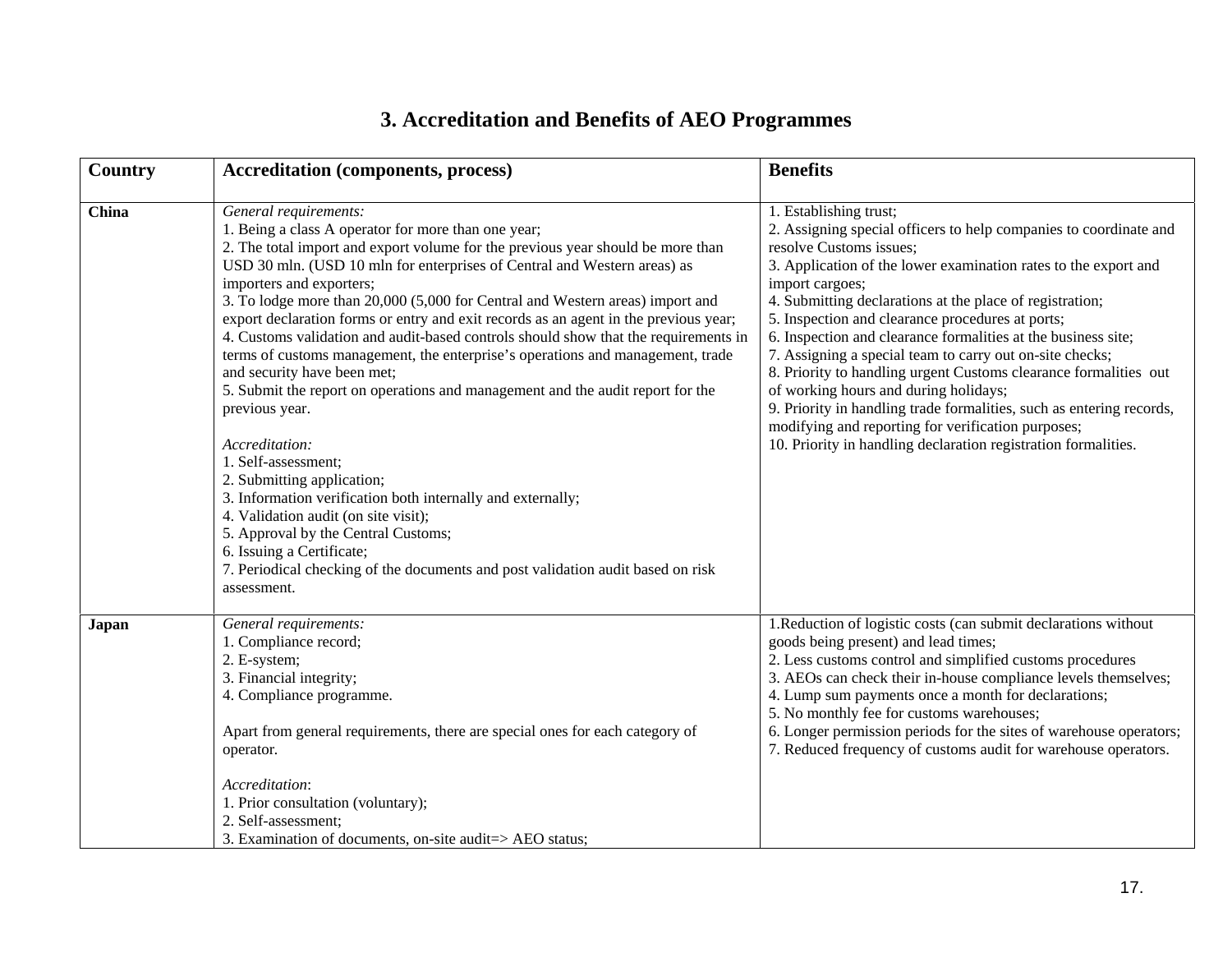| Country  | <b>Accreditation (components, process)</b>                                                                                                                                                                                                                                                                                                                                                                                                                                                                                                                                                                                                                                                                                                                                                                                                                            | <b>Benefits</b>                                                                                                                                                                                                                                                                                                                                                                                                                                                                                                                                                                                                                                                                                                                                                                                                                                                                                                                                                                                                                                                                                                                                                                                                                                                                                                               |  |  |
|----------|-----------------------------------------------------------------------------------------------------------------------------------------------------------------------------------------------------------------------------------------------------------------------------------------------------------------------------------------------------------------------------------------------------------------------------------------------------------------------------------------------------------------------------------------------------------------------------------------------------------------------------------------------------------------------------------------------------------------------------------------------------------------------------------------------------------------------------------------------------------------------|-------------------------------------------------------------------------------------------------------------------------------------------------------------------------------------------------------------------------------------------------------------------------------------------------------------------------------------------------------------------------------------------------------------------------------------------------------------------------------------------------------------------------------------------------------------------------------------------------------------------------------------------------------------------------------------------------------------------------------------------------------------------------------------------------------------------------------------------------------------------------------------------------------------------------------------------------------------------------------------------------------------------------------------------------------------------------------------------------------------------------------------------------------------------------------------------------------------------------------------------------------------------------------------------------------------------------------|--|--|
|          | 4. Post-authorisation audit. If there is a problem - "Administrative order for<br>improvement". If no change – the status is revoked.                                                                                                                                                                                                                                                                                                                                                                                                                                                                                                                                                                                                                                                                                                                                 |                                                                                                                                                                                                                                                                                                                                                                                                                                                                                                                                                                                                                                                                                                                                                                                                                                                                                                                                                                                                                                                                                                                                                                                                                                                                                                                               |  |  |
| Korea    | General requirements:<br>1. Legal compliance;<br>2. Internal control;<br>3. Financial solvency;<br>4. Security management.<br>Accreditation:<br>1, Submit the application (self-assessment, risk evaluation, statement on AEO<br>management, internal AEO manager);<br>2. Audit (documentary; on site validation);<br>3. Assignment of the AEO Certificate, based on compliance: class AA (90% or<br>more); class A (85% or more), or request for improvement measure;<br>4. AEO Certificate granted (valid for 3 years, renewal within 6 months before<br>expiration) and Customs Client Coordinator assigned;<br>5. Self-management/post monitoring;<br>6. Compliance assessment (by application or selection): class adjustment (A, AA or<br>AAA in case of more than 95% compliance; or request for improvement measures);<br>7. Self-management/post-monitoring. | General benefits: simplified and less physical inspection,<br>simplified customs procedures, less financial burden, etc<br>depending on the type of operator (importer, exporter, etc). The<br>benefits given to the same type of operators are also differentiated<br>according to the AEO level (A, AA, AAA) of a company.<br>Simplified and less physical inspection:<br>1. Less physical inspection by the customs in the ex/import<br>process<br>2. Inspection at a place the importer wants<br>Simplified procedures:<br>1. Less requirement of additional document submission after<br>electronic declaration<br>2. Exemption from tax audit before acceptance of import<br>declaration as well as post-clearance audit<br>3. Provision of convenience in customs clearance, etc at<br>international (air)ports to the representative of an AEO<br>4. Post self-management of imports which are supposed to be<br>under customs control under the Customs Act for application of a<br>usage tariff rate, reduction or exemption of customs duty or<br>installment duty payment<br>Less financial burden:<br>1. Exemption from the obligation to offer security for import<br>clearance;<br>2. Monthly payment of customs duties and taxes<br>Others: reduction of punishment for violation of customs-related<br>laws. |  |  |
| Malaysia | Accreditation requirements:<br>1. A record of 3 years' operations in the country;<br>2. A history of compliance with legal and regulatory requirements of Customs;<br>3. Absence of tax arrears with Customs;<br>4. Prior security clearance from the Customs Intelligence and other relevant<br>government agencies such as the Police, Immigration, Internal Revenue Board and                                                                                                                                                                                                                                                                                                                                                                                                                                                                                      | 1. Customs clearance with minimum data and simplified process;<br>2. Efficient and fast clearance;<br>3. Simplified drawback claims based on self-accounting<br>principles;<br>4. Deferred duty payments.                                                                                                                                                                                                                                                                                                                                                                                                                                                                                                                                                                                                                                                                                                                                                                                                                                                                                                                                                                                                                                                                                                                     |  |  |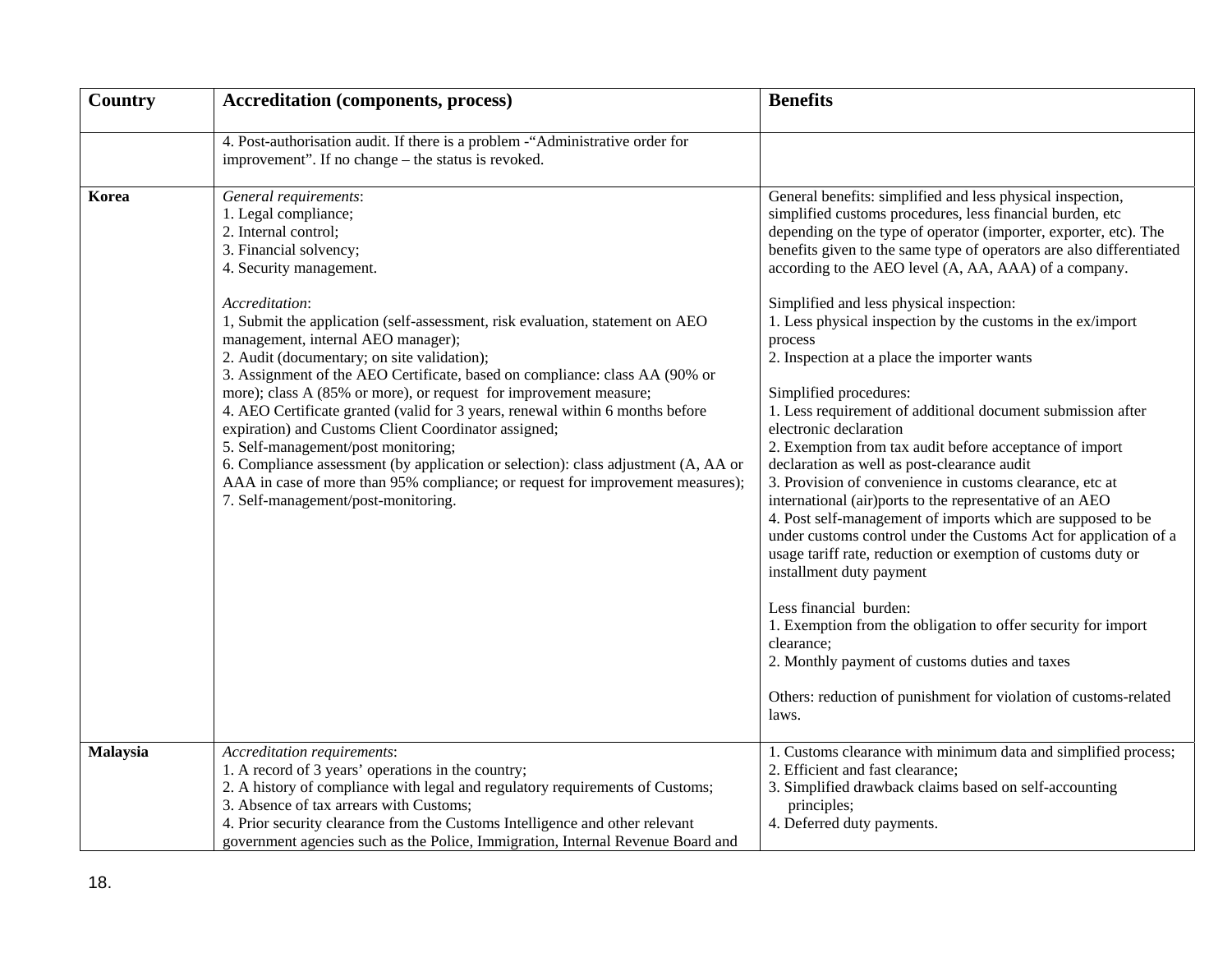| Country            | <b>Accreditation (components, process)</b>                                                                                                                                                                                                                                                                                                                                                                                                                                                                                                                                                                                                                                                                                                                                                                                                                                                                                              | <b>Benefits</b>                                                                                                                                                                                                                                                                                                                                                                                                                                                                                                                                                                                                                                                                                                                                                                                                                           |  |  |
|--------------------|-----------------------------------------------------------------------------------------------------------------------------------------------------------------------------------------------------------------------------------------------------------------------------------------------------------------------------------------------------------------------------------------------------------------------------------------------------------------------------------------------------------------------------------------------------------------------------------------------------------------------------------------------------------------------------------------------------------------------------------------------------------------------------------------------------------------------------------------------------------------------------------------------------------------------------------------|-------------------------------------------------------------------------------------------------------------------------------------------------------------------------------------------------------------------------------------------------------------------------------------------------------------------------------------------------------------------------------------------------------------------------------------------------------------------------------------------------------------------------------------------------------------------------------------------------------------------------------------------------------------------------------------------------------------------------------------------------------------------------------------------------------------------------------------------|--|--|
|                    | Company Commission for directors and personnel dealing with Customs clearance<br>procedures before applying to join the national AEO programme;<br>5. A proper internal control (audit trail) of all imports, exports and movement of<br>goods;<br>6. Internal security compliance programme and security features in line with the<br>requirements of the SAFE AEO guidelines;<br>7. Available facilities to pay duties via electronic funds transfer;<br>8. Mandatory training on Customs procedures and approval from Malaysian<br>Customs Administration are required for the personnel involved in Customs<br>operations and its forwarding agents/customs brokers before applying to join the<br>national AEO programme;<br>9. Companies engaged in the trade of goods considered to be high risk, are<br>encouraged to liaise with the Customs administration to explore possibilities of<br>joining the national AEO programme. |                                                                                                                                                                                                                                                                                                                                                                                                                                                                                                                                                                                                                                                                                                                                                                                                                                           |  |  |
| <b>New Zealand</b> | 1. The scheme has pre and post validation processes that are undertaken by separate<br>and independent groups within NZ Customs Service;<br>2. Exporters in terms of their agreement are responsible for all sub contractors;<br>3. Legislation allows for Customs to intervene or inspect SES export cargo from the<br>time the Customs approved tampering indicating seal is placed on the container, at<br>any point in the domestic supply chain regardless of whether the goods are in a<br>Customs controlled area or not;<br>4. If there is no Customs Export Delivery Order the port companies are not<br>permitted to load container;<br>5. Mandatory electronic reporting of export declarations.                                                                                                                                                                                                                             | 1. Secure supply chain from point of pack to port of loading for<br>export;<br>2. Predictability of supply chain in relation to less government<br>intervention meaning minimal disruption and less compliance<br>costs;<br>3. Compliance with security standards when contracting to supply<br>overseas importers, committed to supply chain security;<br>3. Border clearance privileges with those administrations where an<br>MRA has been concluded;<br>4. Likelihood of trade disruption minimised during a security<br>event as supply chain security assured;<br>5. Compliance with WCO standards accepted worldwide;<br>6. Reduced fees for the lodgement of all export entries;<br>7. Independent assessment of exporters security plans and<br>processes;<br>8. Increased company security awareness and improved<br>processes. |  |  |
| <b>Singapore</b>   | General requirements:<br>Under the STP Guidelines and Criteria, companies are required to have:<br>1. A security management system;<br>2. Conduct risk assessment of their business operations;<br>3. Implement the security measures that address the 8 elements under the STP<br>programme (8 elements are consistent with the WCO SAFE Framework of<br>Standards).                                                                                                                                                                                                                                                                                                                                                                                                                                                                                                                                                                   | 1. Cargo less likely to be inspected;<br>2. STP - Serves as "Quality Mark", Enhanced branding<br>(recognised as a low-risk company);<br>3. Reduced inspection or expedited clearance if the certified status<br>be also recognised by overseas countries;<br>4. Designated account managers;<br>5. Automatic recognition as a known consignor (KC) under the                                                                                                                                                                                                                                                                                                                                                                                                                                                                              |  |  |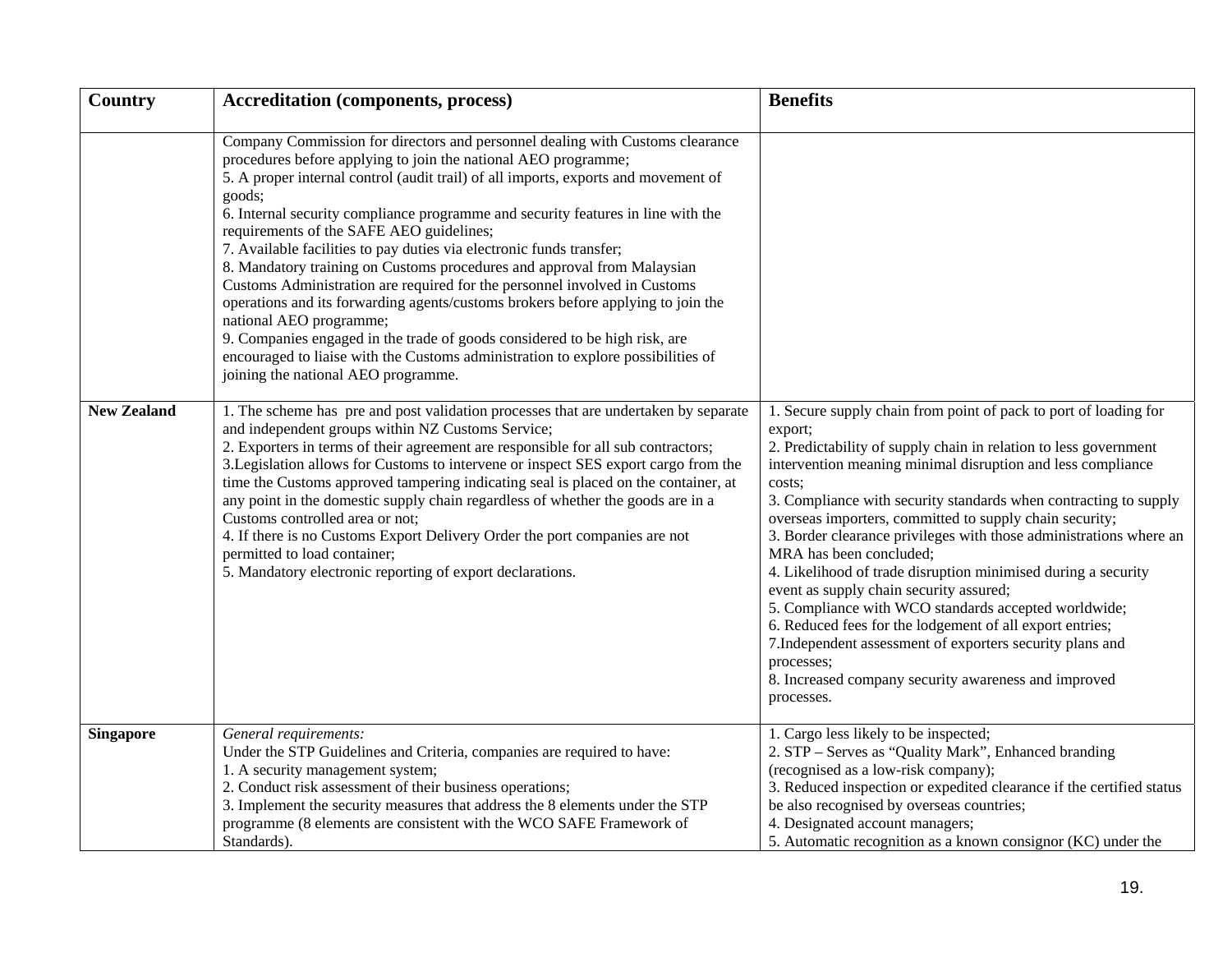| Country          | <b>Accreditation (components, process)</b>                                                                                                                                                                                                                                                                                                                                                                                                                                                                                                                                                                                                                                                                                                                                      | <b>Benefits</b>                                                                                                                                                                                                                                                                                                                                                                                                                                                                                                                                                                               |
|------------------|---------------------------------------------------------------------------------------------------------------------------------------------------------------------------------------------------------------------------------------------------------------------------------------------------------------------------------------------------------------------------------------------------------------------------------------------------------------------------------------------------------------------------------------------------------------------------------------------------------------------------------------------------------------------------------------------------------------------------------------------------------------------------------|-----------------------------------------------------------------------------------------------------------------------------------------------------------------------------------------------------------------------------------------------------------------------------------------------------------------------------------------------------------------------------------------------------------------------------------------------------------------------------------------------------------------------------------------------------------------------------------------------|
|                  | Accreditation:<br>1. Submit application form, security profile and supporting documents;<br>2. Validation visit at all sites of the company conducted by Singapore Customs;<br>3. Certify the company if it meets the requirements under the STP Guidelines or the<br>STP Criteria;<br>4. For STP status, company has to fulfil the requirements under the STP Guidelines;<br>5. For STP-Plus status, company has to meet all the minimum requirements in the<br>STP Criteria.                                                                                                                                                                                                                                                                                                  | Regulated Cargo Agent Regime (RCAR).<br>6. Trade Facilitation benefits e.g. reduced bank guarantee<br>quantum, where applicable<br>7. Companies who wish to enhance their capabilities in supply<br>chain security may get funding or assistance through training<br>assistance schemes and development programmes offered by other<br>government agencies such as the Economic Development Board<br>(EDB) and SPRING Singapore.                                                                                                                                                              |
| <b>Argentina</b> | General requirements:<br>1. To comply with the rules and if appropriate, to provide a warranty;<br>2. To submit the application to the Customs General Directorate, together with the<br>additional documentation proving the fulfillment of the requirements;<br>3. To describe the production process, the transportation, the security rules, among<br>other things (secure supply chain);<br>4. Availability of the computerized management system - inventory and control.<br>The controls are risk-based;<br>5. Availability of the image control system that facilitates a fluent and permanent<br>communication with the Customs control areas.<br>Solvency criteria are lower for SMEs.<br>The fulfillments of the tax and customs obligations are taken into account. | 1. Saving costs and time. Reduction of operational costs for the<br>exporters;<br>2. Anticipation of the consignments sent to other countries;<br>3. Competitive difference with other operators;<br>4. Use of non intrusive technology for cargo control;<br>5. International accreditation of the supply chain;<br>6. Identification as Reliable Operator by other Customs<br>Administrations;<br>7. Gain access to the major facilities at the port of entry in the<br>country of destination;<br>8. Ensure the smooth and secure flow of goods;<br>9. Keep the integrity of the shipment. |
| Canada           | <b>Partners in Protection (PIP)</b>                                                                                                                                                                                                                                                                                                                                                                                                                                                                                                                                                                                                                                                                                                                                             |                                                                                                                                                                                                                                                                                                                                                                                                                                                                                                                                                                                               |
|                  | Two types: member (full participant, benefits, info) and associate (consultations,<br>information).<br>Procedure:<br>1. Fill in security profile (including good record of compliance);<br>2. CBSA profile review/assessment (RA based);<br>3. Site validation;<br>3. Conclusion of a Memorandum of Understanding (MOU).                                                                                                                                                                                                                                                                                                                                                                                                                                                        | 1. Easier to be eligible for both PIP and C-TPAT due to similar<br>security requirements;<br>2. Only one site validation for both PIP and C-TPAT (might be<br>exclusions);<br>3. Expedited border clearance into Canada if approved for FAST<br>programme;<br>4. Enhanced reputation of being a low-risk company;<br>5. Companies are better positioned to achieve international<br>recognition;<br>6. Improvement of the security levels;<br>7. Access to CBSA expertise;<br>8. Participation in proposed changes to PIP programme.                                                          |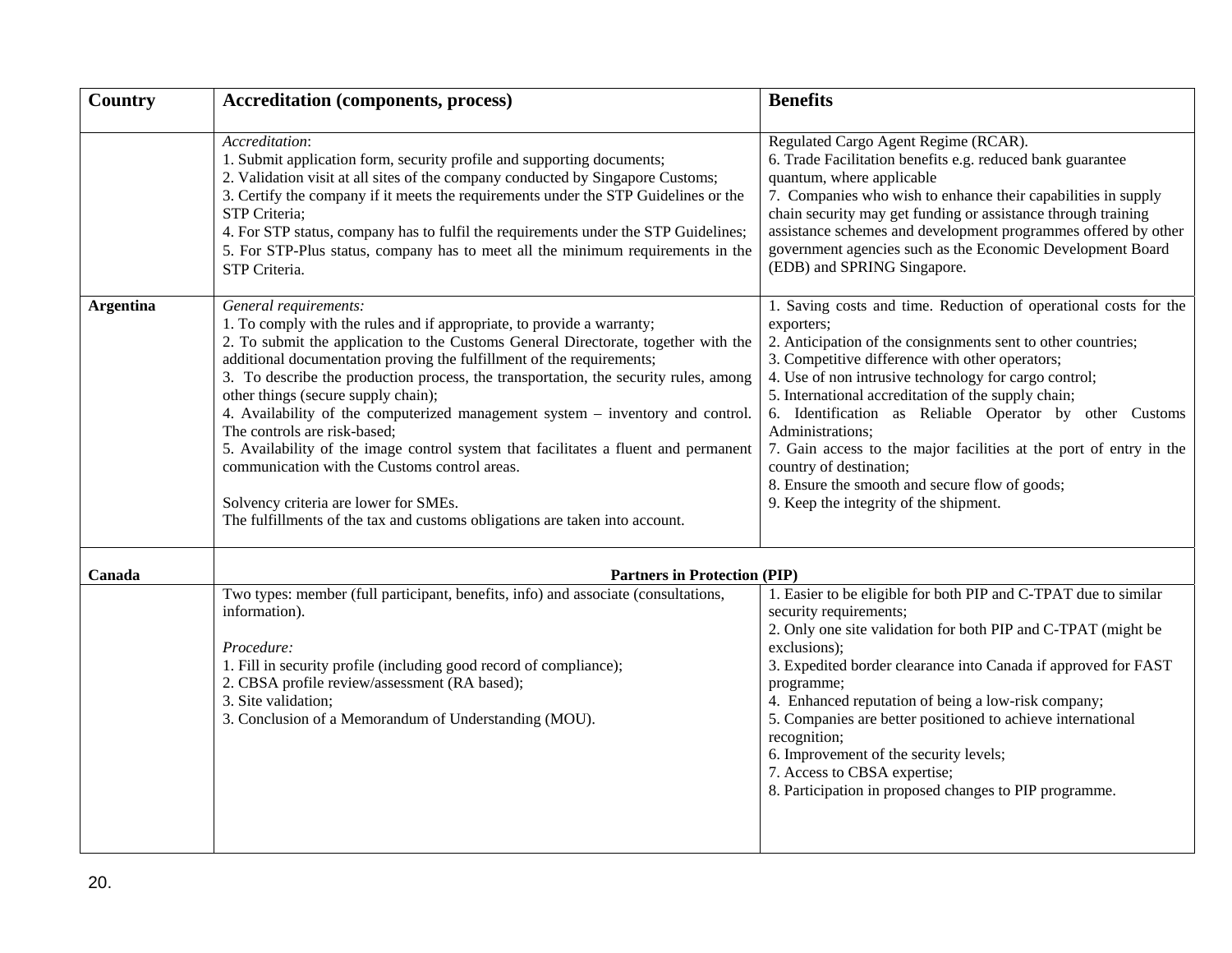| Country | <b>Accreditation (components, process)</b>                                                                                                                                                                                                                                                                                                                                                                                                                                                                                                                                                                                                                                                                                                                                                                 | <b>Benefits</b>                                                                                                                                                                                                                                                                                                                                                                                                                                                                                                                                                                                                                                                                                                                                                                                                                                                                                                                                                                                                                                                                                                                                                                                                                                                               |  |  |
|---------|------------------------------------------------------------------------------------------------------------------------------------------------------------------------------------------------------------------------------------------------------------------------------------------------------------------------------------------------------------------------------------------------------------------------------------------------------------------------------------------------------------------------------------------------------------------------------------------------------------------------------------------------------------------------------------------------------------------------------------------------------------------------------------------------------------|-------------------------------------------------------------------------------------------------------------------------------------------------------------------------------------------------------------------------------------------------------------------------------------------------------------------------------------------------------------------------------------------------------------------------------------------------------------------------------------------------------------------------------------------------------------------------------------------------------------------------------------------------------------------------------------------------------------------------------------------------------------------------------------------------------------------------------------------------------------------------------------------------------------------------------------------------------------------------------------------------------------------------------------------------------------------------------------------------------------------------------------------------------------------------------------------------------------------------------------------------------------------------------|--|--|
|         | <b>Customs Self-Assessment (CSA) Programme</b>                                                                                                                                                                                                                                                                                                                                                                                                                                                                                                                                                                                                                                                                                                                                                             |                                                                                                                                                                                                                                                                                                                                                                                                                                                                                                                                                                                                                                                                                                                                                                                                                                                                                                                                                                                                                                                                                                                                                                                                                                                                               |  |  |
|         | <i>Importers:</i><br>Two-part application; importer must meet first part of application to qualify to<br>submit second part.<br>1. Security profile information - risk assessment of client which includes the<br>collection of corporate structure information, key business activities and products;<br>company policies related to risk management; and upon request, a quarterly report or<br>their most recent audited financial statements.<br>2. Importers have to demonstrate that their books, records and business systems have, or will have, the necessary internal controls and procedures — including linkages, controls and audit trails to meet customs requirement<br>3. Importer must provide and maintain electronic reports of their trade chain partners<br>(vendors and consignees). | <b>Importer Benefits:</b><br>1. Reduced importer data set for imports; streamlines the process<br>for legitimate trade and reduces costs;<br>2. Expedited processing and release of shipments and minimum<br>number of cargo inspections when an approved carrier and driver<br>are involved; increases the certainty of expedited customs<br>processing through reduced examinations;<br>3. Access to CBSA expertise; compliance managers and CSA<br>program specialists;<br>4. Names and contact information of other CSA participants made<br>available (where clients have provided permission to share<br>information);<br>5. Aligns importers' financial records with CBSA requirements<br>allowing for an account based self-assessment revenue reporting<br>process included consolidated monthly reporting of statistical<br>information and revenue offsets; provides for more control over<br>importer liabilities;<br>6. Simplified post clearance programs for trade data reporting;<br>more time allotted to provide detailed trade data;<br>7. Facilitates compliance by increasing clients' awareness of their<br>obligations; eligibility for self audit (Partners in Compliance);<br>8. Ends the need to maintain separate and costly customs<br>processes; |  |  |
|         | Carriers:<br>Two-part application; carrier must meet first part of application to qualify to submit<br>second part.<br>1. Carriers must provide detailed information such as a complete corporate structure<br>and all relevant registration identifiers; details about their business specialty, clients,<br>equipment and drivers; security measures for freight facilities and personnel<br>policies; terminal and warehouse locations; and the location of all their divisions<br>2. Carriers are asked to demonstrate their internal process for an international                                                                                                                                                                                                                                     | Carrier Benefits:<br>1. Reduced carrier data set for release; ends the transactional<br>transmission of data elements for eligible shipments;<br>2. Expedited processing and release of shipments when an<br>approved importer and driver registered are involved; increases<br>the certainty of expedited customs processing and streamlines the<br>process for legitimate trade;<br>3. Minimum number of cargo inspections;<br>4. Access to CBSA expertise; compliance managers and CSA<br>program specialists;<br>5. Names and contact information of other CSA participants made<br>available; where clients have provided permission to share                                                                                                                                                                                                                                                                                                                                                                                                                                                                                                                                                                                                                            |  |  |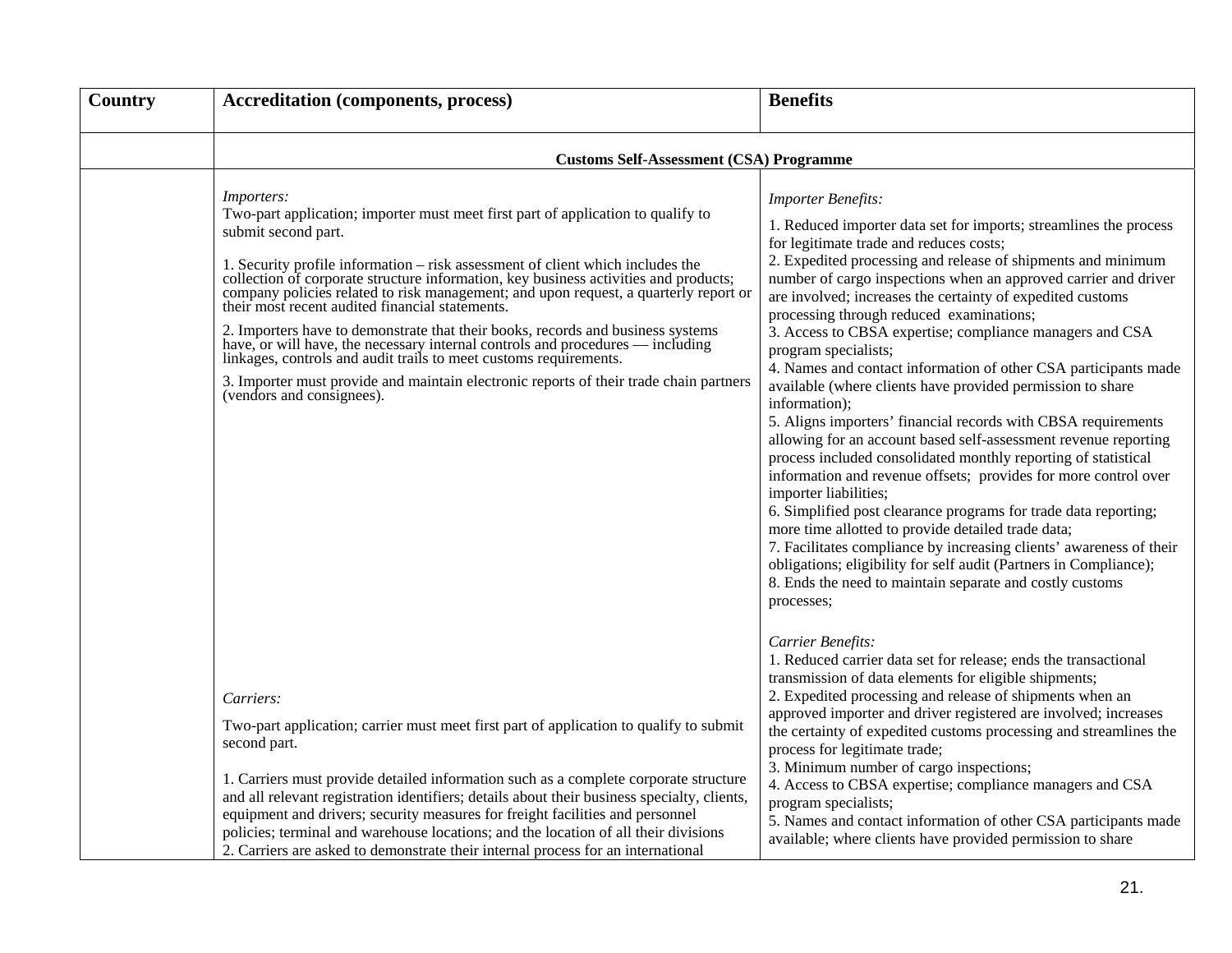| Country | <b>Accreditation (components, process)</b>                                                                                                                                                                                                                                                                                                                                                                                                                                                                                                                                                                                                                                                                                                                                                                                                                                                                                                                                                                                                                                                                                                                                                                                                                                                                                                           | <b>Benefits</b>                                                                                                                                                                                                                                                                                                                                                                                                                                                                                                                                                         |
|---------|------------------------------------------------------------------------------------------------------------------------------------------------------------------------------------------------------------------------------------------------------------------------------------------------------------------------------------------------------------------------------------------------------------------------------------------------------------------------------------------------------------------------------------------------------------------------------------------------------------------------------------------------------------------------------------------------------------------------------------------------------------------------------------------------------------------------------------------------------------------------------------------------------------------------------------------------------------------------------------------------------------------------------------------------------------------------------------------------------------------------------------------------------------------------------------------------------------------------------------------------------------------------------------------------------------------------------------------------------|-------------------------------------------------------------------------------------------------------------------------------------------------------------------------------------------------------------------------------------------------------------------------------------------------------------------------------------------------------------------------------------------------------------------------------------------------------------------------------------------------------------------------------------------------------------------------|
|         | Canada-bound shipment; identify their current business process for all shipments,<br>starting from the order through to billing; identify how they assign an internal<br>control number for each order they accept; provide detailed dispatch procedure and<br>systems; provide sample documents, descriptions and the appropriate linkages for<br>each step in the shipping process; identify how CSA-approved importers, drivers<br>and eligible shipments will be identified in the systems, identify how their reporting<br>system to trace all Canada-bound shipments, including CSA-approved shipments;<br>and identify the location of books and records.<br>3. Carriers must provide and maintain electronic lists of their owner/operators.                                                                                                                                                                                                                                                                                                                                                                                                                                                                                                                                                                                                 | information;<br>6. Easier for carriers to meet their obligations and remain<br>compliant with custom's requirements;<br>7. Eliminates need to seal in-bond North American shipments and<br>allows carrier to proceed to approved warehouse to reposition<br>freight.                                                                                                                                                                                                                                                                                                    |
|         | Free and Secure Trade (FAST)                                                                                                                                                                                                                                                                                                                                                                                                                                                                                                                                                                                                                                                                                                                                                                                                                                                                                                                                                                                                                                                                                                                                                                                                                                                                                                                         |                                                                                                                                                                                                                                                                                                                                                                                                                                                                                                                                                                         |
|         | Importers:<br>There is no FAST application form for importers. Canadian importers are<br>automatically approved for FAST once they become approved members of the CSA<br>and PIP programs.<br>Carriers:<br>There are three options for carriers in terms of FAST Participation:<br>For participation in the FAST program for expedited clearance into Canada only,<br>applicants must:<br>1. Complete carrier application;<br>2. Enter into an undertaking with the CBSA and agree to complete and send in the<br>security questionnaire; and<br>3. Enter into a PIP memorandum of understanding (carriers).<br>For participation in the FAST program for expedited clearance into the United States<br>only, applicants must:<br>1. Complete carrier application and sign the C-TPAT highway carrier agreement.<br>For participation in the FAST program for expedited clearance into both Canada and<br>the United States applicants must:<br>1. Complete carrier application (BSF5106);<br>2. Enter into an undertaking with the CBSA (see Section E of BSF5106) and agree<br>to complete and send in the security questionnaire, the PIP memorandum of<br>understanding (carriers), and the C-TPAT highway carrier agreement.<br>In order to qualify for the streamlined FAST process, goods imported into Canada<br>must meet these conditions: | All benefits as identified under the PIP and CSA programs; as well<br>as:<br>1. Access to dedicated lanes (where available) for faster and more<br>efficient border clearance;<br>2. A streamlined process that reduces delivery times and landed<br>costs of imports;<br>3. Minimal documentation required to clear the border;<br>4. Increased certainty at the border resulting in fewer delays;<br>5. A unified, ongoing partnership with the CBSA;<br>6. Promotion of Canadian competitiveness; and<br>7. Advancement of voluntary compliance and self-assessment. |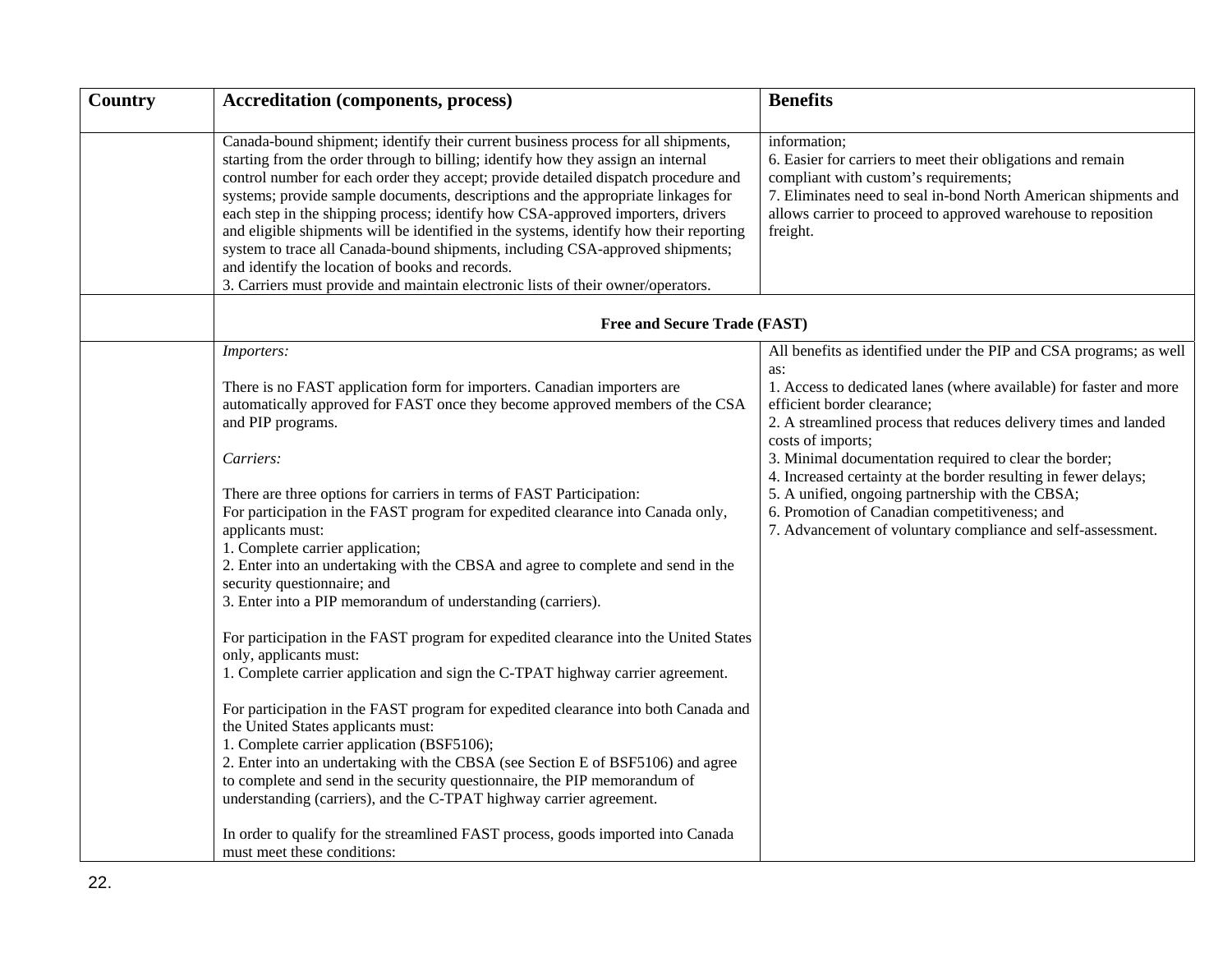| Country    | <b>Accreditation (components, process)</b>                                                                                                                                                                                                                                                                                                                                                                                                                                                                                                                                                                                                                                                                                                                                                                                                                                                                                                       | <b>Benefits</b>                                                                                                                                                                                                                                                                                                                                                                                                                                                                                                                                                                                                                                                                                                                                                                                                                                                                                                                                                                                                                                                                                                                                                                                                                                                                                                                                                                                                                                                                                                                                                                                                     |
|------------|--------------------------------------------------------------------------------------------------------------------------------------------------------------------------------------------------------------------------------------------------------------------------------------------------------------------------------------------------------------------------------------------------------------------------------------------------------------------------------------------------------------------------------------------------------------------------------------------------------------------------------------------------------------------------------------------------------------------------------------------------------------------------------------------------------------------------------------------------------------------------------------------------------------------------------------------------|---------------------------------------------------------------------------------------------------------------------------------------------------------------------------------------------------------------------------------------------------------------------------------------------------------------------------------------------------------------------------------------------------------------------------------------------------------------------------------------------------------------------------------------------------------------------------------------------------------------------------------------------------------------------------------------------------------------------------------------------------------------------------------------------------------------------------------------------------------------------------------------------------------------------------------------------------------------------------------------------------------------------------------------------------------------------------------------------------------------------------------------------------------------------------------------------------------------------------------------------------------------------------------------------------------------------------------------------------------------------------------------------------------------------------------------------------------------------------------------------------------------------------------------------------------------------------------------------------------------------|
|            | 1. They must not be prohibited, controlled or regulated importations as set out in any<br>act of Parliament or provincial legislation;<br>2. They must not be subject to the release requirements of any other government<br>department; and<br>3. They must be shipped direct to Canada from the continental United States or<br>Mexico.                                                                                                                                                                                                                                                                                                                                                                                                                                                                                                                                                                                                        |                                                                                                                                                                                                                                                                                                                                                                                                                                                                                                                                                                                                                                                                                                                                                                                                                                                                                                                                                                                                                                                                                                                                                                                                                                                                                                                                                                                                                                                                                                                                                                                                                     |
|            | <b>Partners in Compliance (PIC)</b>                                                                                                                                                                                                                                                                                                                                                                                                                                                                                                                                                                                                                                                                                                                                                                                                                                                                                                              |                                                                                                                                                                                                                                                                                                                                                                                                                                                                                                                                                                                                                                                                                                                                                                                                                                                                                                                                                                                                                                                                                                                                                                                                                                                                                                                                                                                                                                                                                                                                                                                                                     |
|            | Participants must be CSA approved.<br>Interested importers were invited to participate in pilot. Application and Initial<br>Processing includes review of the Client Profile and History. A preliminary<br>Evaluation of Internal Controls is conducted that includes: an Inherent Risk<br>Assessment; Internal Control Risk Assessment and a signed Memorandum of<br>Understanding. Performance is established through monitoring: of Internal Control<br>Tests and through Trade Compliance Program Tests.<br>To sustain the partnership, participants will be expected to:<br>1. Rigorously maintain their self-testing plan;<br>2. Ensure that all aspects of the MOU are satisfied;<br>3. Continue as a member of CSA;<br>4. Comply with all CBSA administered laws and regulations;<br>5. Have update meetings with the CBSA and submit an annual notification letter and<br>results of self-testing to the CBSA on an as agreed to basis. | 1. A unique and exclusive partnership with the CBSA designed to<br>ensure sustained trade program compliance;<br>2. A single point of contact for all trade compliance issues (PIC<br>Senior Program Officer);<br>3. PIC Senior Program Officer available to provide CBSA<br>functional guidance and advice as required by the importer, for<br>trade program compliance assistance, risk assessments, internal<br>controls, CBSA audit trails, data analysis, self-assessments,<br>voluntary disclosures and other support;<br>4. CBSA provides, without cost to the client, an assessment of the<br>importer's internal controls and business systems, highlighting any<br>possible weak spots that may threaten the client's ability to be<br>compliant;<br>5. PIC promotes free exchange of information and best practices,<br>which may help clients increase efficiency, effectiveness and<br>reduce costs associated with trade program compliance;<br>6. PIC will result in improved client service. The nature of the<br>partnership between CBSA and participants will evolve to one that<br>is more consultative in nature, rather than adversarial;<br>7. In the case of non-compliance with CBSA trade program<br>requirements, the CBSA will not rely as a first response on the<br>assessment of administrative monetary penalties;<br>8. PIC provides greater business certainty by helping companies to<br>achieve a high level of compliance; and<br>9. The uncertainty of an unexpected AMPS (Administrative<br>Monetary Penalty System) penalty, or post release verification is<br>eliminated. |
| <b>USA</b> | Accreditation:<br>1. Certify security profiles and security information (within 90 days);<br>2. Validate security plans (based on RM principles);                                                                                                                                                                                                                                                                                                                                                                                                                                                                                                                                                                                                                                                                                                                                                                                                | 1. Reduced number of inspections and border waiting time;<br>2. A C-TPAT specialist to support//train/validate/<br>communicate;                                                                                                                                                                                                                                                                                                                                                                                                                                                                                                                                                                                                                                                                                                                                                                                                                                                                                                                                                                                                                                                                                                                                                                                                                                                                                                                                                                                                                                                                                     |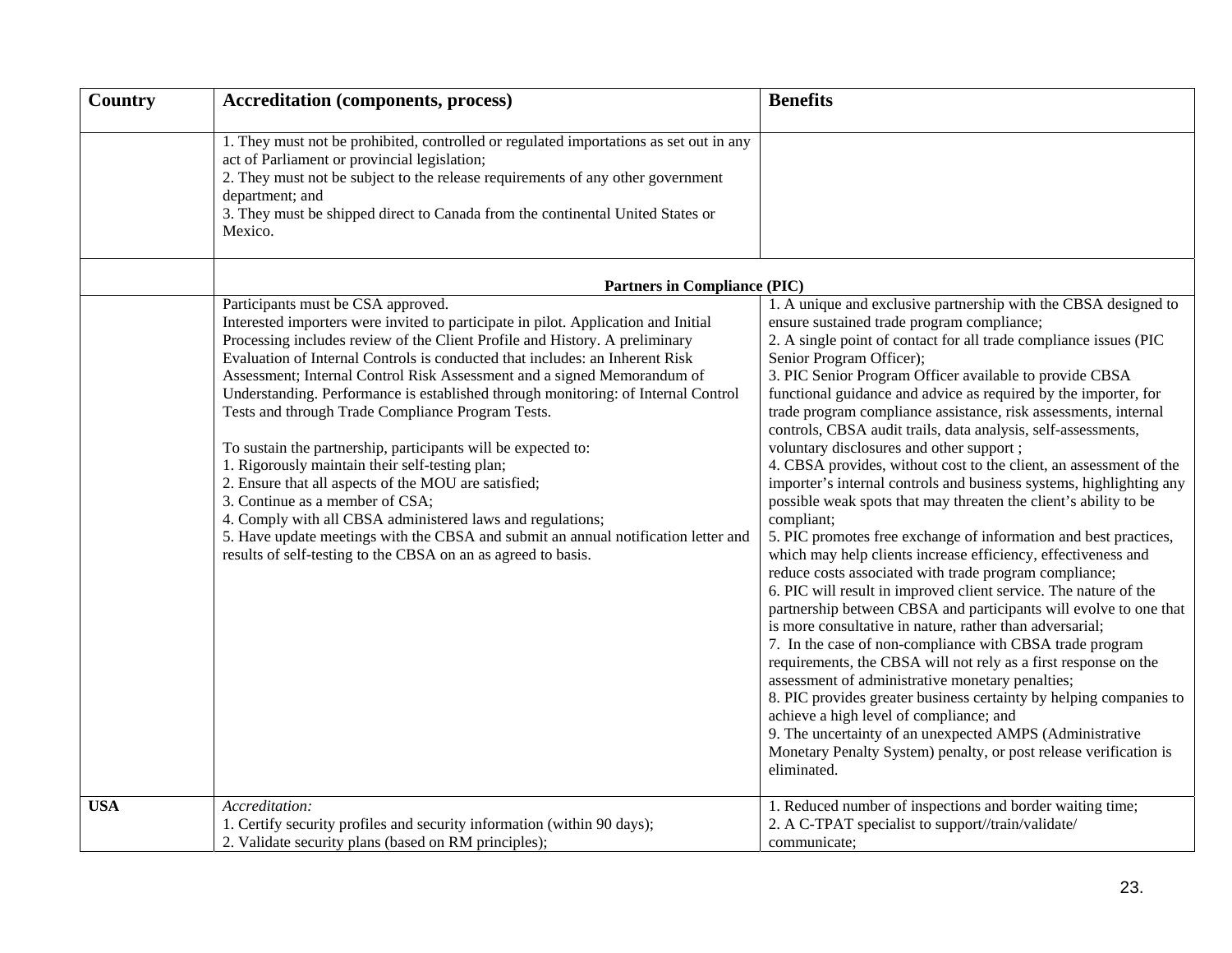| Country | <b>Accreditation (components, process)</b>                                                                                                                                                                               | <b>Benefits</b>                                                                                                                                                                                                                                                                                                                                                                        |
|---------|--------------------------------------------------------------------------------------------------------------------------------------------------------------------------------------------------------------------------|----------------------------------------------------------------------------------------------------------------------------------------------------------------------------------------------------------------------------------------------------------------------------------------------------------------------------------------------------------------------------------------|
|         | 3. Formalise the requirements for self-policing tool and implement submission of<br>periodic self-assessment.<br>Validation within 1 year of certification and revalidation within 3 years of the initial<br>validation. | 3. Access to C-TPAT members through the Status Verification<br>Interface;<br>4. Self-monitoring;<br>5. Reduced quantity of Compliance Measurement Examinations;<br>6. Targeting benefits by receiving "credit" via the CBP targeting                                                                                                                                                   |
|         |                                                                                                                                                                                                                          | system;<br>7. FAST lanes on the Canadian and Mexican borders;<br>8. Free admission to C-TPAT training seminars;<br>9. Improving old/outdated systems;<br>10. Reduced risk mitigation;<br>11. Reduced cargo theft and pilferage;<br>12. Improved marketability and asset utilization;<br>13. Understanding the end to end process, incl. knowing each<br>entity along the supply chain; |
|         |                                                                                                                                                                                                                          | 14. Stronger brand equity.                                                                                                                                                                                                                                                                                                                                                             |
| EU      | 3 - level horizontal system:                                                                                                                                                                                             | 1. Lower risk that flow of goods into and out of the EU will be                                                                                                                                                                                                                                                                                                                        |
|         | 1. AEO Customs simplification;                                                                                                                                                                                           | stopped for examination;                                                                                                                                                                                                                                                                                                                                                               |
|         | 2. AEO Security and safety;                                                                                                                                                                                              | 2.possibility to request a specific place for customs checks;                                                                                                                                                                                                                                                                                                                          |
|         | 3. AEO customs simplifications/security and safety.                                                                                                                                                                      | 3. Facilitations in the form of a reduced number of data to provide                                                                                                                                                                                                                                                                                                                    |
|         |                                                                                                                                                                                                                          | in the summary declarations;                                                                                                                                                                                                                                                                                                                                                           |
|         | General requirements:                                                                                                                                                                                                    | 4. Easier access to authorizations and permits for customs                                                                                                                                                                                                                                                                                                                             |
|         | 1. An appropriate record of compliance;                                                                                                                                                                                  | simplifications;                                                                                                                                                                                                                                                                                                                                                                       |
|         | 2. A satisfactory system of managing records;                                                                                                                                                                            | 5. A specially appointed customs support officer;                                                                                                                                                                                                                                                                                                                                      |
|         | 3. Where appropriate, proven financial solvency;                                                                                                                                                                         | 6. Lower controls for paper-based inspections (audit) and physical                                                                                                                                                                                                                                                                                                                     |
|         | 4. Appropriate security and safety standards for AEOs who want to benefit from<br>safety and security facilitations.                                                                                                     | inspections;<br>7. Advanced notice on inspections when it does not jeopardise                                                                                                                                                                                                                                                                                                          |
|         |                                                                                                                                                                                                                          | customs controls. When necessary a physical control may be                                                                                                                                                                                                                                                                                                                             |
|         | Accreditation:                                                                                                                                                                                                           | performed even though no prior notification of inspection was                                                                                                                                                                                                                                                                                                                          |
|         | 1. In general application in the member State where the main accounts related to the                                                                                                                                     | given;                                                                                                                                                                                                                                                                                                                                                                                 |
|         | Customs arrangements are held and at least part of AEO activities are conducted;                                                                                                                                         | 8. Priority treatment;                                                                                                                                                                                                                                                                                                                                                                 |
|         | 2. Thorough communication and consultation process via AEO Database;                                                                                                                                                     | (9.) Mutual recognition.                                                                                                                                                                                                                                                                                                                                                               |
|         | 3. Detailed security profile;                                                                                                                                                                                            |                                                                                                                                                                                                                                                                                                                                                                                        |
|         | 4. Compliance/solvency requirements;                                                                                                                                                                                     | Indirect benefits:                                                                                                                                                                                                                                                                                                                                                                     |
|         | 5. Risk assessment; security check (WCO crit.);                                                                                                                                                                          | 1. Reduced theft and losses;                                                                                                                                                                                                                                                                                                                                                           |
|         | 6. Security self-evaluation;                                                                                                                                                                                             | 2. Fewer delayed shipments;                                                                                                                                                                                                                                                                                                                                                            |
|         | 7. Monitoring of AEOs after authorization to ensure highest compliance level is                                                                                                                                          | 3. Improved planning;                                                                                                                                                                                                                                                                                                                                                                  |
|         | maintained.                                                                                                                                                                                                              | 4. Improved employee commitment;                                                                                                                                                                                                                                                                                                                                                       |
|         | 8. The conditions for acceptance and rejection of the application as well as                                                                                                                                             | 5. Reduced security and safety incidents;                                                                                                                                                                                                                                                                                                                                              |
|         | suspension and revocation of the AEO certificate are laid down in the legislation.                                                                                                                                       | 6. Lower inspection costs of suppliers and increased cooperation;                                                                                                                                                                                                                                                                                                                      |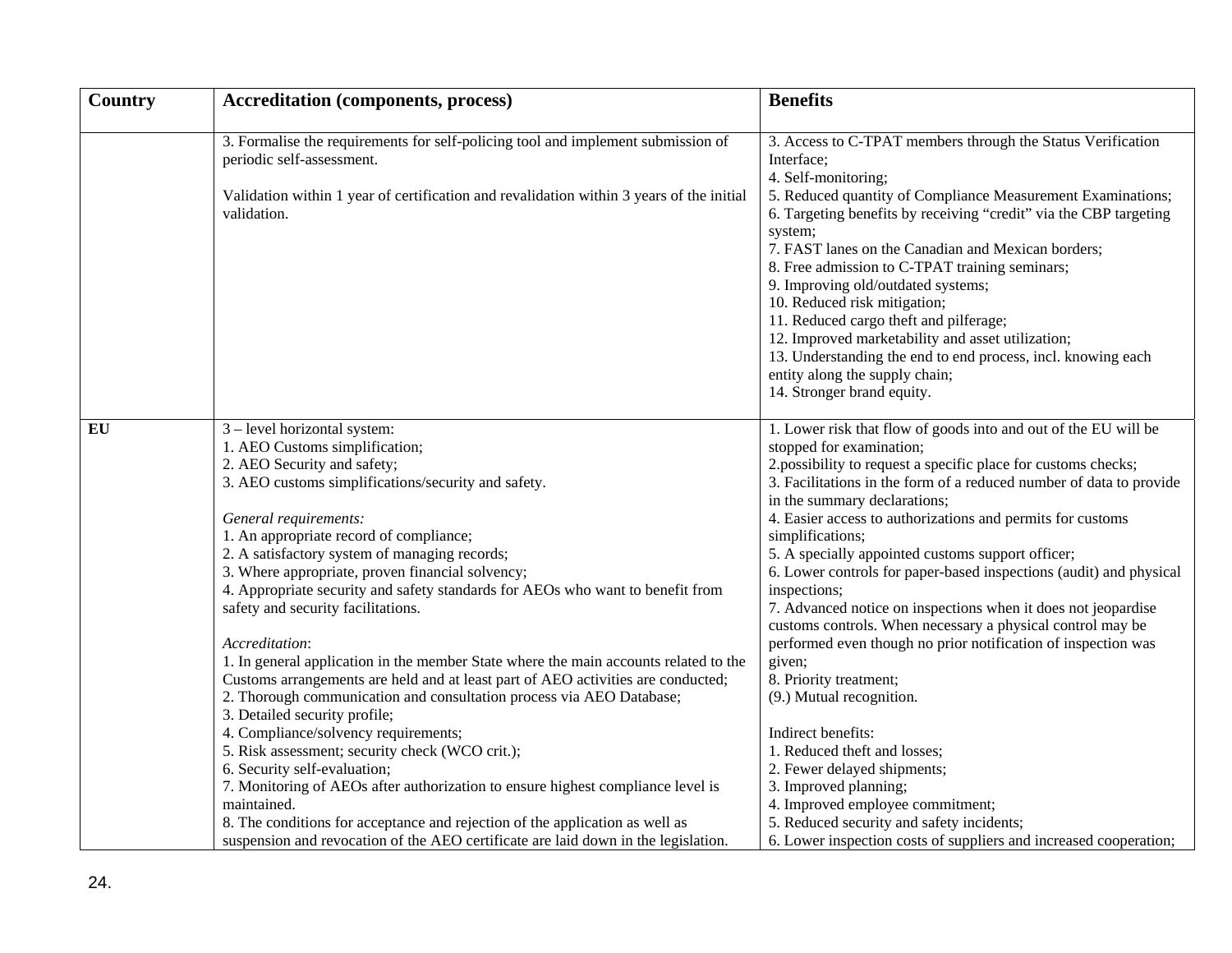| Country            | <b>Accreditation (components, process)</b>                                                                                                                                                                                                                                                                                                                                                                                                                                                                                                                                                                                                                                                                                                       | <b>Benefits</b>                                                                                                                                                                                                                                                                                                                                                                                                                                                                                                                                                                                                                                                                                                    |  |  |
|--------------------|--------------------------------------------------------------------------------------------------------------------------------------------------------------------------------------------------------------------------------------------------------------------------------------------------------------------------------------------------------------------------------------------------------------------------------------------------------------------------------------------------------------------------------------------------------------------------------------------------------------------------------------------------------------------------------------------------------------------------------------------------|--------------------------------------------------------------------------------------------------------------------------------------------------------------------------------------------------------------------------------------------------------------------------------------------------------------------------------------------------------------------------------------------------------------------------------------------------------------------------------------------------------------------------------------------------------------------------------------------------------------------------------------------------------------------------------------------------------------------|--|--|
|                    |                                                                                                                                                                                                                                                                                                                                                                                                                                                                                                                                                                                                                                                                                                                                                  | 7. Reduced crime and vandalism;<br>8. Reduced problems through recognition of employees;<br>9. Improved security and communication between supply chain<br>partners.                                                                                                                                                                                                                                                                                                                                                                                                                                                                                                                                               |  |  |
| <b>Norway</b>      | AEOS- Security and Safety.<br>Requirements:<br>1. Registration in the Register of the Companies;<br>2. Prior satisfactory compliance with Customs requirements;<br>3. A satisfactory system for managing accounts and transport information;<br>4. An appropriate solvency condition;<br>5. Appropriate safety and security standards.<br>Accreditation:<br>1. Applicaton and self-assessment;<br>2. Risk analysis and inspection;<br>3. Issue/reject the certificate;<br>4. Monitoring.<br>Periodical checks based on risk analysis.<br>Validation within 5 years.                                                                                                                                                                              | 1. The customs authorities may, before the goods enter or leave<br>the customs territory, inform the authorised undertaking where a<br>consignment has been selected for closer physical inspection;<br>2. An authorised undertaking may give prior notifications;<br>3. An authorised undertaking shall be subject to fewer physical<br>and document-based controls than other undertakings;<br>4. The necessary checks shall be carried out as a priority task.<br>These checks may be carried out at a location other than the<br>customs office involved.                                                                                                                                                      |  |  |
| <b>Switzerland</b> | General requirements:<br>1. An appropriate record of compliance;<br>2. A satisfactory system of managing records;<br>3. Proven financial solvency;<br>4. Appropriate security and safety standards.<br>Accreditation:<br>1. Fill in an application and a self-assessment, and send the documents to Customs;<br>2. Customs performs a risk analysis, inspection of the applicant;<br>3. Customs awards/rejects the AEO status;<br>4. Monitoring of AEOs after authorization to ensure compliance level is maintained;<br>Customs suspends/revokes the AEO status (if needed).<br>The conditions for acceptance and rejection of the application as well as suspension<br>and revocation of the AEO certificate are laid down in the legislation. | 1. Lower risk that flow of goods into and out of Switzerland will<br>be stopped for examination;<br>2. Possibility to request a specific place for customs checks;<br>3. Facilitations in the form of a reduced number of data to provide<br>in the summary declarations;<br>4. Lower controls for paper-based inspections (audit) and physical<br>inspections;<br>5. Advanced notice on inspections when it does not jeopardize<br>customs controls. When necessary a physical control may be<br>performed even though no prior notification of inspection was<br>given;<br>6. Priority treatment;<br>7. Mutual recognition.<br>Indirect benefits:<br>1. Reduced theft and losses;<br>2. Fewer delayed shipments; |  |  |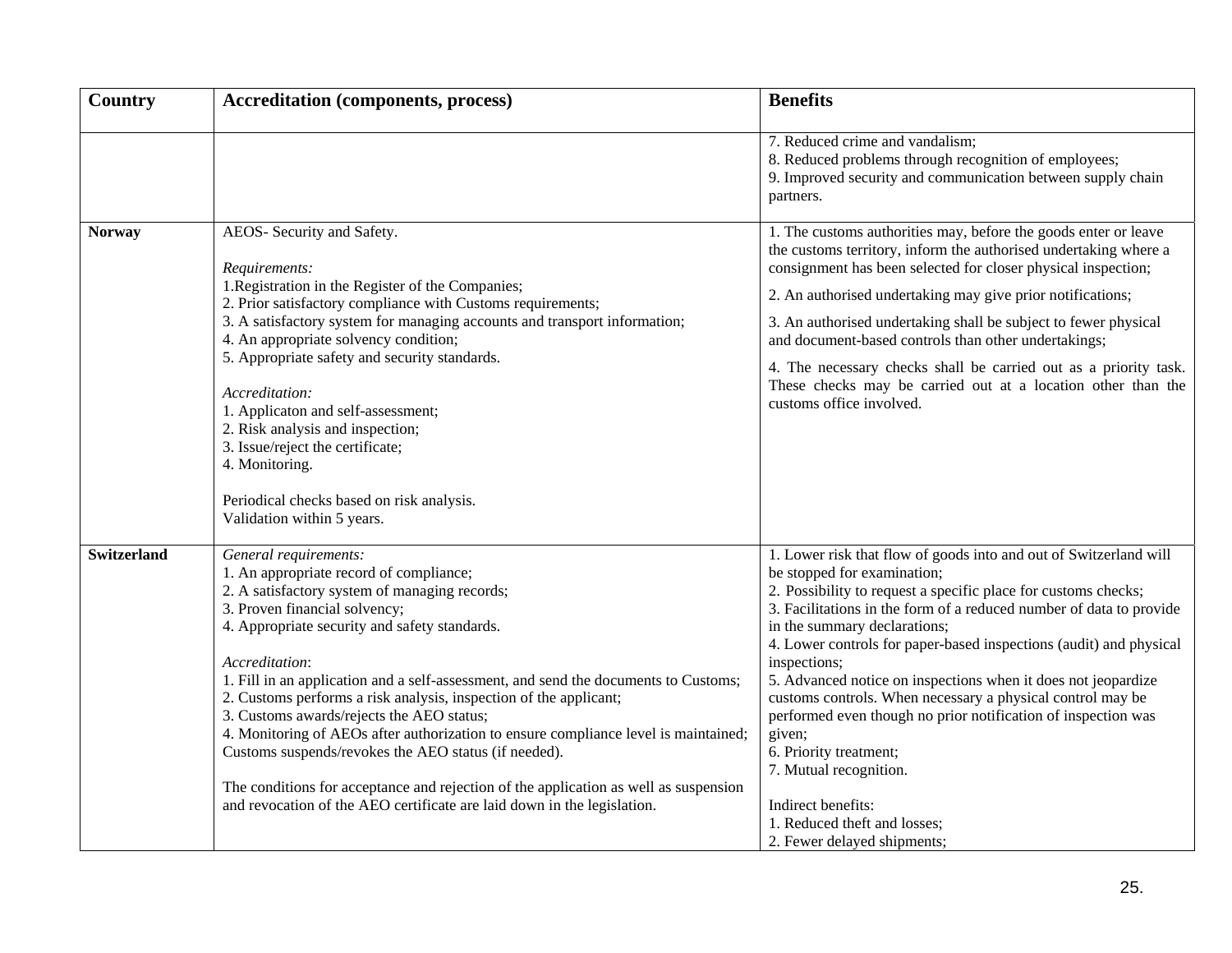| Country | <b>Accreditation (components, process)</b>                                                                                                                                                                                                                         | <b>Benefits</b>                                                                                                                                                                                                                                                                                                                                                                                                                                                                                                         |
|---------|--------------------------------------------------------------------------------------------------------------------------------------------------------------------------------------------------------------------------------------------------------------------|-------------------------------------------------------------------------------------------------------------------------------------------------------------------------------------------------------------------------------------------------------------------------------------------------------------------------------------------------------------------------------------------------------------------------------------------------------------------------------------------------------------------------|
|         |                                                                                                                                                                                                                                                                    | 3. Improved planning;<br>4. Improved employee commitment;<br>5. Reduced security and safety incidents;<br>6. Lower inspection costs of suppliers and increased cooperation;<br>7. Reduced crime and vandalism;<br>8. Reduced problems through recognition of employees;<br>9. Improved security and communication between supply chain<br>partners.                                                                                                                                                                     |
| Jordan  | 3 categories of compliance: A (fundamental), B (important) and C (desirable).<br>To qualify for AEO the company has to comply with A and either comply with B or<br>render the implementation plan for it. It may comply with C to bargain additional<br>benefits. | 1. Self-improvement by self-checks;<br>2. Waiver for charges or its minimum levels;<br>3. Reduced number of inspections;<br>4. Reduced goods post-release compliance audits;<br>5. Pre-arrival clearance of goods;<br>6. Minimum levels of financial penalties (in instalments without<br>interest).<br>7. One-to-one benefits taken the needs of the company;<br>8. Goods release before completing customs formalities;<br>9. Clearance during non-business hours;<br>10. Publishing names of members on the website. |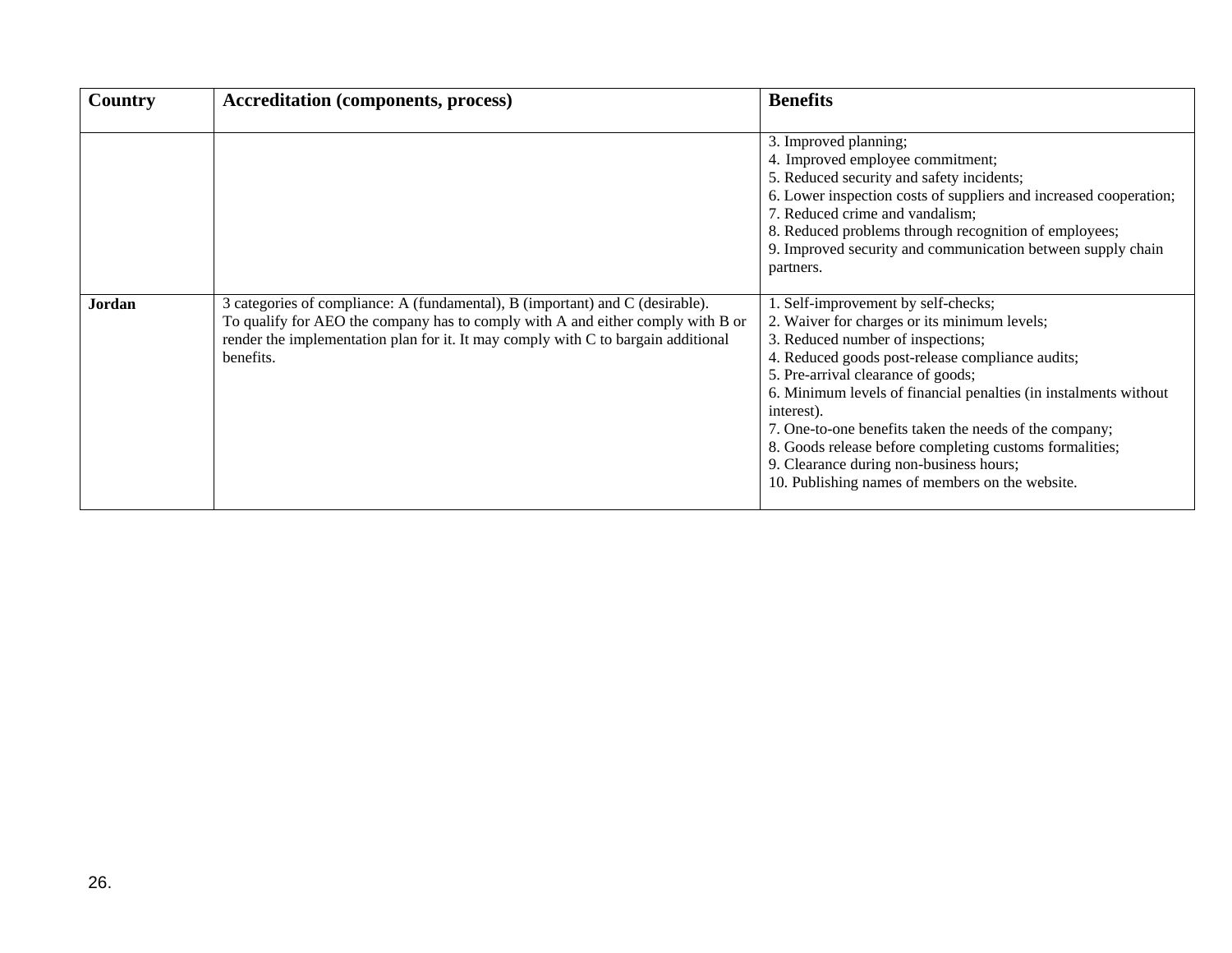# **4. AEO Programmes to be Launched\*\***

| Country<br>$(*)$                                                    | <b>Title</b>                             | <b>Date</b><br>launched                                                          | <b>Scope</b>      | Type of operator                                                                                                                          | Legislation                                                                                                                                                                                                                            | <b>Further plans</b><br>(deadlines)                                                                               | <b>Miscellaneous</b>                                                                                                                                                                                                                                                                                                                                                                                                                                                                                                                                                   |
|---------------------------------------------------------------------|------------------------------------------|----------------------------------------------------------------------------------|-------------------|-------------------------------------------------------------------------------------------------------------------------------------------|----------------------------------------------------------------------------------------------------------------------------------------------------------------------------------------------------------------------------------------|-------------------------------------------------------------------------------------------------------------------|------------------------------------------------------------------------------------------------------------------------------------------------------------------------------------------------------------------------------------------------------------------------------------------------------------------------------------------------------------------------------------------------------------------------------------------------------------------------------------------------------------------------------------------------------------------------|
| <b>Botswana</b>                                                     | TransKalahari<br>Accreditation<br>Scheme | Preliminary<br>date - 2010.<br>Current stage<br>- national<br>consulta-<br>tions | Import/<br>export | Freight forwarders,<br>bonded warehouse<br>operators, importers,<br>exporters, transporters.                                              | SACU act is being<br>reviewed but it does make<br>provision for the<br>implementation of the<br>scheme. Security elements<br>have to be incorporated as<br>currently it reflects customs<br>facilitation requirements<br>and benefits. |                                                                                                                   | Borrowed South African, EU<br>and SAFE elements (for<br>security).<br>Since the programme is<br>corridor based RSA, Botswana<br>and Namibia are working on<br>the development of the<br>harmonised programme and<br>will recognise operators<br>registered in TKC Member<br>States. The plan is to roll out<br>the scheme to the SADC<br>region, to ensure mutual<br>recognition in the region. No<br>other countries engaged as a<br>group to negotiate mutual<br>recognition. Once SADC<br>becomes a Customs Union, it<br>will be able to negotiate bi-<br>laterals. |
| <b>Chile</b>                                                        | AEO pilot                                | 01.08.2009                                                                       | Export            | Exporters, including<br>brokers, warehouse<br>operators, shipping<br>companies, freight<br>forwarders, truckers and<br>express couriers   | Resolution 0849 (on<br>creation of AEO, 02.2009)                                                                                                                                                                                       | By the end of 2009<br>to certify two<br>compliant<br>companies                                                    | Applicants must accept all<br>conditions to qualify. Benefits:<br>less probability of physical,<br>documental check; advance<br>notification for inspection.                                                                                                                                                                                                                                                                                                                                                                                                           |
| <b>Former</b><br>Yugoslav<br><b>Republic of</b><br><b>Macedonia</b> | <b>AEO</b>                               | 01.07.2009                                                                       | Import/<br>export | Importers, exporters,<br>carriers (rail, sea, air,<br>highway, shipping<br>agents), customs<br>brokers, couriers,<br>warehouse operators, | Changes in the Customs<br>Code of the Republic of<br>Macedonia No.4/08 and its<br><b>Implementing Regulation</b><br>No. 42/09                                                                                                          | Publishing the<br>operational<br>instruction in June<br>2009. Phase-by-<br>phase approach:<br>importers/exporters |                                                                                                                                                                                                                                                                                                                                                                                                                                                                                                                                                                        |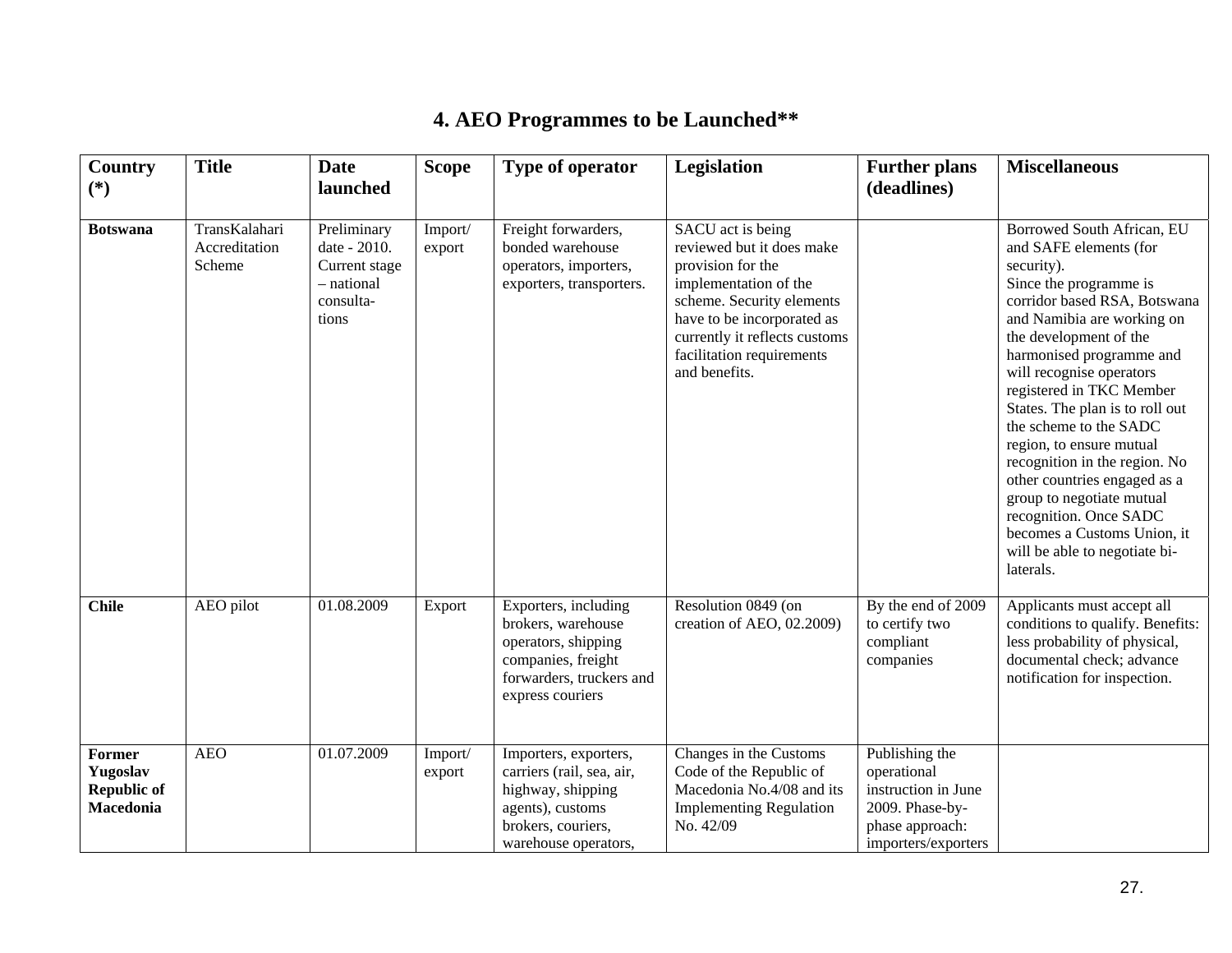| <b>Country</b><br>$(*)$ | <b>Title</b>                                                                                                                                                                                                                                                                                                                        | <b>Date</b><br>launched                                       | <b>Scope</b>      | Type of operator                                                                                                                                                       | Legislation                                                                                                                                                                                                                                                | <b>Further plans</b><br>(deadlines)                                                                                                                                                                                                                                                                                                                                                                                                                                                                                                     | <b>Miscellaneous</b>                                                                                                                                                                                                                                                                         |
|-------------------------|-------------------------------------------------------------------------------------------------------------------------------------------------------------------------------------------------------------------------------------------------------------------------------------------------------------------------------------|---------------------------------------------------------------|-------------------|------------------------------------------------------------------------------------------------------------------------------------------------------------------------|------------------------------------------------------------------------------------------------------------------------------------------------------------------------------------------------------------------------------------------------------------|-----------------------------------------------------------------------------------------------------------------------------------------------------------------------------------------------------------------------------------------------------------------------------------------------------------------------------------------------------------------------------------------------------------------------------------------------------------------------------------------------------------------------------------------|----------------------------------------------------------------------------------------------------------------------------------------------------------------------------------------------------------------------------------------------------------------------------------------------|
|                         |                                                                                                                                                                                                                                                                                                                                     |                                                               |                   | freight forwarders<br>NB: SMEs included                                                                                                                                |                                                                                                                                                                                                                                                            | customs brokers<br>and transporters,<br>then the rest.                                                                                                                                                                                                                                                                                                                                                                                                                                                                                  |                                                                                                                                                                                                                                                                                              |
| <b>Israel</b>           | <b>AEO</b>                                                                                                                                                                                                                                                                                                                          | Pilot<br>2010                                                 | Import/<br>export | Pilot: importers and<br>exporters.<br>Full implementation will<br>extend AEO status to<br>other members of the<br>supply chain                                         | Voluntary participation.<br>Currently no specific AEO<br>legislation                                                                                                                                                                                       |                                                                                                                                                                                                                                                                                                                                                                                                                                                                                                                                         |                                                                                                                                                                                                                                                                                              |
| <b>Morocco</b>          | 1) Business<br>categorisation<br>programme that<br>integrates the<br>criteria on<br>economic<br>performance and<br>security in<br>correspondence<br>with AEO-<br>customs<br>simplifications<br>***<br>2) Two types of<br><b>AEO</b><br>programme:<br>a) AEO -<br>customs<br>simplifications<br>b) $ABO -$<br>security and<br>safety | 1) In force<br>since 2006<br>2)<br>Preliminary<br>date: 2010. | Import/<br>export | Importers, exporters and<br>logistics operators<br>(carriers, transit<br>operators, MEAD<br>(warehouse and customs<br>clearance area)<br>operators and<br>integrators) | Introduction of the AEO<br>concept in the 2009<br>Finance Law, by amending<br>the Customs and Indirect<br>Taxes Code;<br>The implementing<br>regulations (a decree and<br>two regulations of the<br>Minister of Economy and<br>Finance) are being adopted: | 1. Development of<br>the programme<br>$(2009 - 2010)$ :<br>- development of<br>the procedure<br>linked to the<br>granting of AEO<br>status;<br>- development of<br>the terms of<br>reference by<br>specific security<br>criteria;<br>- development of<br>other facilities;<br>2. Mutual<br>recognition:<br>- cooperation with<br>the major trading<br>and economic<br>partners to examine<br>the possibility of<br>mutual recognition;<br>3. AEO promotion:<br>internal and<br>external<br>communication: a<br>training<br>programme on | 1. Exchange of expertise and<br>experiences with Morocco's<br>trading partners.<br>2. Harmonisation of the audit<br>programme-related to<br>facilitate mutual recognition<br>among Customs partners;<br>3. The initiative is supported<br>by business and appropriate<br>public departments. |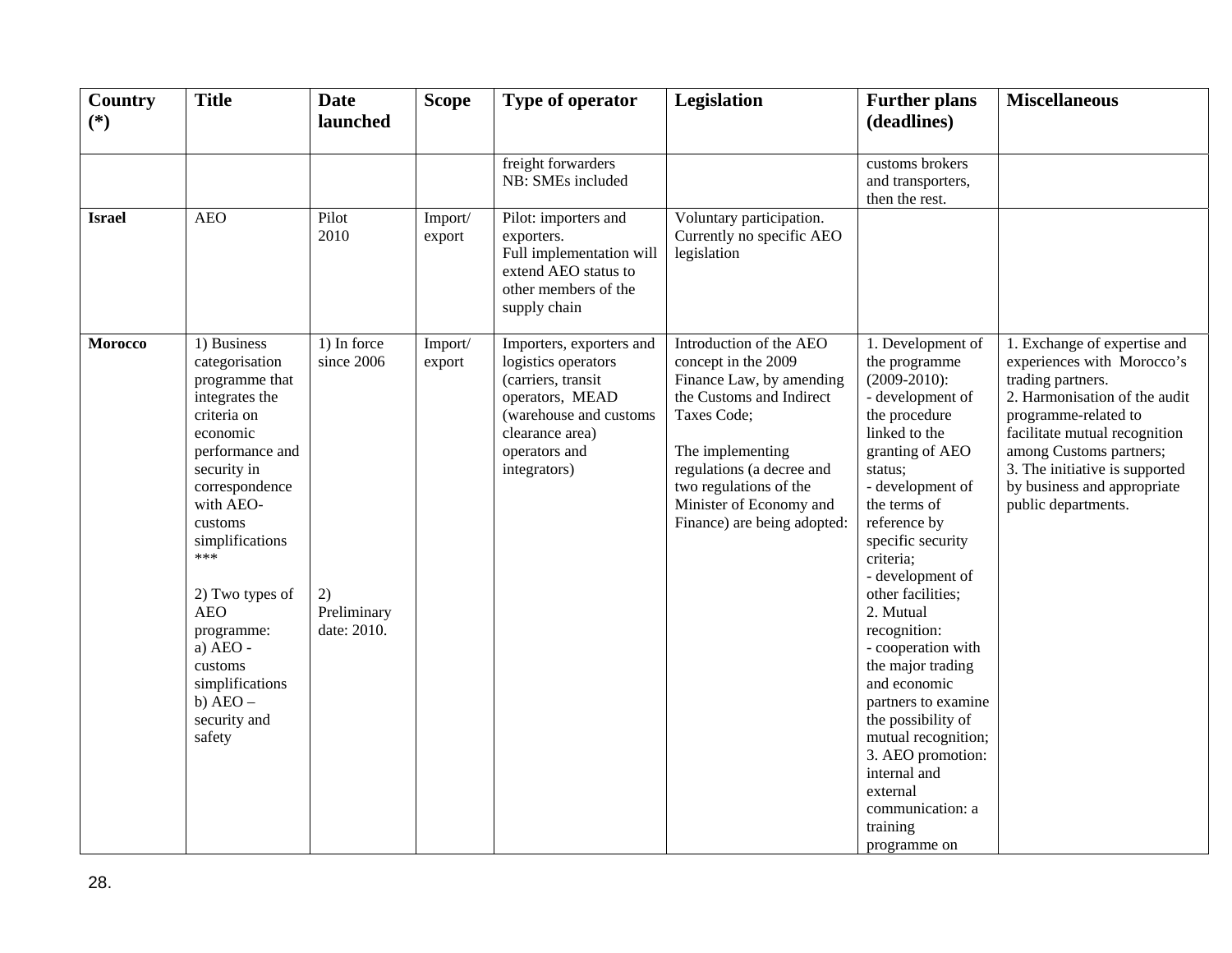| Country<br>$(*)$ | <b>Title</b> | <b>Date</b><br>launched | <b>Scope</b> | <b>Type of operator</b> | Legislation | <b>Further plans</b><br>(deadlines) | <b>Miscellaneous</b> |
|------------------|--------------|-------------------------|--------------|-------------------------|-------------|-------------------------------------|----------------------|
|                  |              |                         |              |                         |             | capacity-building.                  |                      |

\* All countries in this section develop Customs compliance and security programmes.

\*\* Information on the programmes of 4 countries (Andorra, Colombia, Costa Rica, and Guatemala) is not available yet.

\*\*\* The Business Categorisation programme has been in force since 2006, however the AEO programme will be launched in 2010.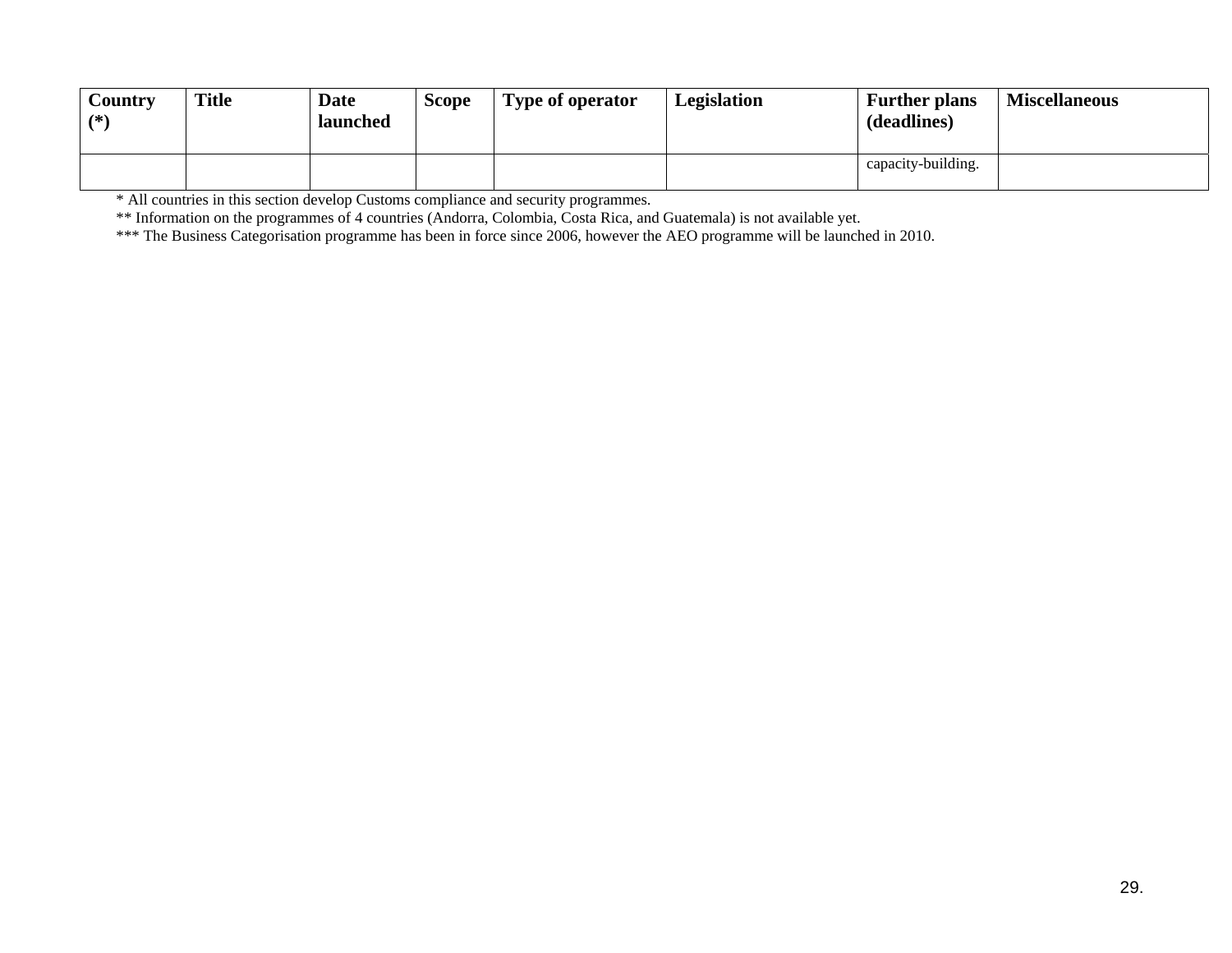# **5. Accreditation and Benefits of the Programmes to be Launched**

| Country $(*)$                                             | <b>Accreditation (components, process)</b>                                                                                                                                                                                                                                                                                                                                                                                                                                                                                                                                                                                                                                                                                                                                                                                                                                                                                                                                                                                                                              | <b>Benefits</b>                                                                                                                                                                                                                                                                                                                                                |
|-----------------------------------------------------------|-------------------------------------------------------------------------------------------------------------------------------------------------------------------------------------------------------------------------------------------------------------------------------------------------------------------------------------------------------------------------------------------------------------------------------------------------------------------------------------------------------------------------------------------------------------------------------------------------------------------------------------------------------------------------------------------------------------------------------------------------------------------------------------------------------------------------------------------------------------------------------------------------------------------------------------------------------------------------------------------------------------------------------------------------------------------------|----------------------------------------------------------------------------------------------------------------------------------------------------------------------------------------------------------------------------------------------------------------------------------------------------------------------------------------------------------------|
| <b>Chile</b>                                              | Accreditation:<br>1. Application: the companies must complete and deliver to Customs the Single<br>Application Form;<br>2. Evaluation: the assessment is based on the information supplied by the applicant<br>in the Single Form;<br>3. Certification: the certification is valid for 4 years, after which companies should<br>apply to renewal of the certification; updating all information and backgrounds;<br>4. Monitoring and Reassessment: customs will evaluate if the trade operator<br>maintains its compliance with the obligations and standards. In the event of any<br>breach, the Customs may suspend or revoke the certification.                                                                                                                                                                                                                                                                                                                                                                                                                     | 1. Less probability of physical and documental checks;<br>2. Advanced notifications for inspection.                                                                                                                                                                                                                                                            |
| <b>Former Yugoslav</b><br><b>Republic of</b><br>Macedonia | 3 types:<br>1. AEO certificate for customs simplification, intended for economic operators who<br>want to benefit only on the basis of customs simplification;<br>2. AEO security facilitations, provides facilitation of customs controls when<br>importing and exporting goods to or from the customs territory of the Republic of<br>Macedonia;<br>3. Full AEO security facilitation + customs simplifications.<br>General requirements:<br>1. To comply with the general requirements from the customs authorities for proper<br>implementation of the customs formalities;<br>2. Not to be a high risk entity;<br>3. To have efficient system for management of business evidence, and when<br>necessary to have proper transport evidence which will be base for performing of the<br>proper customs controls;<br>4. To be solvent, when necessary for the type of certificate;<br>5. To apply adequate security and safety standards, when necessary for the type of<br>certificate recognition (Article 6a of the Customs Law of the Republic of<br>Macedonia). | In general, depending on the type of certificate, operators can<br>benefit from trade facilitation and simplifications, reduced<br>waiting time and faster clearance of the goods.<br>1. Quality mark for the company;<br>2. Valuable investment for global companies;<br>3. Trade facilitations;<br>4. Security facilitation;<br>5. Reliable trading partner. |
| <b>Israel</b>                                             | 1. Must meet compliance requirements;<br>2. Must meet security requirements;<br>3. Validation by Customs;<br>4. Application to Customs;                                                                                                                                                                                                                                                                                                                                                                                                                                                                                                                                                                                                                                                                                                                                                                                                                                                                                                                                 | 1. Less probability of physical and document checks;<br>2. Priority treatment in trade recovery;<br>3. Trade facilitation;                                                                                                                                                                                                                                     |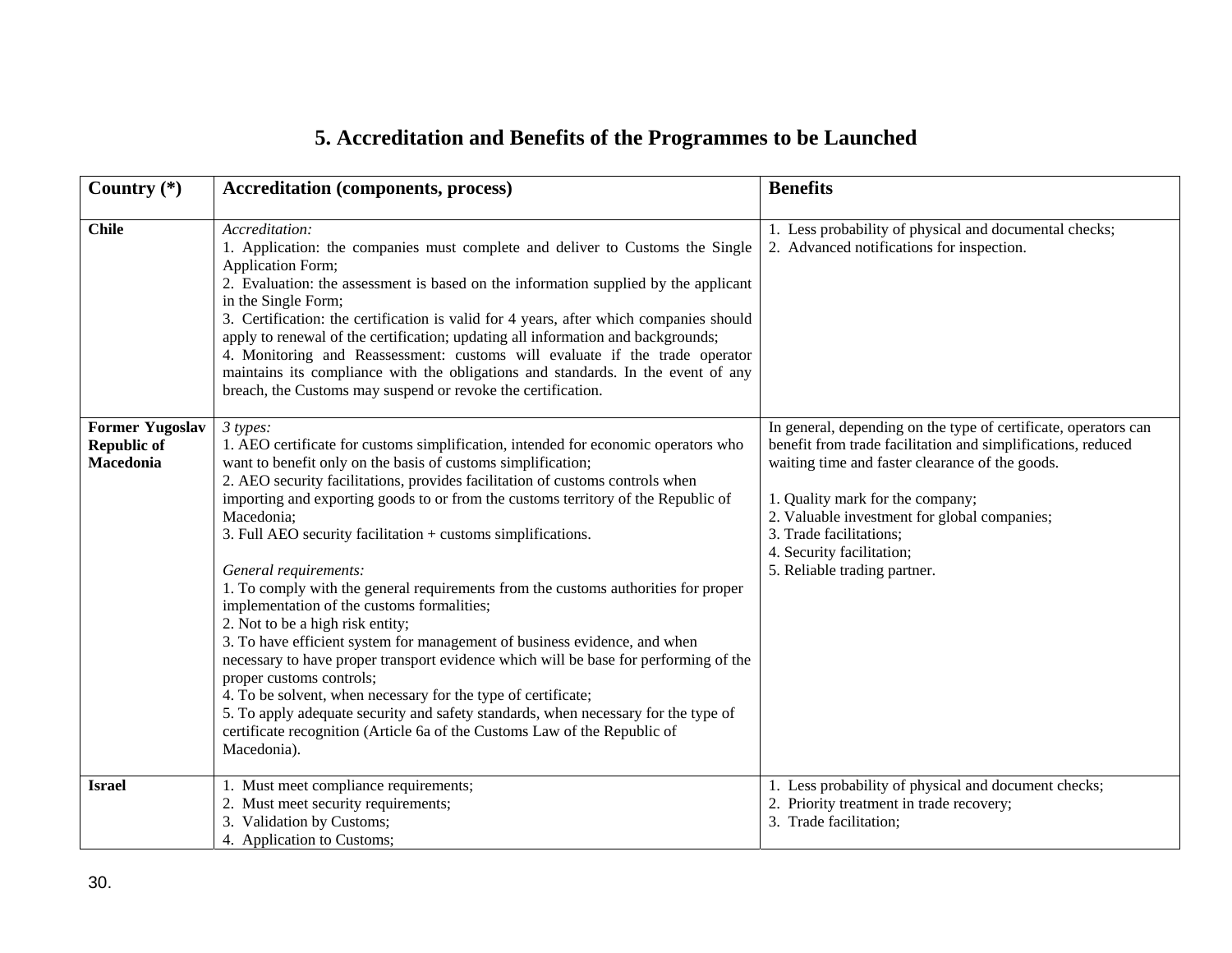| Country $(*)$  | <b>Accreditation (components, process)</b>                                                                                                                                                                                                                                                                                                                                                                                                                                                                                                                                                                                                                                                                                                                                                                                                                                                                                                                                                                                                                                                                                                                                                                                                            | <b>Benefits</b>                                                                                                                                                                                                                                                                                                                                                                                                                                                                                                                                                                                                                                                                                                                                                                                                                                                                                                                                                                                                                                                                                                                                                                                                                                                                                                                                                                                                                                                                                                                                                                                                                                                                                                                                                           |
|----------------|-------------------------------------------------------------------------------------------------------------------------------------------------------------------------------------------------------------------------------------------------------------------------------------------------------------------------------------------------------------------------------------------------------------------------------------------------------------------------------------------------------------------------------------------------------------------------------------------------------------------------------------------------------------------------------------------------------------------------------------------------------------------------------------------------------------------------------------------------------------------------------------------------------------------------------------------------------------------------------------------------------------------------------------------------------------------------------------------------------------------------------------------------------------------------------------------------------------------------------------------------------|---------------------------------------------------------------------------------------------------------------------------------------------------------------------------------------------------------------------------------------------------------------------------------------------------------------------------------------------------------------------------------------------------------------------------------------------------------------------------------------------------------------------------------------------------------------------------------------------------------------------------------------------------------------------------------------------------------------------------------------------------------------------------------------------------------------------------------------------------------------------------------------------------------------------------------------------------------------------------------------------------------------------------------------------------------------------------------------------------------------------------------------------------------------------------------------------------------------------------------------------------------------------------------------------------------------------------------------------------------------------------------------------------------------------------------------------------------------------------------------------------------------------------------------------------------------------------------------------------------------------------------------------------------------------------------------------------------------------------------------------------------------------------|
|                | 5. Customs issues AEO standing;<br>6. Follow-Up inspections by Customs. Customs may revoke/extend AEO status.                                                                                                                                                                                                                                                                                                                                                                                                                                                                                                                                                                                                                                                                                                                                                                                                                                                                                                                                                                                                                                                                                                                                         | Indirect benefits:<br>1. Lower costs;<br>2. Improved marketability worldwide;<br>3. Reduced security and safety incidents;<br>4. Increased security awareness and improved process. Ensure<br>the smooth and secure flow of goods.                                                                                                                                                                                                                                                                                                                                                                                                                                                                                                                                                                                                                                                                                                                                                                                                                                                                                                                                                                                                                                                                                                                                                                                                                                                                                                                                                                                                                                                                                                                                        |
| <b>Morocco</b> | 1. The company submits the following dossier :<br>- A request using a special ad hoc formulaire;<br>- The company statute;<br>- The fiscal documents for the last 3 tax years;<br>- An audit report compliant with the referential provided by<br>Customs.<br>2. Evaluation and categorisation in two classes, A or B envisaged by the programme:<br>an ad hoc administrative commission (composed of the representatives on the central<br>and regional levels) delivers an evaluation and takes a decision on the categorisation<br>of the company into an A (the highest performance level) or B class.<br>3. Evaluation criteria:<br>- Identification of the business;<br>- Environment of the business;<br>- Organization and infrastructure;<br>- Activity sectors, technology employed and manufacturing processes;<br>- Accounting and financial status;<br>- Commercial dimension;<br>- Supply chain security;<br>- Social and environmental work framework;<br>- Transparency of the business;<br>- Reference indicators.<br>4. The Customs and the company conclude an agreement on the categorisation<br>obtained, appropriate benefits granted by customs as well as obligations of the<br>company. This agreement is valid for 3 years. | Benefits are granted according to the type of operator<br>(businesses which import/export goods and related activity<br>businesses (*)) and depending on their belonging to Category A<br>or Category B. Category A is entitled for all benefits of the<br>Category B plus an additional package of benefits.<br>A list of benefits. Importers/exporters, Category A:<br>1. Declarations acknowledged as "In Compliance" unless<br>randomly selected for inspection;<br>2. Guarantee facility, with no ceiling, based on an "undertaking<br>to pay" by exporting companies (C3E), covering operations<br>initiated under Economic Customs Regimes;<br>3. Non-suspension of guarantee facilities for operations under<br>Economic Customs Regimes, for disputed accounts which are<br>still active;<br>4. Deferred settlement of disputes, in order to avoid any<br>interruption in the flow of goods at both importation and<br>exportation, subject, however, to the payment of any duties and<br>taxes payable and an undertaking by the operator to make<br>settlement;<br>5. Advance clearance without prior authorization;<br>6. Possibility to waive immediate valuation control;<br>7. Possibility of admission without physical inspection of the<br>weight declared, on the basis of a weight certificate issued by an<br>expert body;<br>8, Possibility of enjoying «approved exporter» status as<br>provided for by the Pan-Euro-Med Rules of Origin Protocols;<br>9. Support and assistance to help the business access<br>«Authorized Economic Operator» status as defined in the WCO<br>SAFE Framework of Standards (mutual recognition).<br>Importers/exporters. Categories A and B:<br>1. Granting of guarantee facilities as appropriate, for operations |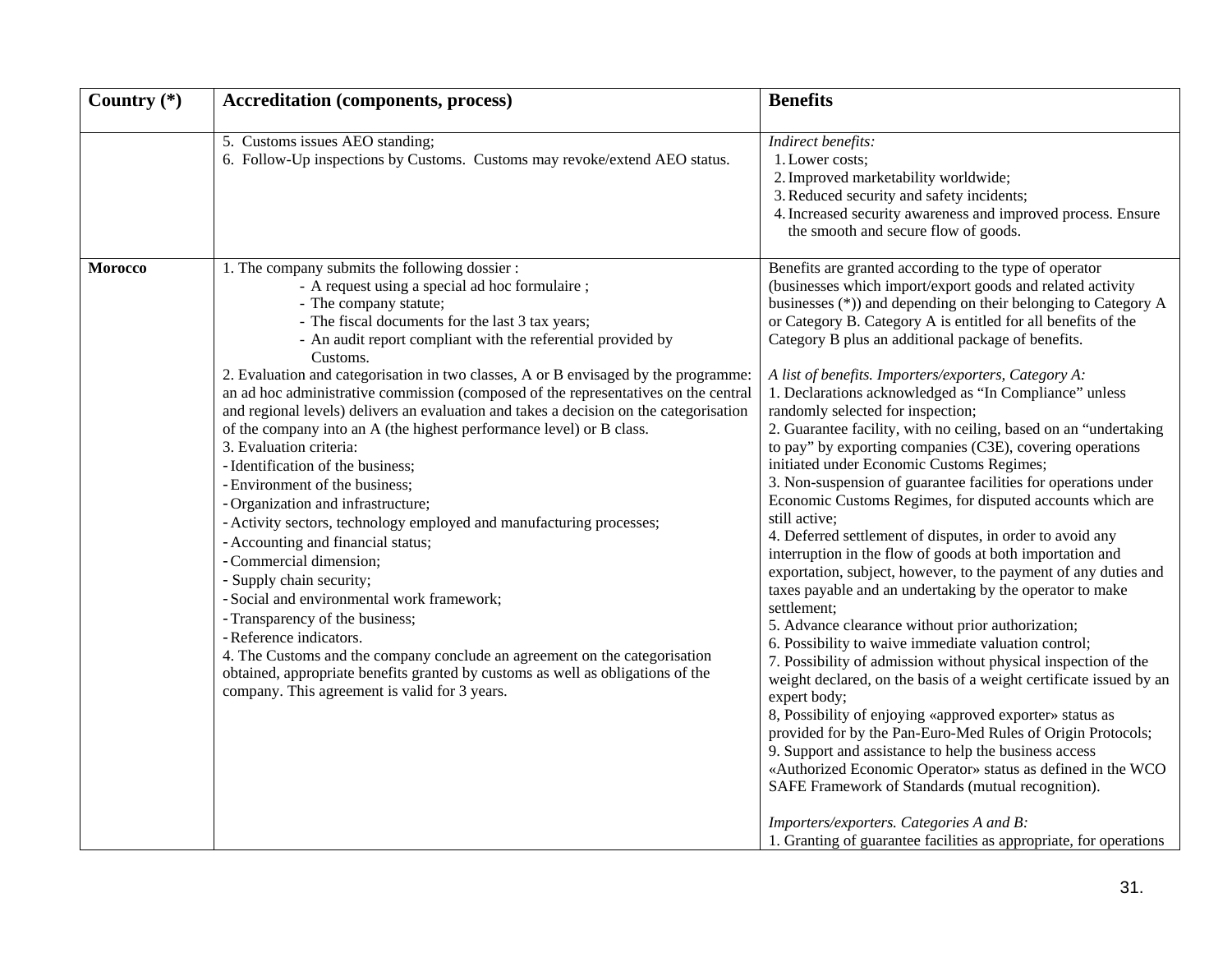| Country $(*)$ | <b>Accreditation (components, process)</b> | <b>Benefits</b>                                                                                                                                                                                                                                                                                                                                                                                                                                                                                                                                                                                                                                                                                                                                                                                                                                                                                                                             |
|---------------|--------------------------------------------|---------------------------------------------------------------------------------------------------------------------------------------------------------------------------------------------------------------------------------------------------------------------------------------------------------------------------------------------------------------------------------------------------------------------------------------------------------------------------------------------------------------------------------------------------------------------------------------------------------------------------------------------------------------------------------------------------------------------------------------------------------------------------------------------------------------------------------------------------------------------------------------------------------------------------------------------|
|               |                                            | initiated under Economic Customs Regimes;<br>2. Choice of domiciliation office in the framework of proximity<br>management;<br>3. Clearance on operator's premises, with priority granted by the<br>service;<br>4. Simplified classification of goods frequently imported or<br>exported;<br>5. Monthly provisional declaration at import and export, for<br>operations under Economic Customs Regimes;<br>6. Release note issued at operator's premises;<br>7. Transfer of compensating products in their current state, on a<br>permanent basis, for operations initiated under the temporary<br>admission for inward processing procedure;<br>8. Permanent authorization to conduct triangular trade<br>operations;<br>9. Automatic granting of advance export regime;<br>10. Dispensation from payment of fines exacted as penalties for<br>Class 4 offences;<br>11. Priority processing by Customs services of all files<br>submitted. |
|               |                                            | ( $*$ ) A list of benefits for the related businesses as well as a full<br>list of benefits for the importers and exporters is available on the<br>website of the Moroccan customs at:<br>http://www.douane.gov.ma/ (in French)                                                                                                                                                                                                                                                                                                                                                                                                                                                                                                                                                                                                                                                                                                             |

\* Information on the programmes of other 5 countries (Andorra, Botswana, Colombia, Costa Rica, and Guatemala) is not available.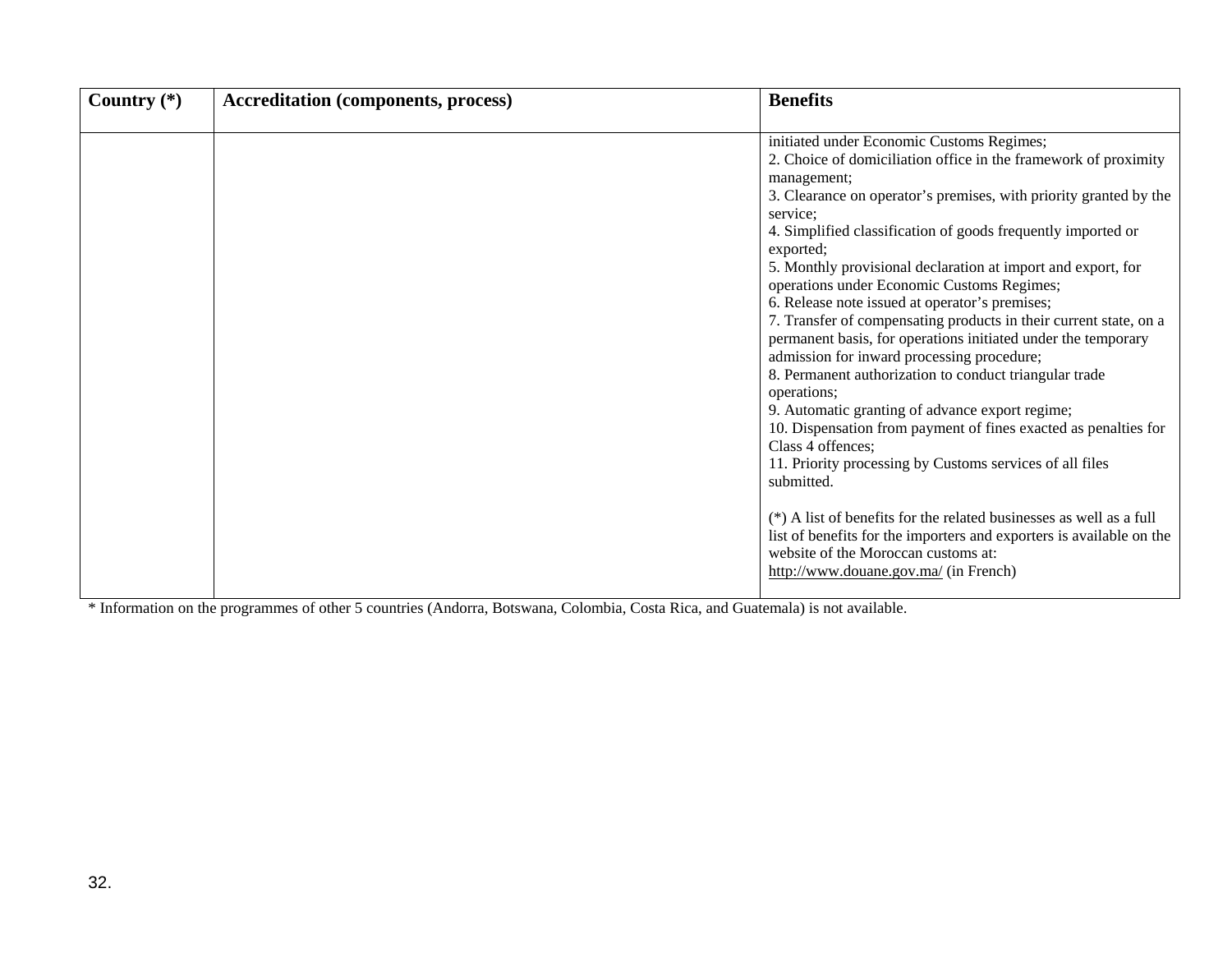# **6. Customs Compliance Programmes**

| Country               | <b>Title</b>                                                                                                                         | <b>Date</b><br>launched                                                                          | <b>Scope</b>                  | Type of operator                                                                                                                                                          | Legislation                                                                                                                                                                                                 | <b>Further plans</b><br>(deadlines)                                                                                                                                                    | <b>Miscellaneous</b>                                                                                                                                                                                                                                                                                                            |
|-----------------------|--------------------------------------------------------------------------------------------------------------------------------------|--------------------------------------------------------------------------------------------------|-------------------------------|---------------------------------------------------------------------------------------------------------------------------------------------------------------------------|-------------------------------------------------------------------------------------------------------------------------------------------------------------------------------------------------------------|----------------------------------------------------------------------------------------------------------------------------------------------------------------------------------------|---------------------------------------------------------------------------------------------------------------------------------------------------------------------------------------------------------------------------------------------------------------------------------------------------------------------------------|
| <b>Brazil</b>         | <b>Blue Line</b><br>(Express<br>customs<br>clearance)                                                                                | 2008                                                                                             | Import/<br>export/<br>transit | Whole supply chain (a<br>company must be involved<br>in a minimum of 100<br>international trade<br>transactions per month<br>worth a total of at least 20<br>million USD) | There is specific<br>legislation on Blue<br>Line and AEO                                                                                                                                                    | Introduction of the<br>security component<br>in 2009                                                                                                                                   | In $2009 - 15$<br>members                                                                                                                                                                                                                                                                                                       |
| E1<br><b>Salvador</b> | <b>PACE</b><br>(Programa<br>Aduanero de<br>Cumplimiento<br>Empresarial;<br>Customs<br>programme on<br><b>business</b><br>compliance) | 04.2008<br>preparatory stage<br>of the<br>programme<br>$12.2008 -$<br>launching the<br>programme | Import                        | Importers (all sizes,<br>including SMEs)                                                                                                                                  | Inclusion of AEO<br>notion into the Single<br>Customs Code of<br>Central America and<br>other regional<br>legislation                                                                                       | <b>PACE</b><br>implementation for<br><b>SMEs until April</b><br>2009 (quantitative<br>study; define<br>potential SMEs;<br>monitor and<br>evaluate). Add<br>exports into the<br>scheme. | 75 operators invited<br>for PACE: 37<br>accepted; 1 refused;<br>11 being evaluated;<br>24 have not<br>responded. Out of<br>those that accepted<br>5 have been<br>operating since<br>12.2008. PACE<br>includes account<br>administrators of<br>companies to<br>facilitate attention<br>on incidents during<br>import procedures. |
| <b>Indonesia</b>      | MITA (Mitra<br>Utama;<br>Facilitation<br>Service for<br>Priority<br>Importers)                                                       | 2003                                                                                             | Import                        | Importers                                                                                                                                                                 | Decree of the<br>Minister of Finance<br>of the Republic of<br>Indonesia No:<br>07/BC/2003 dated on<br>31.01.2003<br>concerning General<br>Guidance on the<br>Implementation of<br><b>Customs Procedures</b> | Expanding the<br>programme for<br>exporters                                                                                                                                            | n/a                                                                                                                                                                                                                                                                                                                             |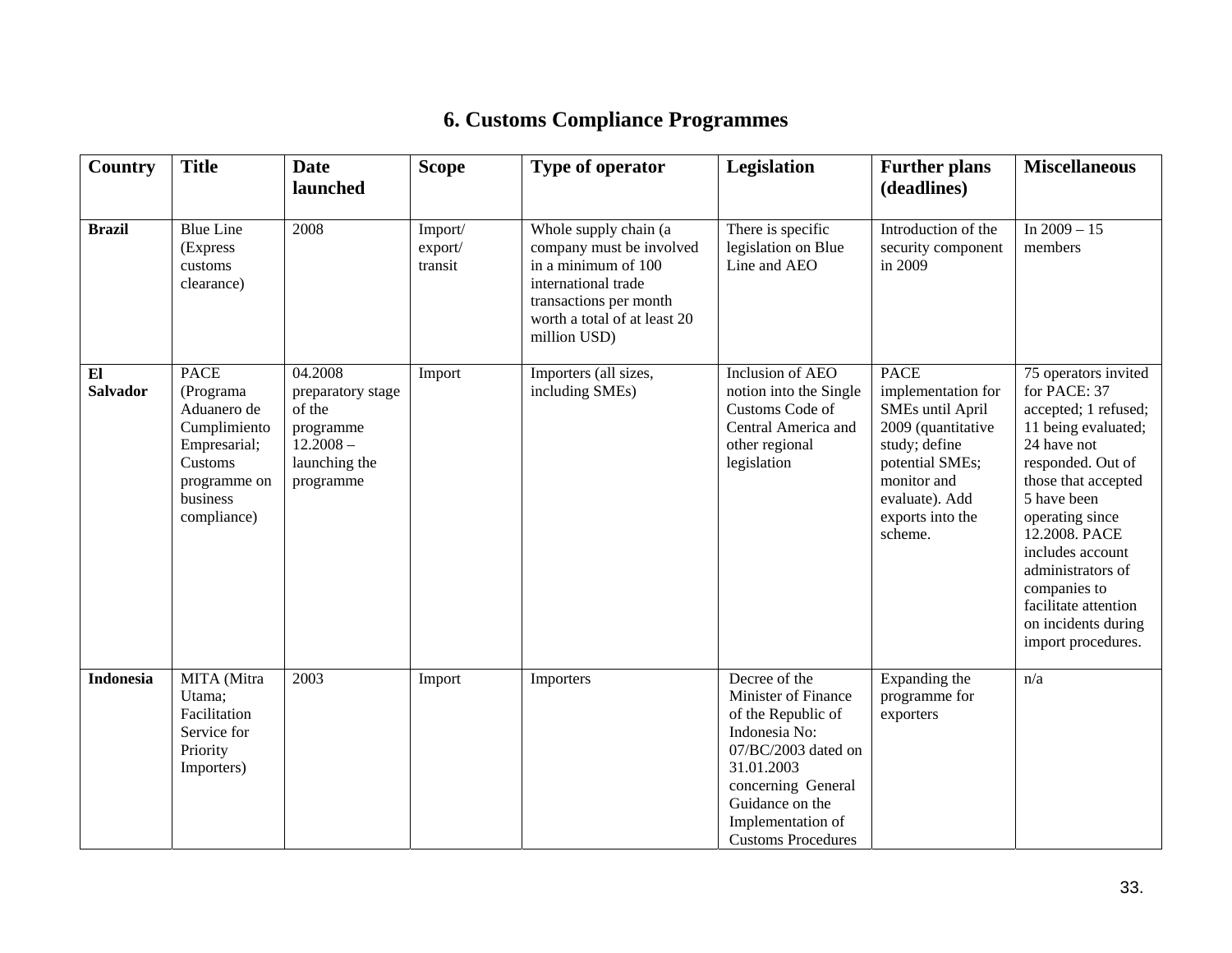| <b>Country</b> | <b>Title</b>                       | <b>Date</b><br>launched | <b>Scope</b>      | Type of operator                        | Legislation                                                                                                                                                                                         | <b>Further plans</b><br>(deadlines)                                                                                          | <b>Miscellaneous</b> |
|----------------|------------------------------------|-------------------------|-------------------|-----------------------------------------|-----------------------------------------------------------------------------------------------------------------------------------------------------------------------------------------------------|------------------------------------------------------------------------------------------------------------------------------|----------------------|
|                |                                    |                         |                   |                                         | on Import;<br>Decree of Director<br>General of Customs<br>and Excise No:<br>P-11/BC/2005 of<br>15.06.2007<br>concerning Priority<br>Line;<br>$P-24/BC/2007$ of<br>08.2007 concerning<br>Mitra Utama |                                                                                                                              |                      |
| Kenya          | Authorized<br>Economic<br>Operator | 09.2008                 | Import/<br>export | Importers, exporters,<br>customs agents | East African<br><b>Community Customs</b><br>Management Act<br>(EACCMA), 2004                                                                                                                        | Recognition of the<br>Kenyan Authorized<br>Economic<br>Operators within<br>East African<br>Community<br><b>Customs Union</b> | n/a                  |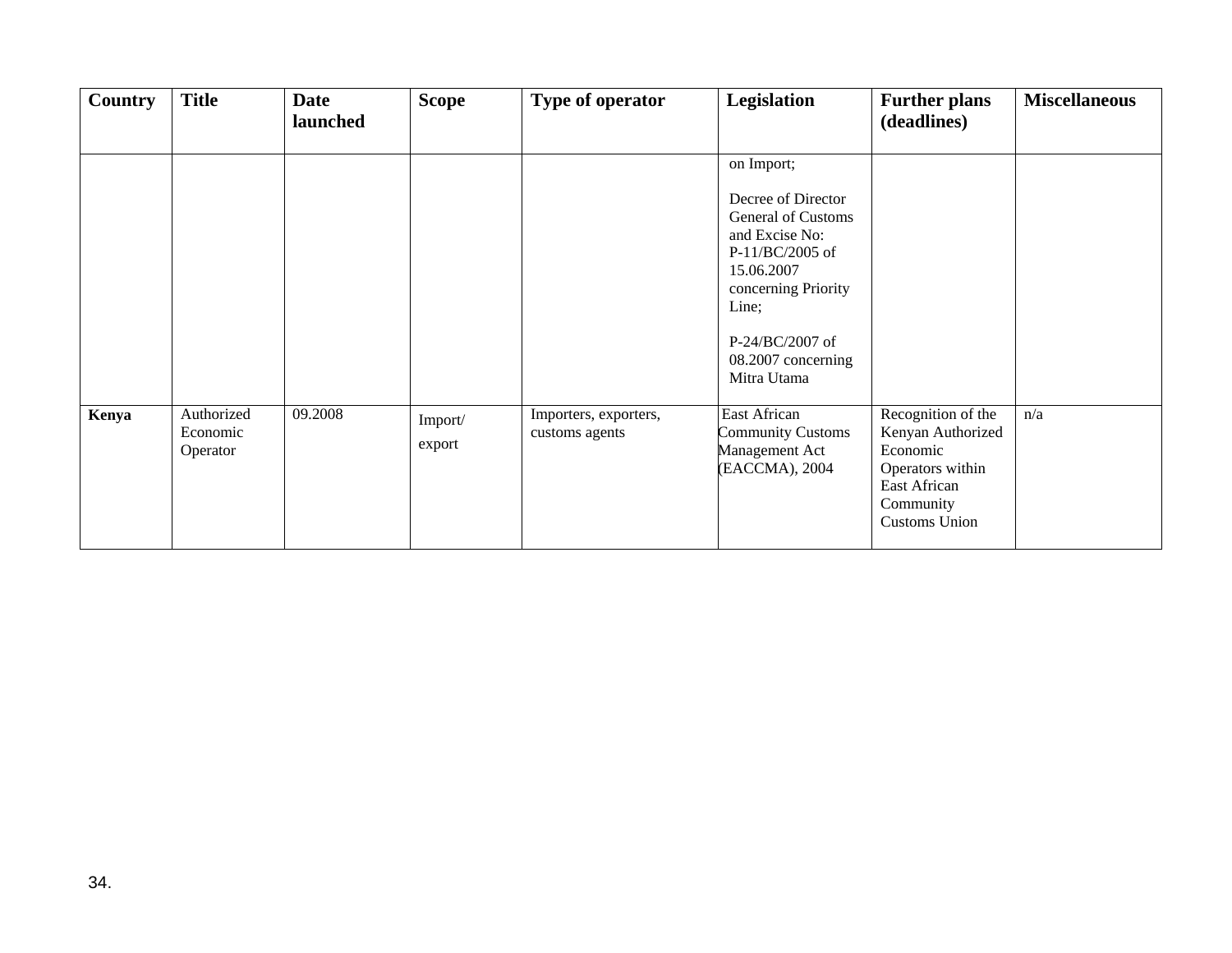| <b>Country</b>  | <b>Title</b>                                                                                                                                                                                                                                               | <b>Date</b><br>launched                                                        | <b>Scope</b>      | Type of operator                           | Legislation                                                                                              | <b>Further plans</b><br>(deadlines)                                                                                                                                                      | <b>Miscellaneous</b>                                                                                                                           |
|-----------------|------------------------------------------------------------------------------------------------------------------------------------------------------------------------------------------------------------------------------------------------------------|--------------------------------------------------------------------------------|-------------------|--------------------------------------------|----------------------------------------------------------------------------------------------------------|------------------------------------------------------------------------------------------------------------------------------------------------------------------------------------------|------------------------------------------------------------------------------------------------------------------------------------------------|
| <b>Rwanda</b>   | Compliant<br>Trader<br>schemes of<br>two types:<br>1. Gold Card<br>Scheme (Risk<br>based<br>selectivity<br>channels).<br>2. Pre-<br>clearance<br>(enables low<br>risk importers<br>to clear their<br>goods before<br>the arrival of<br>the<br>consignment) | Gold Card<br>scheme-<br>03.2008;<br>Pre-clearance<br>facilitation-<br>09.2007. | Import            | Importers                                  | Programmes<br>supported by national<br>legislation. System<br>built on importers'<br>compliance records. | To continue<br>developing the<br><b>Compliant Trader</b><br>Scheme as it is in<br>line with the<br>determination to<br>facilitate<br>international trade<br>and encourage<br>compliance. | n/a                                                                                                                                            |
| <b>Serbia</b>   | Procedure for<br>Simplified<br>Declaring of<br>Goods                                                                                                                                                                                                       | Test phase<br>started<br>01.03.2009                                            | Import/<br>export | Importers, exporters                       | Voluntary<br>participation<br><b>Customs Law</b><br>adopted (in force<br>from 03 May 2010)               | IT support expected<br>from 1 June 2009                                                                                                                                                  | From 1 June 2009<br>till 1 April $2010 - 5$<br>companies use<br>simplified procedure<br>Launching the AEO<br>programme is<br>envisaged in 2012 |
| <b>Tanzania</b> | Compliant<br>Traders'<br>Scheme                                                                                                                                                                                                                            | 07.2007                                                                        | Import            | Importers (54 partners;<br>04.2009)        | A model for<br><b>EACCMA</b>                                                                             | To broaden the<br>scheme for clearing<br>and forwarding<br>agencies, Inclusion<br>of other supply<br>chain operators in<br>long term<br>perspective.                                     | n/a                                                                                                                                            |
| <b>Thailand</b> | Gold Card                                                                                                                                                                                                                                                  | 25.011999                                                                      | Import/export     | Importers, exporters,<br>trading companies | Customs Act;<br><b>Customs Notification</b>                                                              | Revised incentive<br>schemes and                                                                                                                                                         | Approximately 248<br>operators                                                                                                                 |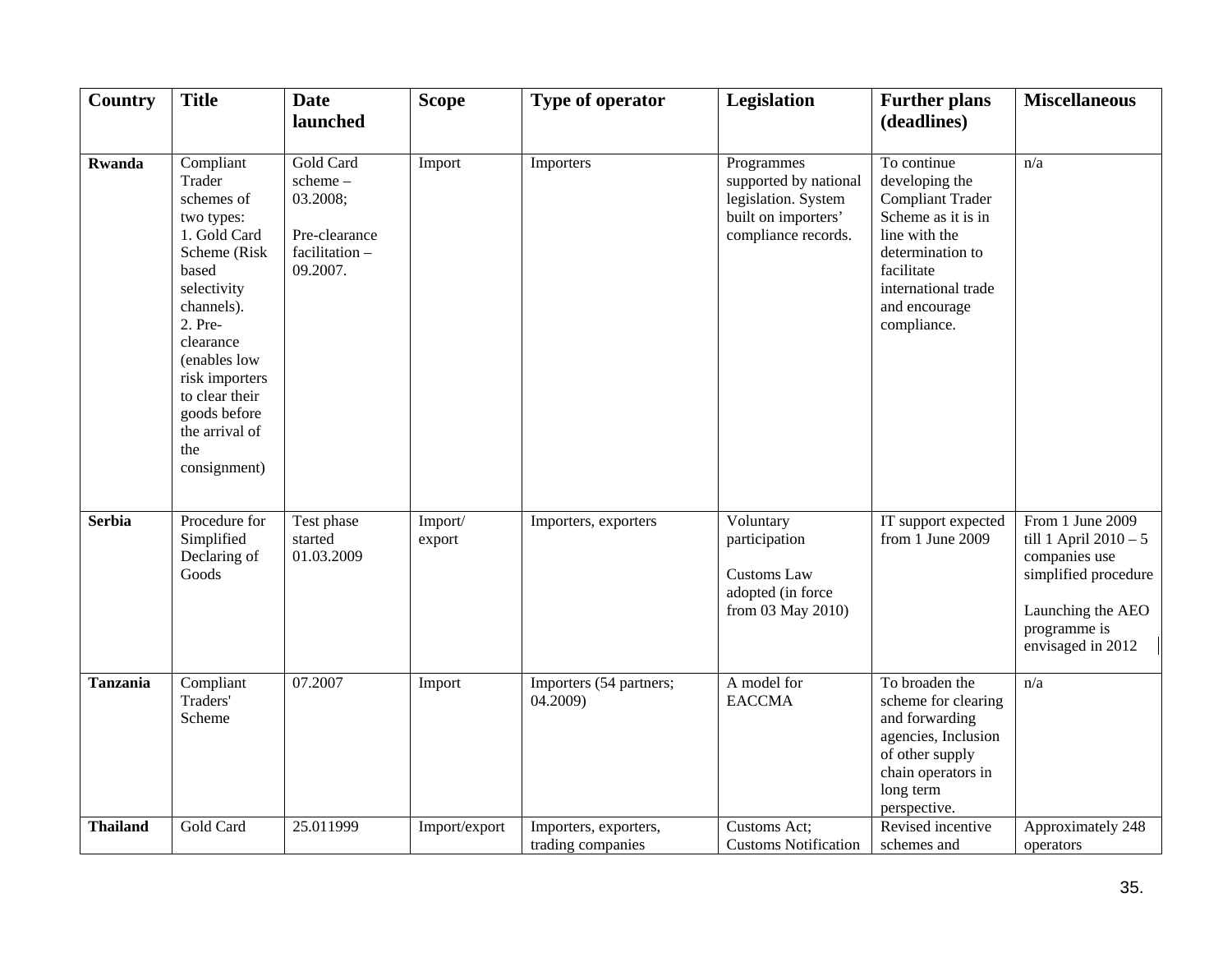| Country | <b>Title</b>                         | Date<br>launched | <b>Scope</b>                                              | Type of operator | Legislation                                                     | <b>Further plans</b><br>(deadlines)           | <b>Miscellaneous</b>           |
|---------|--------------------------------------|------------------|-----------------------------------------------------------|------------------|-----------------------------------------------------------------|-----------------------------------------------|--------------------------------|
|         |                                      |                  |                                                           |                  | No.8/2542 (1999)                                                | qualifications of<br>operators<br>(June 2010) |                                |
|         | Licensed<br>Customs<br><b>Broker</b> | 26.10.2000       | Import/export<br>/transit<br>/transshipment<br>/re-export | Customs brokers  | Customs Act;<br><b>Customs Notification</b><br>No.76/2552(2009) | N/A                                           | Approximately 210<br>operators |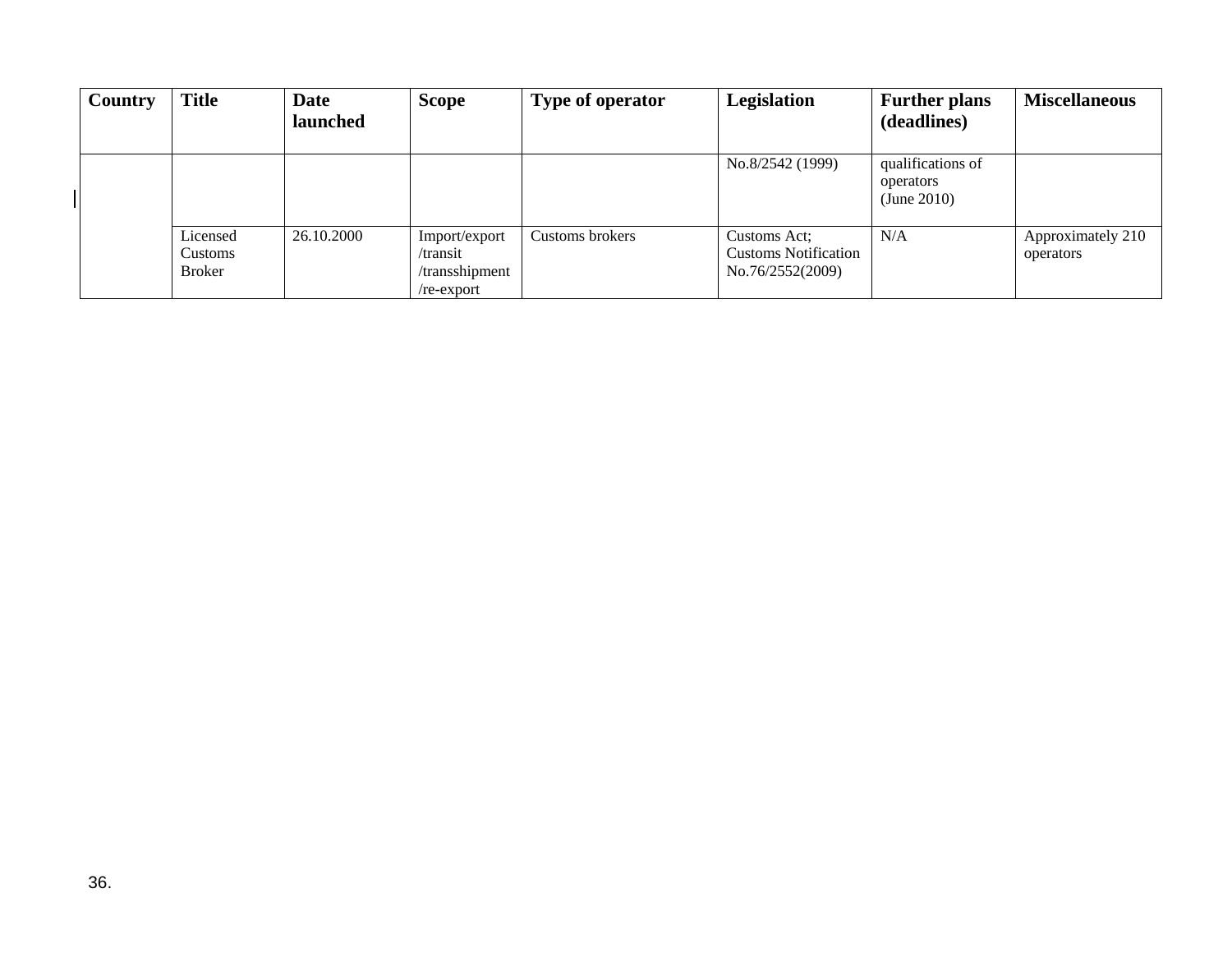# **7. Accreditation and Benefits of Customs Compliance Programmes**

| Country            | <b>Accreditation (components, process)</b>                                                                                                                                                                                                                                                                                                                                                                                                                                                                                                                                                                                                                                           | <b>Benefits</b>                                                                                                                                                                                                                                                                                                                                                                                                              |
|--------------------|--------------------------------------------------------------------------------------------------------------------------------------------------------------------------------------------------------------------------------------------------------------------------------------------------------------------------------------------------------------------------------------------------------------------------------------------------------------------------------------------------------------------------------------------------------------------------------------------------------------------------------------------------------------------------------------|------------------------------------------------------------------------------------------------------------------------------------------------------------------------------------------------------------------------------------------------------------------------------------------------------------------------------------------------------------------------------------------------------------------------------|
| <b>Brazil</b>      | General criteria :<br>1. Be an enterprise with a consolidated social contract;<br>2. Have well established internal audit systems;<br>3. Adhere to the financial criteria;<br>4. Electronic archive of the results of audit and other paperwork.                                                                                                                                                                                                                                                                                                                                                                                                                                     | For importers:<br>1. Preferential storage for cargo;<br>2. Less customs inspections of cargo;<br>3. Preferential treatment of cargo, selected for inspection.<br>For exporters:<br>1. Dispatch of cargo with reduced number of customs inspections<br>involved;<br>2. Preferential treatment for cargo, selected for customs inspections.                                                                                    |
| <b>El Salvador</b> | General criteria:<br>1. Financial cap for big companies and SMEs (more or less USD 2,000,000<br>of trade volume per year);<br>2. Solvency criteria (incl. ISSS and AFP);<br>3. Not more than 2% of tributary discrepancies per year;<br>4. Conformity of documents (on VAT, rent);<br>5. Transparent accounting etc.<br>Accreditation:<br>1. Assistance to buy goods in conformity with law;<br>2. The process of buying;<br>3. Arrival of goods;<br>4. Calculation of tariffs and identification of obligations;<br>5. Submission of declaration;<br>6. No red/green line decision; no inspection $=$ > payment;<br>7. Goods arrive and are dispatched;<br>8. Post-clearance audit. | 1. Predictability;<br>2. Concrete official to deal with big importers;<br>3. Special benefits for low risk companies;<br>4. Facilitation of processes in ports;<br>5. Cost reductions (no delays, inventory, capital, storage space);<br>6. Lowering the risk of penalties or sanctions;<br>7. Reduction of opportunities for corruption;<br>8. Special lane for PACE members;<br>9. Fast processing during physical checks. |
| <b>Indonesia</b>   | General requirements:<br>1. Importer with verified track record (good record in customs);<br>2. Adequate/ sufficient internal control;<br>3. Clear nature of business.                                                                                                                                                                                                                                                                                                                                                                                                                                                                                                               | For importers: less costs, faster customs clearance;<br>For Customs: decreased congestion of imported goods and<br>decreased quantity of physical inspection.                                                                                                                                                                                                                                                                |
| Kenya              | Accreditation:<br>1. Stakeholder sensitization;<br>2. Fill in and submit the application form;<br>3. Pre-Audit at the company premises;                                                                                                                                                                                                                                                                                                                                                                                                                                                                                                                                              | 1. Possibility to use the green channel if compliant with regular<br>audits of records;<br>2. Enhanced KRA/Customs information sharing;                                                                                                                                                                                                                                                                                      |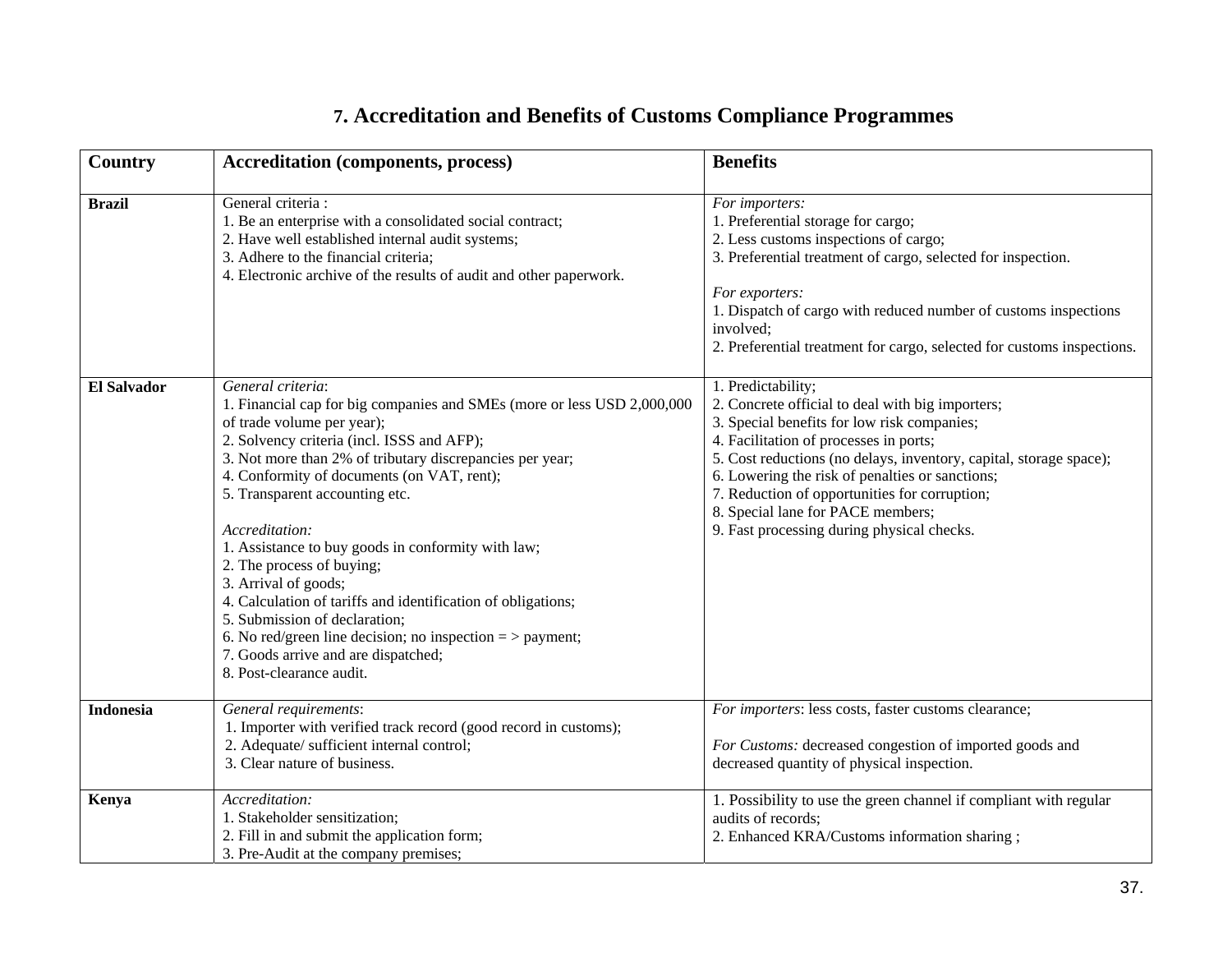|               | 4. Interviews by the accreditation panel;<br>5. Acceptance to the AEO programme & notification of Customs regional<br>offices:<br>6. Issuance of the AEO certificate.                                                                                                                                                                                                                                                                                                                                                                                                                                                                                                                                                                                                                                                                                                                                                                                                                                                                          | 3. A dedicated unit that liaises with the AEO operator for any<br>queries on real time basis;<br>4. Recognition of AEO status in the region (reciprocal).                              |
|---------------|------------------------------------------------------------------------------------------------------------------------------------------------------------------------------------------------------------------------------------------------------------------------------------------------------------------------------------------------------------------------------------------------------------------------------------------------------------------------------------------------------------------------------------------------------------------------------------------------------------------------------------------------------------------------------------------------------------------------------------------------------------------------------------------------------------------------------------------------------------------------------------------------------------------------------------------------------------------------------------------------------------------------------------------------|----------------------------------------------------------------------------------------------------------------------------------------------------------------------------------------|
| <b>Serbia</b> | Two types of authorizations for simplified declaring based on an<br>accounting document, will be issued:<br>1. For simplified declaring of goods in import procedures;<br>2. For simplified declaring of goods in export procedures.<br>Accreditation:<br>1. Economic operator submits a request for simplified declaring (type 1 or<br>type 2) to the responsible Customs House;<br>2. Request is being reviewed by the Customs House and the Headquarters.<br>A special Working Group will examine the documentation submitted;<br>3. The Post-Clearance Audit Department carries out an audit of the<br>company business and submits a written opinion and recommendation<br>based on which the Working Group reaches a final decision;<br>4. The Headquarters sends its opinion to the responsible Customs House<br>which will either issue an authorization for simplified declaring in<br>import/export procedures or reject the request. The Customs House has to<br>respond to the request no later than 60 days after its submission. | 1. "Home" customs clearance;<br>2. Simplified procedure;<br>3. Customs procedure outside working hours;<br>4. Reduced costs;<br>5. Enhanced competitiveness of the authorized company. |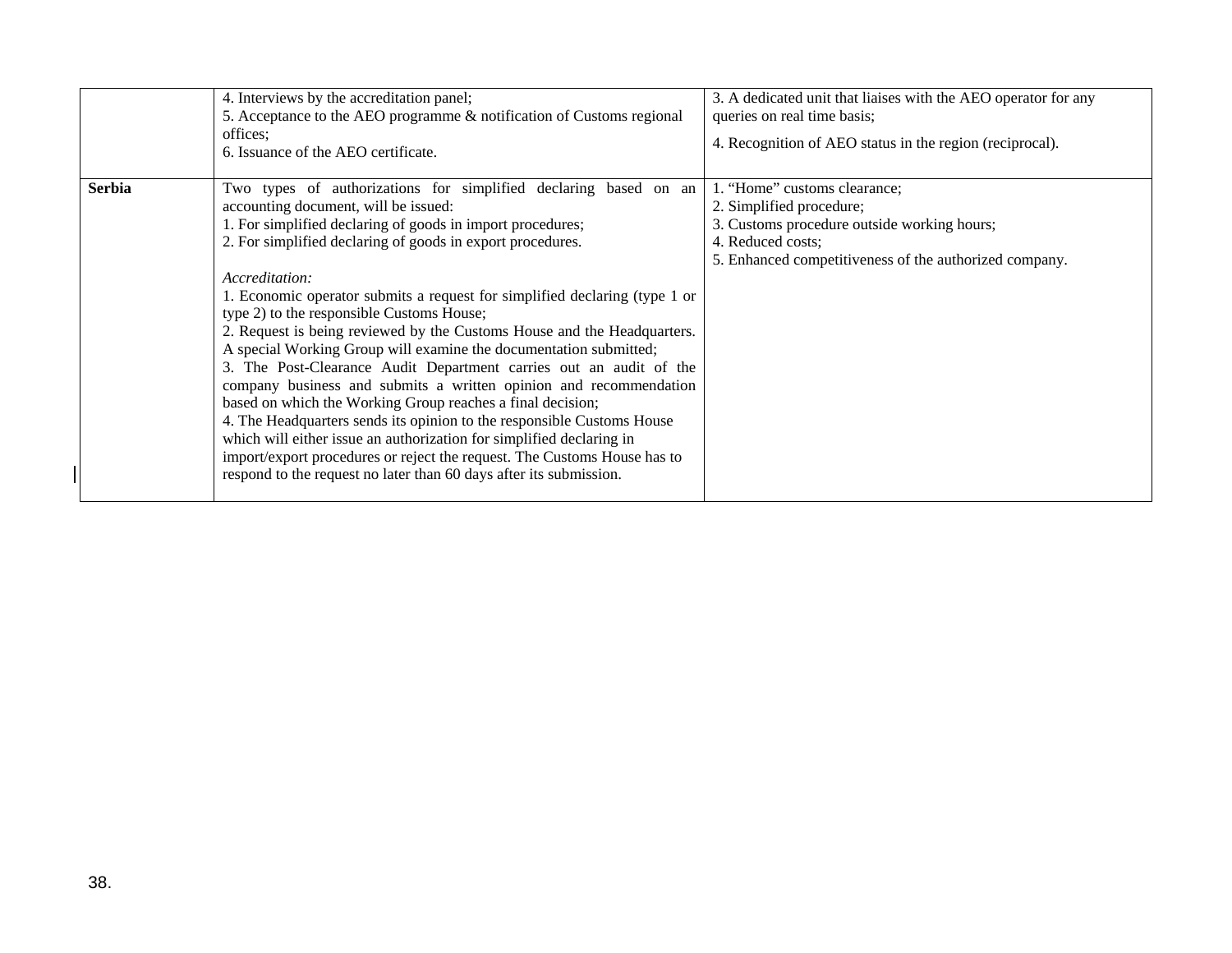# **Appendix 1. Mutual Recognition Status**

### **Concluded MRAs**

| <b>Date</b>      | Country             |
|------------------|---------------------|
|                  |                     |
| June 2007        | New Zealand - USA   |
|                  |                     |
| <b>May 2008</b>  | Japan - New Zealand |
|                  |                     |
| <b>June 2008</b> | Canada - USA        |
|                  |                     |
| <b>June 2008</b> | Jordan - USA        |
|                  |                     |
| June 2009        | Japan - USA         |
|                  |                     |
| <b>July 2009</b> | EU - Norway         |
|                  |                     |
| <b>July 2009</b> | EU - Switzerland    |
|                  |                     |
| June 2010        | Canada - Japan      |
|                  |                     |
| June 2010        | Canada - Korea      |
|                  |                     |
| June 2010        | Canada - Singapore  |
|                  |                     |
| <b>June 2010</b> | Korea - Singapore   |
|                  |                     |
| June 2010        | Korea - USA         |

# **MRAs being negotiated**

| Andorra - EU        |
|---------------------|
|                     |
| China - EU          |
|                     |
| China-Singapore     |
|                     |
| EU - Japan          |
|                     |
| EU - San Marino     |
|                     |
| EU - USA            |
|                     |
| Korea – New Zealand |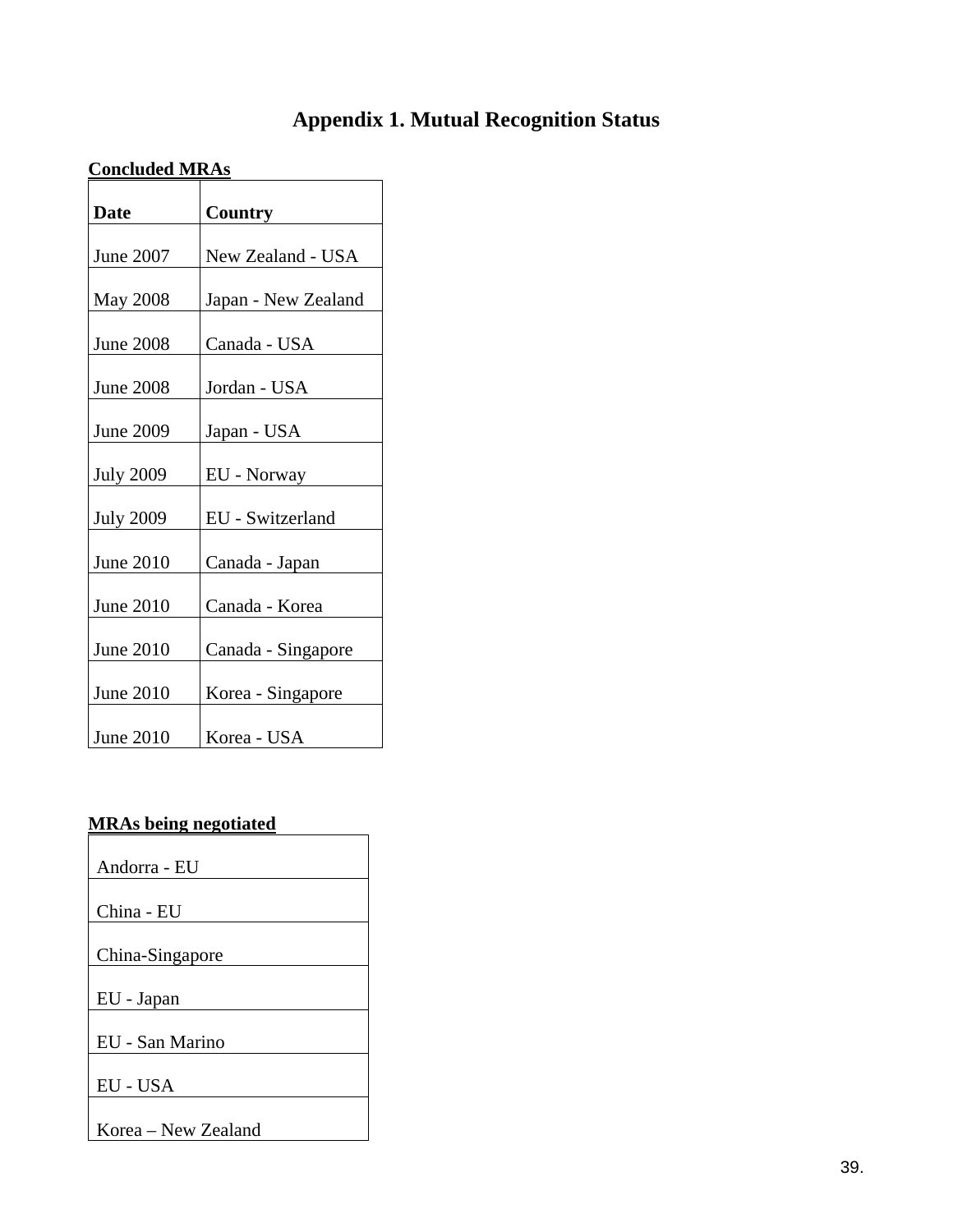New Zealand – Singapore

Norway - Switzerland

Singapore - USA

**Concluded MRAs – 12 MRAs being negotiated – 10**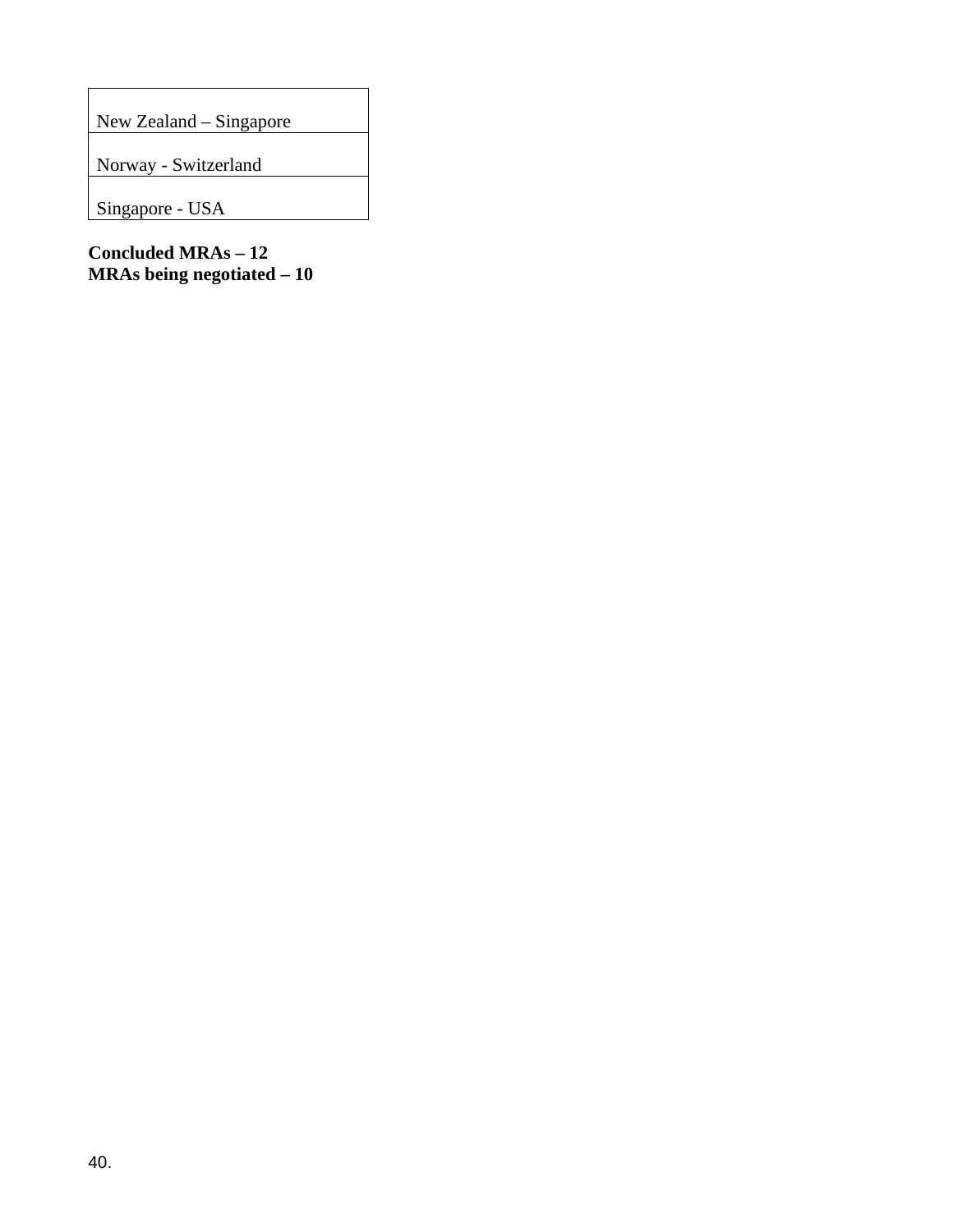### **Appendix 2. A List of Programmes**

### **Operational AEO Programmes**

| <b>Country</b>    | <b>Programme Title</b>                                                                                                        | <b>Programme Type</b>                          |
|-------------------|-------------------------------------------------------------------------------------------------------------------------------|------------------------------------------------|
| Argentina         | Customs System of Reliable Operators (SAOC)                                                                                   | Export                                         |
| Canada            | Partners in Protection (PIP), Customs Self-Assessment<br>(CSA), Free and Secure Trade (FAST), Partners in<br>Compliance (PIC) | PIP - Import/export<br>CSA, FAST, PIC - Import |
| China             | <b>Classified Management of Enterprises</b>                                                                                   | Import/export                                  |
| EU (27 countries) | <b>AEO</b>                                                                                                                    | Import/export                                  |
| Japan             | <b>AEO</b>                                                                                                                    | Import/export                                  |
| Jordan            | Golden List                                                                                                                   | Import/export                                  |
| Korea             | <b>AEO</b>                                                                                                                    | Import/export                                  |
| Malaysia          | <b>AEO</b>                                                                                                                    | Import/export                                  |
| New Zealand       | Secure Exports Scheme (SES)                                                                                                   | Export                                         |
| Norway            | <b>AEO</b>                                                                                                                    | Import/export                                  |
| Singapore         | Secure Trade Partnership (STP)                                                                                                | Import/export                                  |
| Switzerland       | <b>AEO</b>                                                                                                                    | Import/export                                  |
| <b>USA</b>        | Customs-Trade Partnership against Terrorism (C-TPAT)                                                                          | Import                                         |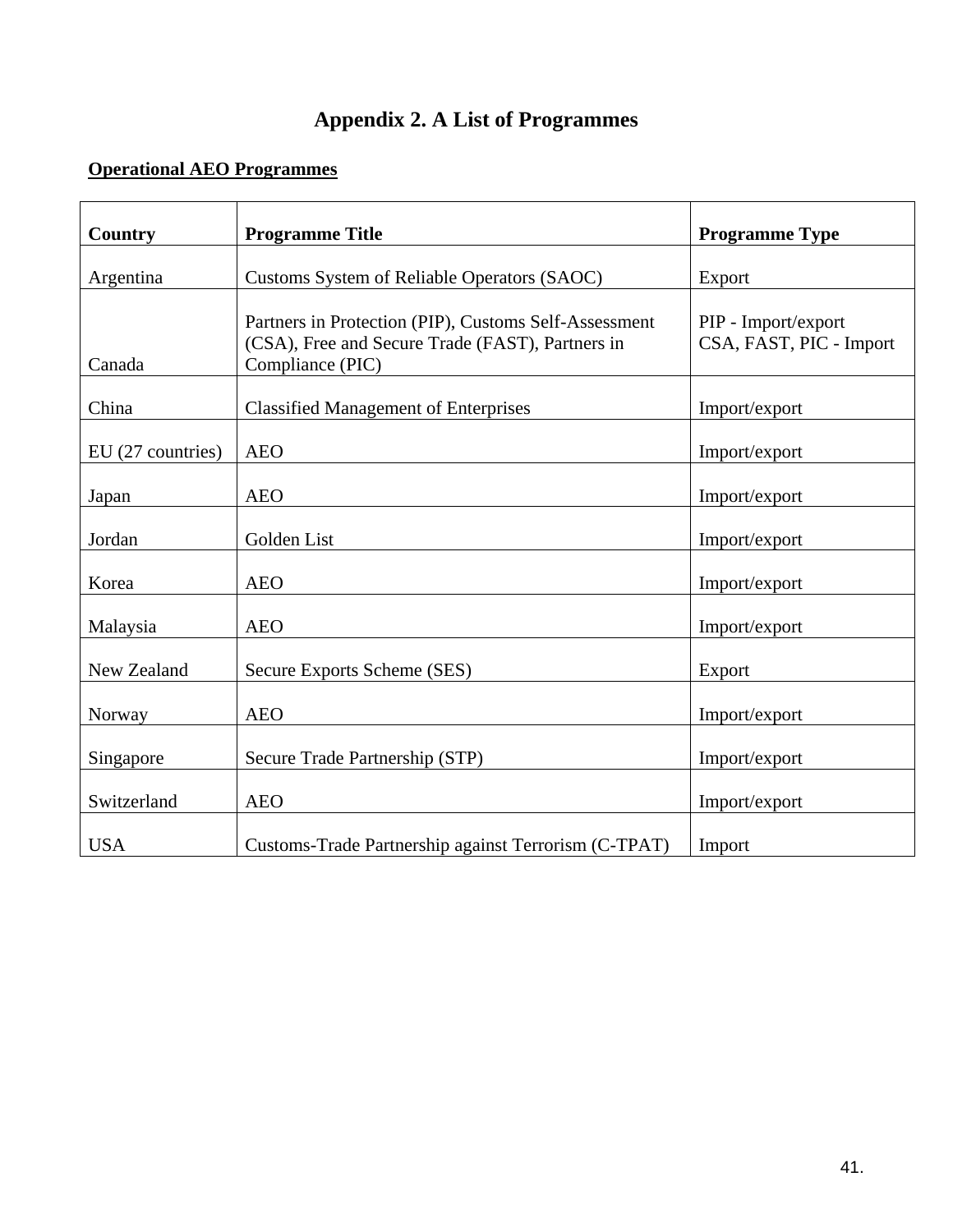### **AEO Programmes to be launched**

| Country                     | <b>Title</b>                        | <b>Type</b>   |
|-----------------------------|-------------------------------------|---------------|
|                             |                                     |               |
| Andorra*                    | <b>AEO</b>                          | Import/export |
|                             | <b>Trans Kalahari Accreditation</b> |               |
| <b>Botswana</b>             | Scheme                              | Import/export |
| Chile                       | AEO pilot                           | Export        |
| Colombia*                   | <b>AEO</b>                          | Export        |
| Costa Rica*                 | <b>AEO</b>                          | Export        |
| Guatemala*                  | <b>AEO</b>                          | Import/export |
| Former Yugoslav Republic of |                                     |               |
| Macedonia                   | <b>AEO</b>                          | Import/export |
| <b>Israel</b>               | <b>AEO</b>                          | Import/export |
|                             |                                     |               |
| Morocco                     | <b>AEO</b>                          | Import/export |

\* Information on the programmes is not available

### **Customs Compliance Programmes**

| Country       | <b>Title</b>                                | <b>Type</b>           |
|---------------|---------------------------------------------|-----------------------|
|               |                                             |                       |
| <b>Brazil</b> | <b>Blue Line</b>                            | Import/export/transit |
| El Salvador   | <b>PACE</b>                                 | Import                |
| Indonesia     | <b>MITA</b>                                 | Import                |
| Kenya         | <b>AEO</b>                                  | Import/export         |
|               | <b>Compliant Trader Schemes (Gold Card</b>  |                       |
| Rwanda        | Scheme and Pre-clearance Scheme)            | Import                |
| Serbia        | Procedure for Simplified Declaring of Goods | Import/export         |
| Tanzania      | <b>Compliant Traders' Scheme</b>            | Import                |
|               | Gold Card                                   | Import/export         |
| Thailand      | <b>Licensed Customs Broker</b>              | Import/export         |

 $\overline{\phantom{a}}$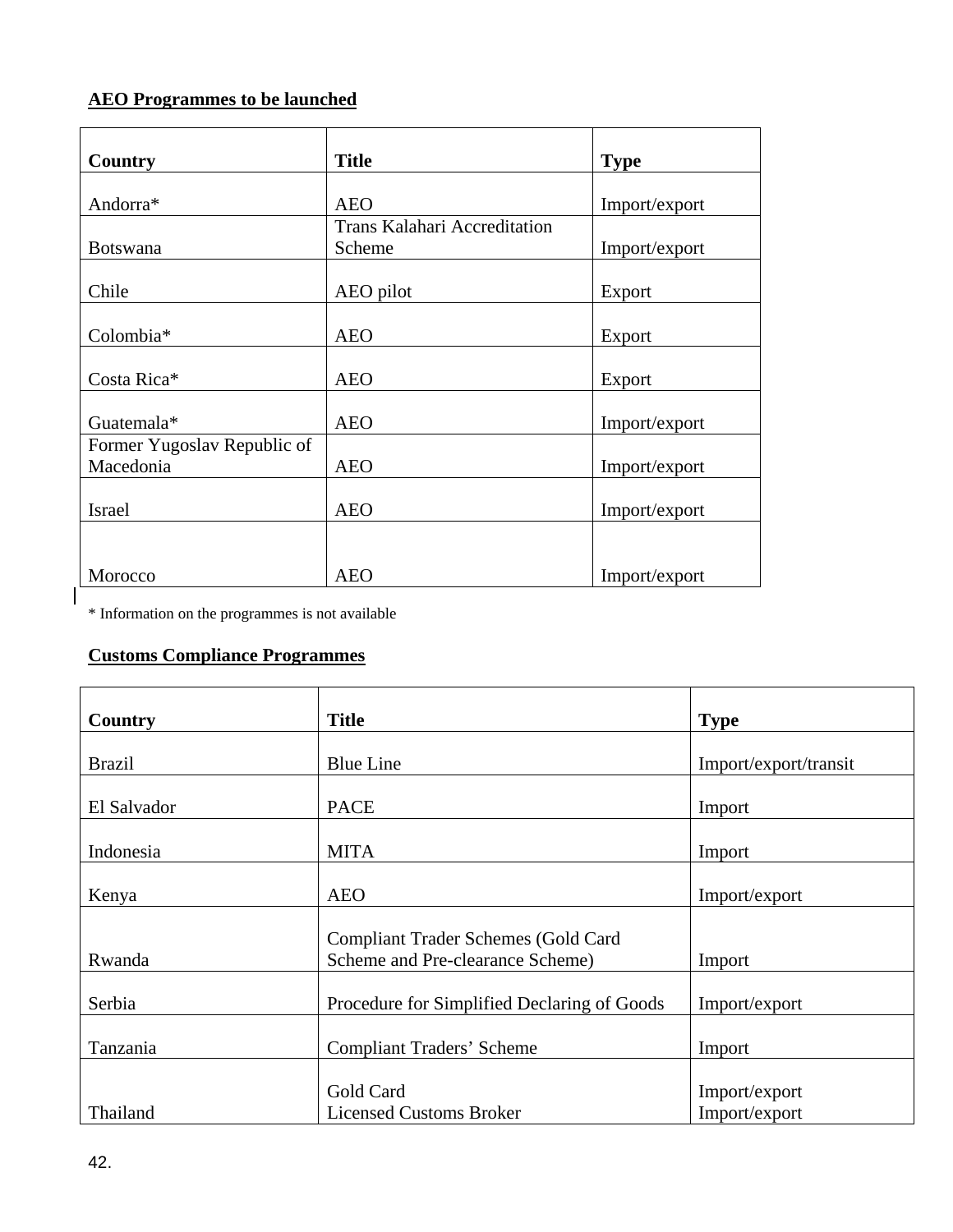### **Bibliography**

Canada Border Services Agency, *Partners in Protection (PIP) Evaluation Study*, October 2006, available at <http://www.cbsa-asfc.gc.ca/agency-agence/reports-rapports/ae-ve/2006/pip-pepeng.html>

CBP.gov, *C-TPAT: Customs-Trade Partnership Against Terrorism*, <http://www.cbp.gov/xp/cgov/trade/cargo\_security/ctpat/>

CBP.gov, "Japan, U.S. Sign Arrangement to Align Security Standards for Cross-Border Business", available at <http://www.cbp.gov/xp/cgov/newsroom/news\_releases/07012009\_2.xml>

European Commission, Taxation and Customs Union, "Authorized Economic Operator", last update 19.03.2009, available at <http://ec.europa.eu/taxation\_customs/customs/policy\_issues/customs\_security/aeo/index\_en.htm>

Japan Customs, "AEO Program", available at <http://www.customs.go.jp/english/aeo/index.htm>

Jordan Customs, *Golden List Program*, <http://www.customs.gov.jo/gold\_progrm.shtm>

Ministry of Commerce, the Peoples' Republic of China, "Decree of the General Administration of Customs No.170", available at <http://english.mofcom.gov.cn/aarticle/policyrelease/announcement/200803/20080305419989.html>

Morocco Customs, official website, <http://www.douane.gov.ma/>

New Zealand Customs Service, *Secure Exports Scheme*, <http://www.customs.govt.nz/exporters/Secure+Exports+Scheme.htm>

Southern African Customs Union, <http://www.sacu.int/>

South African Development Community official webpage, <http://www.sadc.int/index/browse/page/52>

Singapore Customs*, Handbook on Secure Trade Partnership*, available at <http://www.customs.gov.sg/NR/rdonlyres/E00E7163-694A-45F9-8803- D65C8952F040/16767/STP\_Handbook.pdf>

WCO, *SAFE Framework of Standards*, June 2007, available at <http://www.wcoomd.org/files/1.%20Public%20files/PDFandDocuments/SAFE%20Framework\_EN\_200 7\_for\_publication.pdf>

WCO SAFE Framework of Standards, "List of Members", 03.05.2010, available at <http://www.wcoomd.org/files/1.%20Public%20files/PDFandDocuments/Enforcement/FOS\_bil\_03.pdf>

WCO, *Revised Kyoto Convention*, General Annex – Chapter 3 Guidelines on Clearance and other Customs formalities – Part 7 – Special procedures for authorized persons, available at <http://www.wcoomd.org/Kyoto\_New/Content/content.html>.